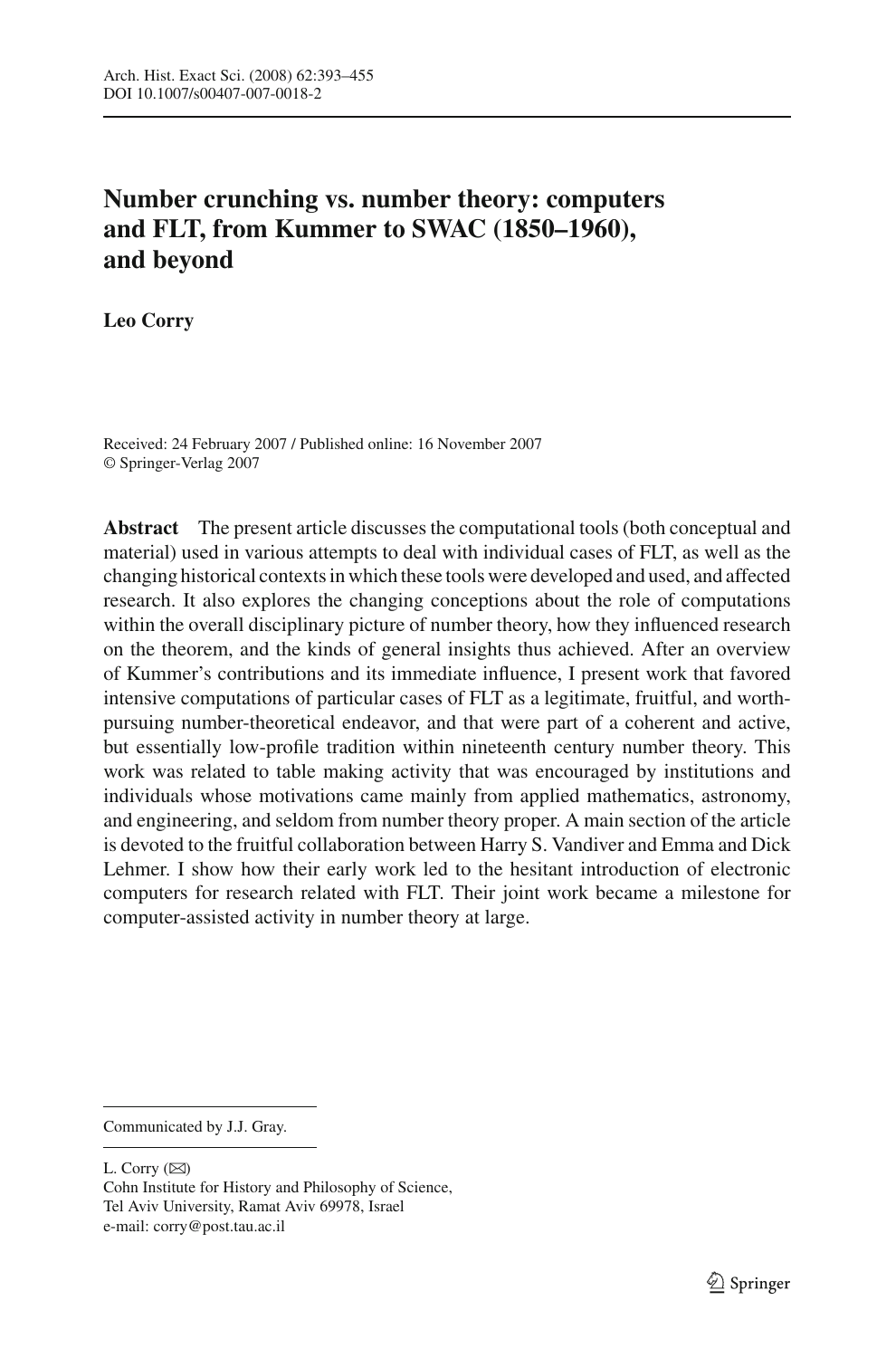## **Contents**

| 2 Background: FLT from Sophie Germain to Kummer (1825–1857) 397 |  |
|-----------------------------------------------------------------|--|
| 3 Number theory and number crunching (1860–1910) 406            |  |
|                                                                 |  |
|                                                                 |  |
| 6 The Lehmers, FLT and Bernoulli numbers (1939–1946) 428        |  |
|                                                                 |  |
| 8 Computers and FLT after SWAC 446                              |  |
|                                                                 |  |
|                                                                 |  |

## <span id="page-1-0"></span>**1 Introduction**

In 1976, the mathematician Samuel Wagstaff announced a proof that Fermat's Last Theorem (FLT) is true for any exponent smaller than 100,000 [\[Wagstaff 1976\]](#page-62-0). The state of the art on the problem at the time was described by Harold Edwards in the following terms:

Since 1850, work on the theorem has centered on proving more and more inclusive sufficient conditions [for the validity of FLT]. In one sense the best known sufficient conditions are now very inclusive, and in another sense they are very disappointing. The sense in which they are inclusive is that *they include all primes less than 100,000*. The sense in which they are disappointing is that *no sufficient condition for Fermat's Last Theorem has ever been shown to include an infinite set of prime exponents*. Thus one is in the position of being able to prove Fermat's Last Theorem for virtually any prime within computational range, but one cannot rule out the possibility that the Theorem is false for all primes beyond some large bound. [\[Edwards 1977,](#page-59-0) v–vi. Emphasis in the original]

This description appears in the introduction to Edwards*'Genetic Introduction to Algebraic Number Theory*, which comprises an authoritative account of the historical development of central ideas that arouse in relation with FLT. At this time, Andrew Wiles' ground-breaking general proof of FLT was almost 20 years away and the path that eventually led to it—sensibly diverging from all what had previously been done around the problem—had only been initially elucidated around in the work of Yves Hellegouarch [\[Hellegouarch 1972\]](#page-59-1). Indeed, the possible link between FLT and the Taniyama-Shimura conjecture (the link that lies at the heart of Wiles' proof) was clearly elaborated by Gerhard Frey in the mid-1980s. In the wake of Wiles' general proof, previous attempts to approach FLT by gaining insights on the basis of intensive calculations on specific cases (such as Wagstaff's) appeared more definitely than in the past as an obsolete perspective from which to gain new insights on the problem. Consequently, some of these attempts were essentially forgotten in historical accounts of FLT that were published after Wiles' impressive achievement. A main aim of the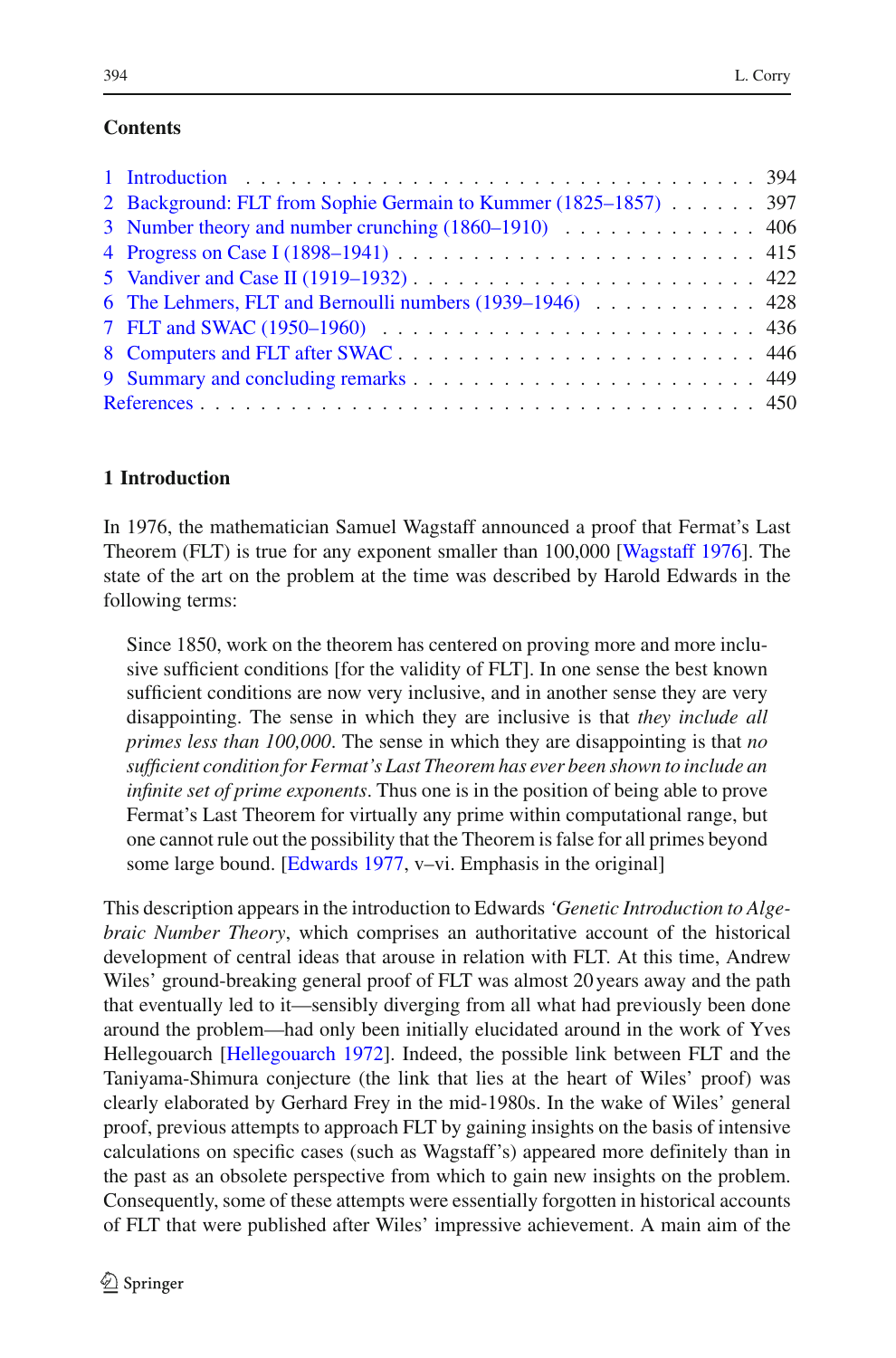present article is to describe in some detail this central thread within the history of FLT, which is seldom accorded the kind of separate attention it deserves.

In analyzing the role of computations with specific cases as part of the history of FLT one is lead to several interesting considerations. For instance, the prime numbers "within computational range" for which FLT can or cannot be proved is a historically determined concept. Being this the case, it seems relevant to discuss the kind of computational tools (both conceptual and material) available at any given point in time and the changing historical contexts in which these tools developed, were used, and affected work on FLT. Likewise, the changing conceptions about the role of computations within the overall disciplinary picture of number theory influenced the ways in which specific cases of the theorem were pursued, and the kinds of general insights thus achieved. The aim of this article, then, is to present and analyze the changing historical contexts of various computational efforts related with FLT.

The present article is part of an attempt to gain a broad and balanced picture of this often told, but sometimes ill-documented story. It is meant to be complemented (with some overlapping) by three additional publications. In [\[Corry 2007\]](#page-58-0), I have presented a portrait of Harry Schultz Vandiver (1882–1973), the only mathematician—prior to Wiles—to have devoted a considerable part of his professional life to a well-conceived research program aimed at proving FLT. An interesting and rather forgotten figure, Vandiver is mentioned marginally, if at all, in most of the existing historical accounts. I have tried to explain the historical context of his lifelong quest for proving FLT. Here I provide additional details about the kind of calculations he pursued as part of his quest. Among other things, Vandiver aided himself with electronic computers being one of the first mathematicians to do so for a problem of this kind in number theory. His incursion into this field was in collaboration with the young couple Emma (1906–2007) and Derrick Henry (Dick) Lehmer (1905–1991). The story of this unique collaboration is the topic of [\[Corry 2007a\]](#page-58-1), in which special attention is paid to the broader question of the slow and hesitant incursion of computer-assisted methods into the mainstream of research in pure mathematics (and particularly number theory). Again, here I provide additional details about the technical aspects of their computations.

In [\[Corry \(forthcoming\)\]](#page-58-2), I will discuss the various historical contexts within which certain mathematicians paid more or (typically) less attention to FLT. Against the background of the mythical status of FLT in the mathematical lore, which was only intensified after the dramatic *grand finale* provided Wiles' general proof and the many publications that followed it, I claim that 350 years of history of FLT have enormously been over-dramatized in most existing accounts. My own account is, in the first place, an attempt to temper this over-dramatization with a more balanced picture. Essentially, FLT was a theorem to which few mathematicians—and, above all, very few outstanding number theorists—dedicated *sustained* research efforts worthy of that name. The theorem always aroused curiosity but mainly of the passive kind. Before the last stage that culminated in the work of Wiles, it attracted relatively little serious research work throughout the years.

The first main focus of the present analysis is in the work of Ernst Edward Kummer (1810–1893). Kummer was both an avid computer and a theory builder, and his contributions to FLT touch on both aspects of his mathematical personality. For important historical reasons, however, it was the second aspect that gained prominence as part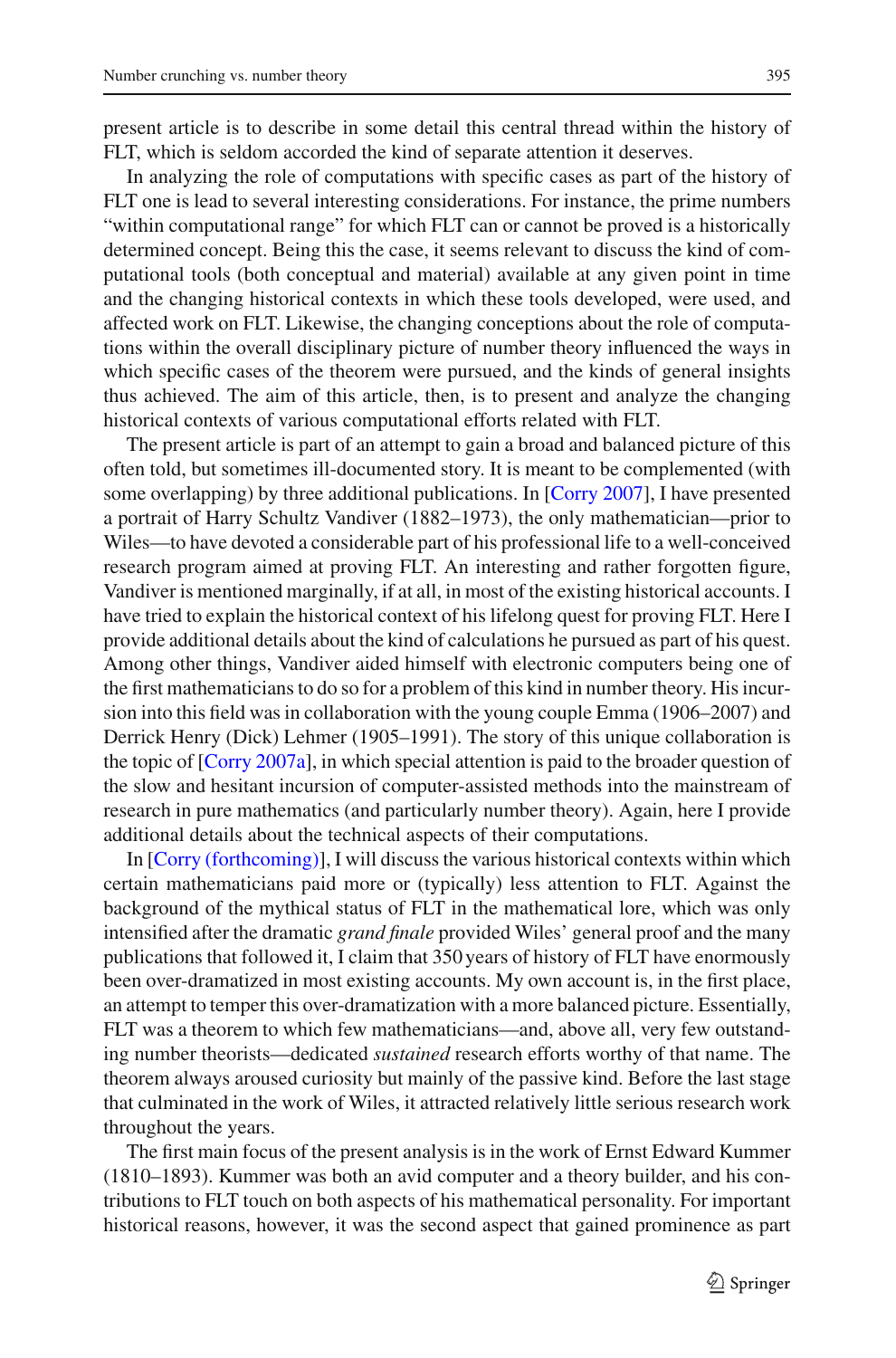of the legacy bestowed upon the following generations. Indeed, through the combined efforts of leading number-theorists like Richard Dedekind (1831–1916) and Leopold Kronecker (1823–1891), the full elaboration of the important insights contained in Kummer's theory of "ideal complex numbers" led to a complete redefinition of how factorization properties are to be investigated in higher arithmetic (and even to a redefinition of "integers" in the more general domains that were now investigated).

While developing the theory of algebraic number fields in the wake of Kummer's work on ideal complex numbers, Kronecker and Dedekind mutually complemented the theorems, proofs and techniques elaborated by each other. Nevertheless, they represented two rather different, and in some sense opposed, approaches to the essence of mathematical practice. Kronecker represented what may be called a more "algorithmic" approach, whereas Dedekind was the quintessential representative of the so-called "conceptual" approach. This is not intended to mean that Kronecker introduced no new, abstract and general concepts or that he derived no results from an adequate use of them. Nor do I mean to say that one finds no computations in Dedekind. Rather, the point is that Dedekind's perspective allowed for the indiscriminate use of infinite collections of numbers defined by general abstract properties, whereas Kronecker insisted on the need to prescribe the specific procedures needed to generate the elements of such collections and to determine whether or not two given elements were one and the same. Dedekind did not seek or require such procedures and Kronecker did not consider it legitimate to ignore them.

A decisive factor in transforming Dedekind's approach into the dominant one in algebraic number theory and related fields at the turn of the twentieth century and thereafter was the influential *Zahlbericht*, published in 1897 by David Hilbert (1862– 1943). The *Zahlbericht* was initially commissioned by the Association of German Mathematicians as an up-to-date report on the state of the art in the discipline. Hilbert indeed summarized the work of his predecessors but also added many new results and sophisticate techniques and opened new avenues for research in various fields. These avenues were indeed pursued by many leading researchers in the decades to come. The choices made by Hilbert in preparing the *Zahlbericht* were strongly influenced by both Dedekind and Kronecker. Still, Hilbert allowed for a clear emphasis on the "conceptual" perspective embodied in the former's work, over the "algorithmic" one of the latter. Eventually this kind of emphasis spread to all of algebra, via the influential work of Emmy Noether (1882–1935), of pervasive impact in twentieth-century mathematics [\[Corry 2004, pp.129–136\]](#page-58-3).

While seeking to prescribe avenues for future research Hilbert also influenced the way in which previous work in the discipline came to be seen. Like Gauss and Kummer before him, Hilbert stressed the primacy of the problem of higher reciprocity within number theory. Hilbert also suggested that Kummer's approach comprised more of a computational component that he now considered necessary or advisable. Hilbert thus wrote [\[Hilbert 1998, p. ix\]](#page-59-2):

It is clear that the theory of these Kummer fields represents the highest peak reached on the mountain of today's knowledge of arithmetic; from it we look out on the wide panorama of the whole explored domain since almost all essential ideas and concepts of field theory, at least in a special setting, find an applica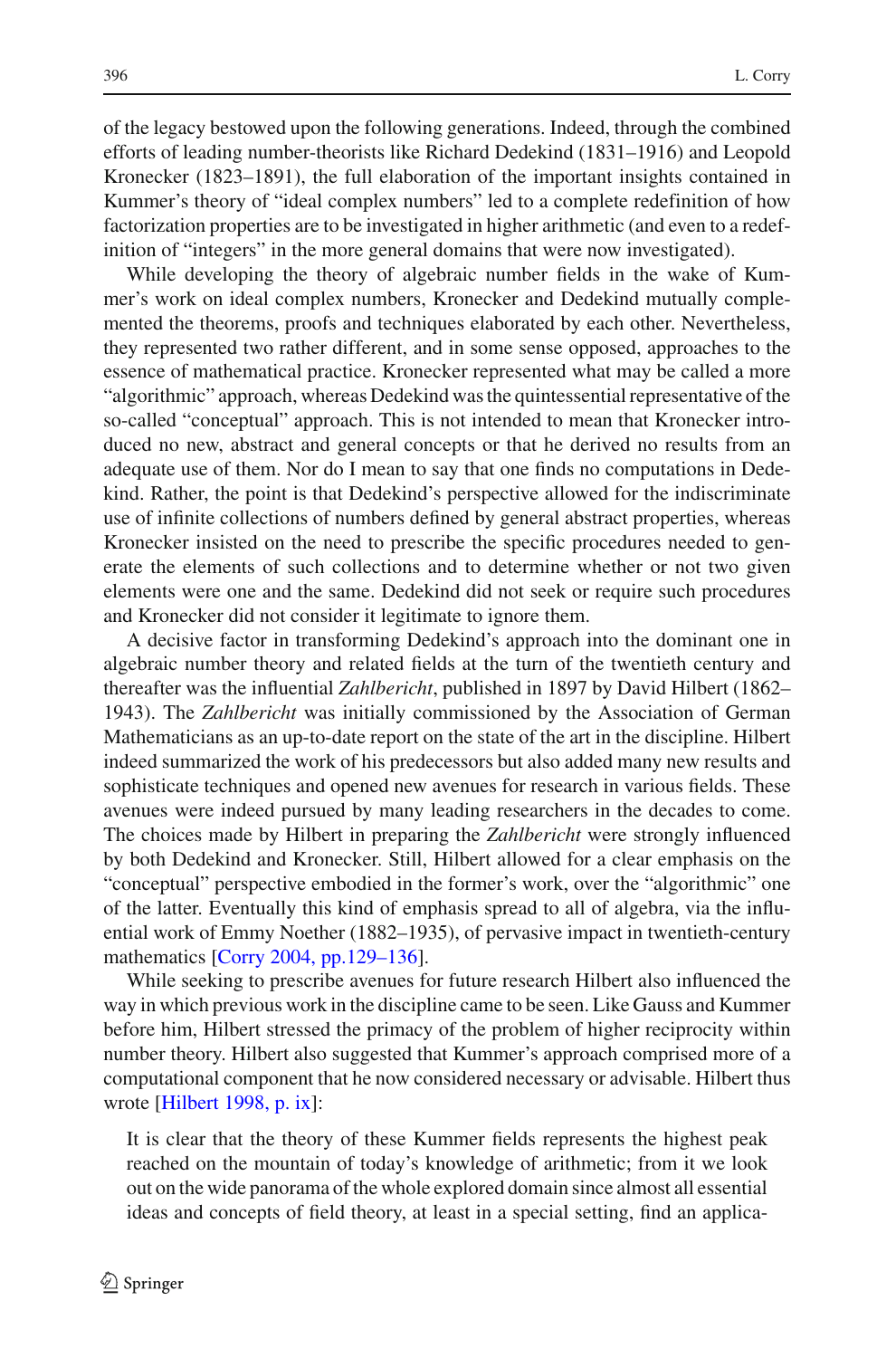tion in the proof of the higher reciprocity laws. I have tried to avoid Kummer's elaborate computational machinery, so that here too Riemann's principle may be realised and the proof completed not by computations but purely by ideas.

Hermann Minkowski (1864–1909)—who was Hilbert's close friend and collaborator and no less prominent number-theorist than him—systematically promoted a similar perspective in his work. He spoke of "the other Dirichlet principle", embodying the view that in mathematics "problems should be solved through a minimum of blind computations and through a maximum of forethought" [\[Minkowski 1905\]](#page-60-0).

Kummer did invest great efforts in computations with particular cases as a mean to gain new insights on the new kinds of number domains he was dealing with. Such calculations, as will be seen below, appear in his research on unique factorization in cyclotomic fields and with the theory of ideal complex numbers. One well-known consequence of his research was a result of 1857 that FLT is true for all prime exponents less than 100. Although extending this result beyond 100 involved no more than straightforward (if tedious) computations of new values of so-called Bernoulli numbers, very little work was devoted to such computations before the late 1920s. It is interesting to consider why and when additional computations were not pursued, in the first place, and then, eventually, when and why they were resumed.

Kummer's work has been discussed in detail in existing historical accounts, with special emphasis on the processes that led to the rise of algebraic number theory. In Sect. [2,](#page-4-0) I rely strongly on Edwards' work, but at the same time, in preparation for the subsequent sections, it lays the stress on the computational aspects of Kummer's work and cites some additional, relevant material. From here I move to the other sections that constitute the more specific contribution of this paper. Section [3](#page-13-0) discusses the kind of works that favored intensive computations of particular cases of FLT, or of any other result, as a legitimate, fruitful and worth-pursing number-theoretical endeavor. These works were part of a coherent and active, but essentially low-profile tradition within nineteenth-cnetury number theory. In Sect. [7,](#page-43-0) I discuss the involvement of Vandiver and the Lehmers on this tradition in connection with FLT, while indicating how their work became a milestone for computer-assisted activity in number theory. Prior to that, Sects. [4](#page-22-0) and [5](#page-29-0) discuss progress made in FLT by intensive computations performed on specific exponents *p* and using various techniques and approaches. Section [6](#page-35-0) describes the collaboration between Vandiver and the Lehmers and how this prepared the ground for their joint, unlikely introduction of electronic computers for work related with FLT.

In some places I slightly deviate from the notation or symbolisms used in the original texts, and adopt terms introduced somewhat later. This is done for the sake of uniformity and simplicity, and it should not create any significant historical distortion. Unless otherwise stated, translations from original texts are mine.

#### <span id="page-4-0"></span>**2 Background: FLT from Sophie Germain to Kummer (1825–1857)**

<span id="page-4-1"></span>As is well known, at the center of FLT stands the Diophantine equation

$$
x^n + y^n = z^n. \tag{1}
$$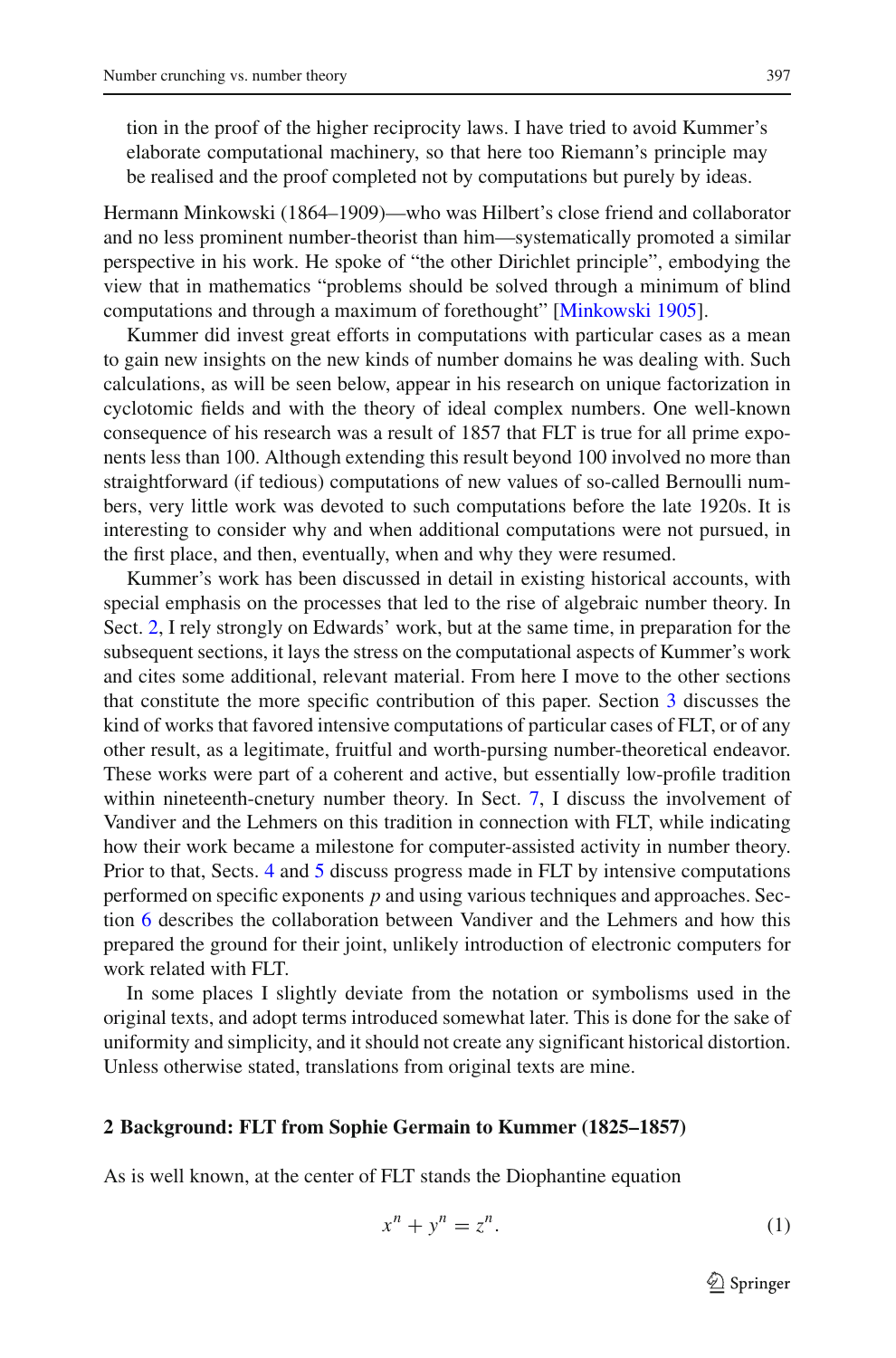Fermat conjectured sometime after 1630 that Eq. [\(1\)](#page-4-1) has no non-trivial integer solutions when  $p > 2$ , and he also famously claimed to have a proof which the margins of the book were too narrow to contain. The history of FLT traces various attempts to provide a general proof, be that Fermat's putative, original one or any other valid one. The early chapters of this story comprise some initial results by Leonhard Euler (1707–1783) and the publication in 1798 of a treatise on number theory by Adrien Marie Legendre (1752–1833) that included proofs of FLT for exponents  $n = 3$  and *n* = 4. The first great treatise on number theory, *Disquisitiones Arithmeticae*, was published in 1801 by Carl Friedrich Gauss (1777–1855). It introduced the theory of congruences as main tool for the discipline (and it did not deal with FLT at all).

Against this background, the first important result that needs to be mentioned in the present account is due to Sophie Germain (1776–1831), who taught herself number theory by studying in detail and with great enthusiasm the treatises of Legendre and Gauss. Notice that, as a direct consequence of the proof of FLT for  $n = 4$ , the conjecture is proved once it is proved for all odd prime exponents. Also, it is easily seen that, without loss of generality, one may assume that  $x$ ,  $y$ , and  $z$  are relatively prime. Germain's line of attack on FLT divided the possible solutions to be investigated into two separate cases, namely:

Case I—there are no three positive integer numbers *x*, *y*, *z* that satisfy  $x^n + y^n = z^n$ , and such that no one of them is divisible by *n*.

Case II—there are no three positive integer numbers *x*, *y*, *z* that satisfy  $x^n + y^n = z^n$ , and such that one and only one of them is divisible by *n*.

This separation was to become standard in many of the important contributions to the problem thereafter. Germain's own important theorem can be formulated by consid-ering the following congruence:<sup>[1](#page-5-0)</sup>

$$
\xi^p + \eta^p + \zeta^p \equiv 0 \pmod{l},\tag{2}
$$

<span id="page-5-2"></span>The theorem thus states:

**Theorem 1** *Case I of FLT is true for an exponent p, if there is an auxiliary odd prime l for which the following two conditions hold:*

- (1.1) *if congruence* (2) *is true for three integers*  $\xi$ ,  $\eta$ ,  $\zeta$  *then either*  $\zeta \equiv 0 \pmod{l}$ , *or*  $\eta \equiv 0 \pmod{l}$ , or  $\zeta \equiv 0 \pmod{l}$
- (1.2)  $x^p \equiv p \pmod{l}$  *is impossible for any value of x*

Based on this result, Germain proved that case I holds whenever *n* and  $2n + 1$  are both prime. She also proved additional conditions involving congruences among primes of various forms. Based on these results, she performed detailed calculations, generating among other things values of the auxiliary prime *l*. She was thus able to prove that case I of FLT is valid for all prime exponents  $p$  smaller than 197.<sup>2</sup>

<span id="page-5-0"></span> $1$  This formulation is close to Vandiver's and I adopt it here, for the sake of uniformity in notation throughout the article.

<span id="page-5-1"></span> $<sup>2</sup>$  Since only a part of Germain's work became public through Legendre's book, it was common until</sup> recently to attribute her only with the proof for  $p < 100$ , whereas Legendre was attributed with its exten-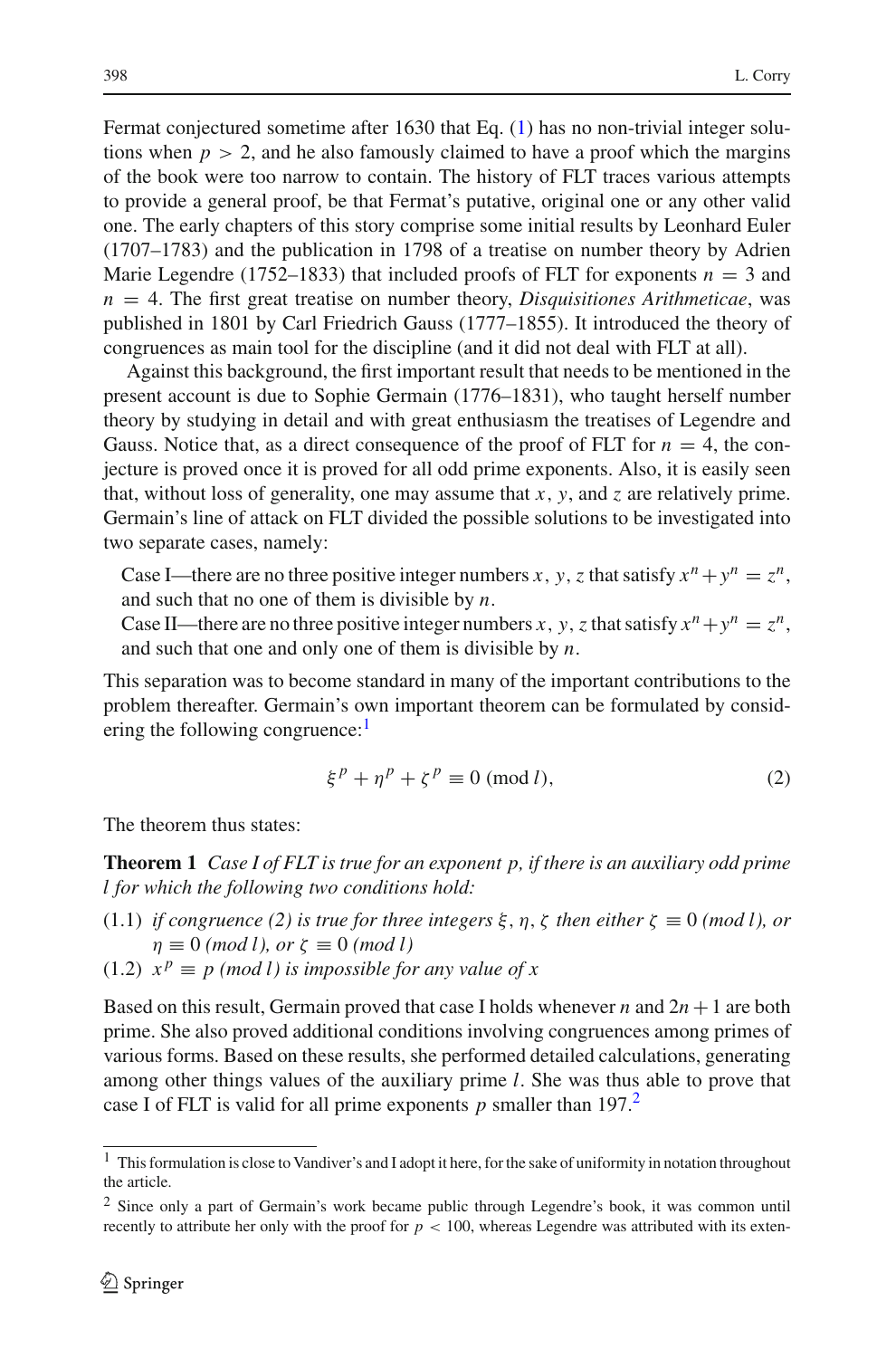Somewhat surprisingly case II turned out to be much more difficult than case I. Thus, for instance, only in 1825, case II was proved for  $n = 5$  in separate, complementary proofs of Legendre and Peter Lejeune Dirichlet (1805–1859). Dirichlet also proved in 1832 case II for  $n = 14$ , and he did so while trying to prove it for  $n = 7$ . This latter case turned out to be especially difficult, and it was finally proved in 1839 by Gabriel Lamé  $(1795-1870)$ .<sup>[3](#page-6-0)</sup>

In 1847 a group of mathematicians gathered at the Paris Academy—including Lamé as well as Augustin Louis Cauchy (1789–1857) and Joseph Liouville (1809–1882) were involved in one of the most interesting interchanges of ideas in the history of FLT. On March 1, Lamé presented his colleagues with what he thought to be a possible way to prove the general case. Lamé used an idea originally suggested to him by Liouville, which involved a factorization of a sum of integers into linear complex factors of a certain type, as follows:

$$
x^{n} + y^{n} = (x + y)(x + \zeta y)(x + \zeta^{2} y) \cdots (x + \zeta^{n-1} y).
$$
 (3)

Here *n* is an odd natural number, and  $\zeta$  is a complex number called a primitive *n*-root of unity, namely, a number that satisfies the condition:  $\zeta^n = 1$  and  $\zeta \neq 1$ , *n* being the smallest integer for which this condition holds. Starting from this factorization, Lamé would apply an argument based on the method of infinite descent in order to lead to a contradiction that would prove FLT.

There were from the beginning some doubts about the validity of Lamé's argument, and Liouville himself was among those who manifested such doubts. On May 24 Liouville read to his friends a letter sent from Germany by Kummer, who had also sent an article published in 1844 and that retrospectively invalidated Lamè's alleged proof. Kummer's article directly showed that the factorization in question was not unique, as tacitly assumed by Lamé. Kummer had been working for several years now on generalizing ideas of Gauss about sub-domains of the complex numbers with a behavior similar to that of the integers. Indeed, as part of his work on the problem of biquadratic reciprocity Gauss introduced a new kind of numbers, the so-called "Gaussian integers", namely, complex numbers of the form  $a + ib$ , where  $a, b$  are any two integers. Gauss realized the Gaussian integers behave, in many important respects, like standard integers (or "rational integers" as they became known starting with the work of Dedekind). In particular, he identified those numbers that play the role of prime numbers within this domain, and used them to prove a corresponding version of the fundamental theorem of arithmetic, namely, that every number in the domain has a unique representation as a product of the corresponding primes in the domain of Gaussian numbers.

sion for all values up to *p* < [197](#page-58-4) [\(see,](#page-58-4) [e.g.,](#page-58-4) [\[Laubenbacher & Pengelley 1999, 185–193\]](#page-60-1)[\).](#page-58-4) [However,](#page-58-4) [\[](#page-58-4)Del Centina 2007] has now presented this differently. Being the most detailed account of Germain's work to date and, based on a careful analysis of many of her unpublished manuscripts, Del Centina convincingly shows that Germain actually proved case I of FLT for all values of to  $p < 197$ .

<span id="page-6-0"></span> $3\,$  For detailed explanations about the theorems and proofs mentioned in this paragraph as well as references to the original sources, see [\[Edwards 1977, 59–75\]](#page-59-0).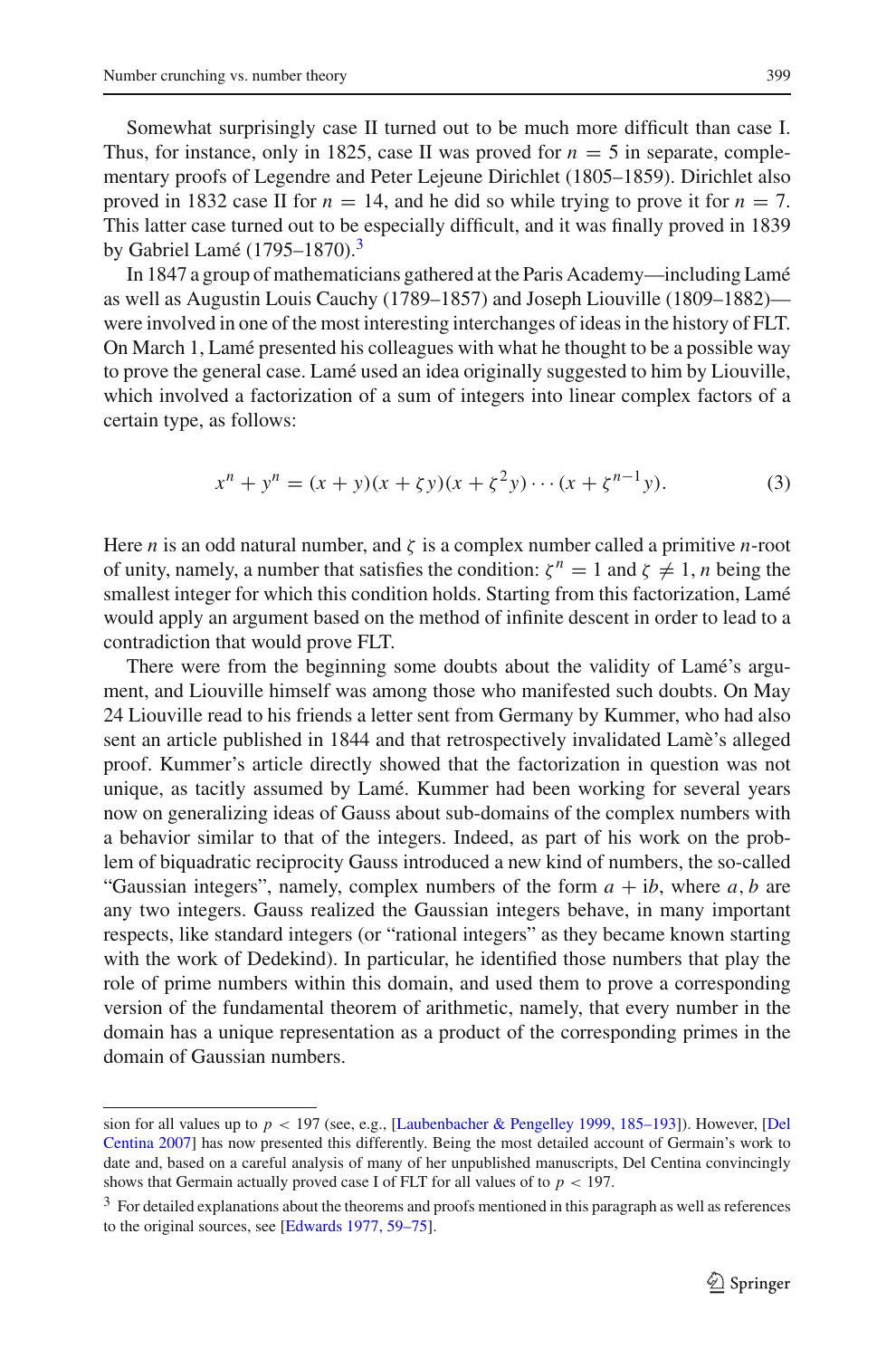Kummer generalized this idea by considering domains of numbers  $a + \rho b$ , similar to the Gaussian numbers but with  $\rho$  being either any primitive root of unity (like in the case of Lame's proof), or a root of a negative integer other than  $-1$ . The following example shows why unique factorization mail fail to hold in such domains:

$$
(4 + \sqrt{-5}) \cdot (4 - \sqrt{-5}) = 3.7 = 21. \tag{4}
$$

Of course, in this case it is first necessary to show that all the factors involved (3,7  $4+\sqrt{-5}$  and  $4-\sqrt{-5}$ ) count as "prime" in this domain, and this was done by Kummer in the examples he considered. But once this is done, what we have obtained here are two different representations of 21 as products of two prime factors in the domain of numbers  $a + b\sqrt{-5}$ .

Kummer's important insight implied that the traditional identification (going back to Euclid) of the two properties, primality and indecomposability, had to be abandoned in the case of certain, more general domains of numbers. But at the same time Kummer also developed a theory of "ideal complex numbers" meant to restore a kind of unique prime factorization into these generalized domains. The ideal complex numbers are factors which do not themselves belong to the domain in which the factorization is being considered. Then, rather than exhibiting explicitly the factors of any given number in the domain, one focuses on the *properties* that such factors should have, as if they were actually given. Thus, for example, to any number *m* belonging to a given domain of generalized complex numbers Kummer ascribed a list of "ideal prime numbers" and proved that this list satisfies all the division properties expected from the list of ordinary prime factors of an integer. Every "ideal prime factor" *g* belonging to the list of *m* is said to be "contained" in *m*. Kummer also defined for a prime ideal factor the meaning of being contained in *m* "with multiplicity greater than 1." In these terms, the main property one expects from the prime factors to satisfy is that *m* divides *n* if and only if every prime factor contained in *m* is also contained in *n* with at least the same multiplicity [\[Kummer 1847, 322–323\]](#page-59-3). It is curious that Kummer, apparently realizing the novelty implied in his ideas, took the unusual step of explaining his ideas to fellow mathematicians—in one of the expositions of his theory—with the help of an analogy taken from the realm of chemistry. The composition of complex numbers—he said—can be visualized as the analogous of a chemical combination: while the prime factors correspond to the elements, the ideal prime numbers can be compared to hypothetical radicals that do not exist in themselves, but only in combinations [Kummer 1851, 447–448[\].](#page-60-2)

Kummer's main motivation in studying these domains of generalized complex numbers and in developing his new factorization theory was a long-standing effort to address questions related to higher reciprocity laws. Very much like Gauss before him, Kummer declared that the problem of higher reciprocity was the "central task and the pinnacle of achievement in number-theoretical research." He conducted important research in this field, following on the footsteps of Carl Gustav Jacobi (1804–1851). Kummer even adopted the notation originally used by Jacobi when dealing with reciprocity [\[Edwards 1977, 1977a\]](#page-59-0). Of particular interest in the context are the cyclotomic fields, obtained as extensions of the field of rational numbers by adjoining a primitive *p*-root of unity  $\zeta_p$  (with *p* prime,  $p > 2$ ). The *p*th cyclotomic field  $Q(\zeta_p)$  comprises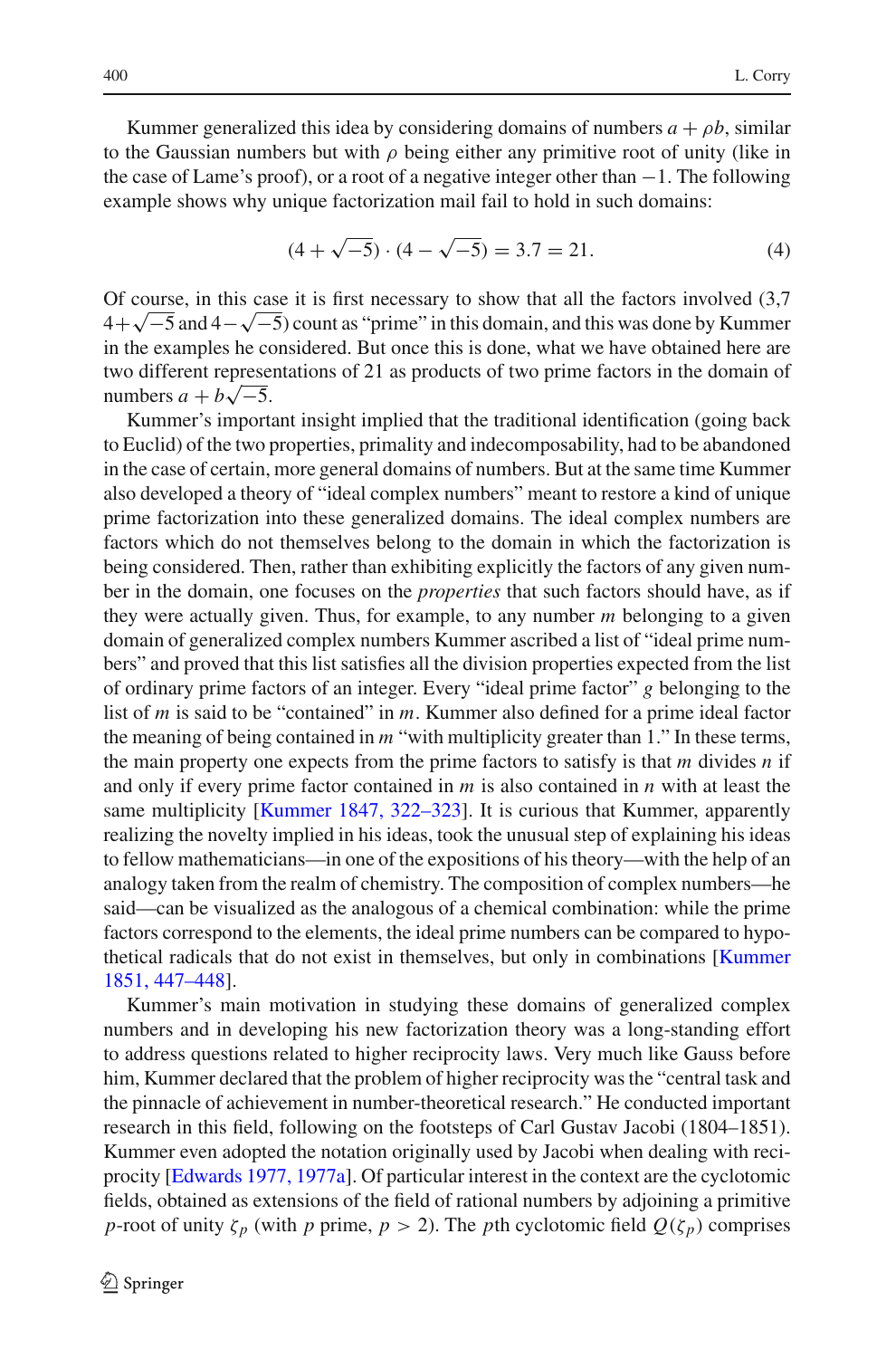all complex numbers  $f(\zeta_p)$  of the form

$$
f(\zeta_p) = r_0 + r_1 \zeta_p + \dots + r_{p-1} \zeta_p^{p-1}
$$
 (5)

where  $r_0, r_1, \ldots, r_{p-2}$  are rational numbers. If  $r_0, r_1, \ldots, r_{p-1}$  are all integers, we then speak of the cyclotomic integers for that field, and this is one possible generalization of the idea of the Gaussian integers.

Kummer saw the ideal complex numbers as a tool for actual computation in relation with these domains of numbers, and not just as a useful, general theoretical conceptual tool. Thus, he wrote:

The decomposition into prime factors gives at the same time a perfect knowledge of the complex numbers that appear in the theory of the division of the circle and a simple method for calculating them. For, as we have seen, all reduces to the problem of finding a prime complex factor of the number *p*, which can be represented either as an integer complex, if it exists as such, or as a root of some degree of an existing complex number, if it is ideal. The investigation of these prime factors can be easily performed by means of indirect methods that arise naturally. It would not be too onerous, and it would be very useful, to build up a table of all actual and ideal prime factors of the prime numbers up to one thousand. This table will provide all the numbers necessary for the algebraic solution of the equation  $x^p = 1$  $x^p = 1$  $x^p = 1$ , for all primes p within those limits. [Kummer 1851, 453]

And indeed, already in his dissertation he had devoted intensive efforts to preparing such a table [\[Kummer 1844\]](#page-59-4). Indeed, Kummer's insights about the possible failure of unique factorization in cyclotomic fields came directly from his actual involvement with such computations. The lowest power for which unique factorization of cyclotomic integers fails is  $p = 23$ , and the example with which Kummer realized that this is the case required a certain amount of computations. It seems that Kummer initially checked the validity of unique factorization for  $p = 5$  and  $p = 7$ , and then he moved directly to the case  $p = 23$ . At this point he did not know whether or not it holds for the cases  $p = 11, 13, 17$  or 19 [\[Smith 1965, 95\]](#page-61-0). It also seems that failure of unique factorization for  $p = 23$  was known to Eisenstein (who, like Kummer was also [investigating](#page-58-5) [higher](#page-58-5) [reciprocity\)](#page-58-5) [some](#page-58-5) [weeks](#page-58-5) [earlier](#page-58-5) [than](#page-58-5) [to](#page-58-5) [Kummer](#page-58-5) [\[](#page-58-5)Edwards 1975].

In his research of cyclotomic fields, Kummer introduced some additional, important concepts that are needed for our discussion below. Notice, first, that  $\zeta_p, \zeta_p^2$ ,  $\zeta_p^3, \ldots, \zeta_p^{p-1}$ , are all different primitive *p*-roots of unity. The norm of a cyclotomic integer  $f(\zeta_p)$ ,  $Nf(\zeta_p)$ , is defined as the product

$$
Nf(\zeta_p) = f(\zeta_p) \cdot f(\zeta_p^2) \cdot f(\zeta_p^3) \cdots f(\zeta_p^{p-1}).
$$
 (6)

It is easy to prove that  $N f(\zeta_p)$  is itself a cyclotomic integer. If  $N f(\zeta_p) = 1$ , then  $f(\zeta_p)$ is called a unit. Additionally, Kummer associated to every field  $Q(\zeta_p)$  a rational integer  $h_p$ , called the "class number" of  $Q(\zeta_p)$ , which in a way provides a "measure" of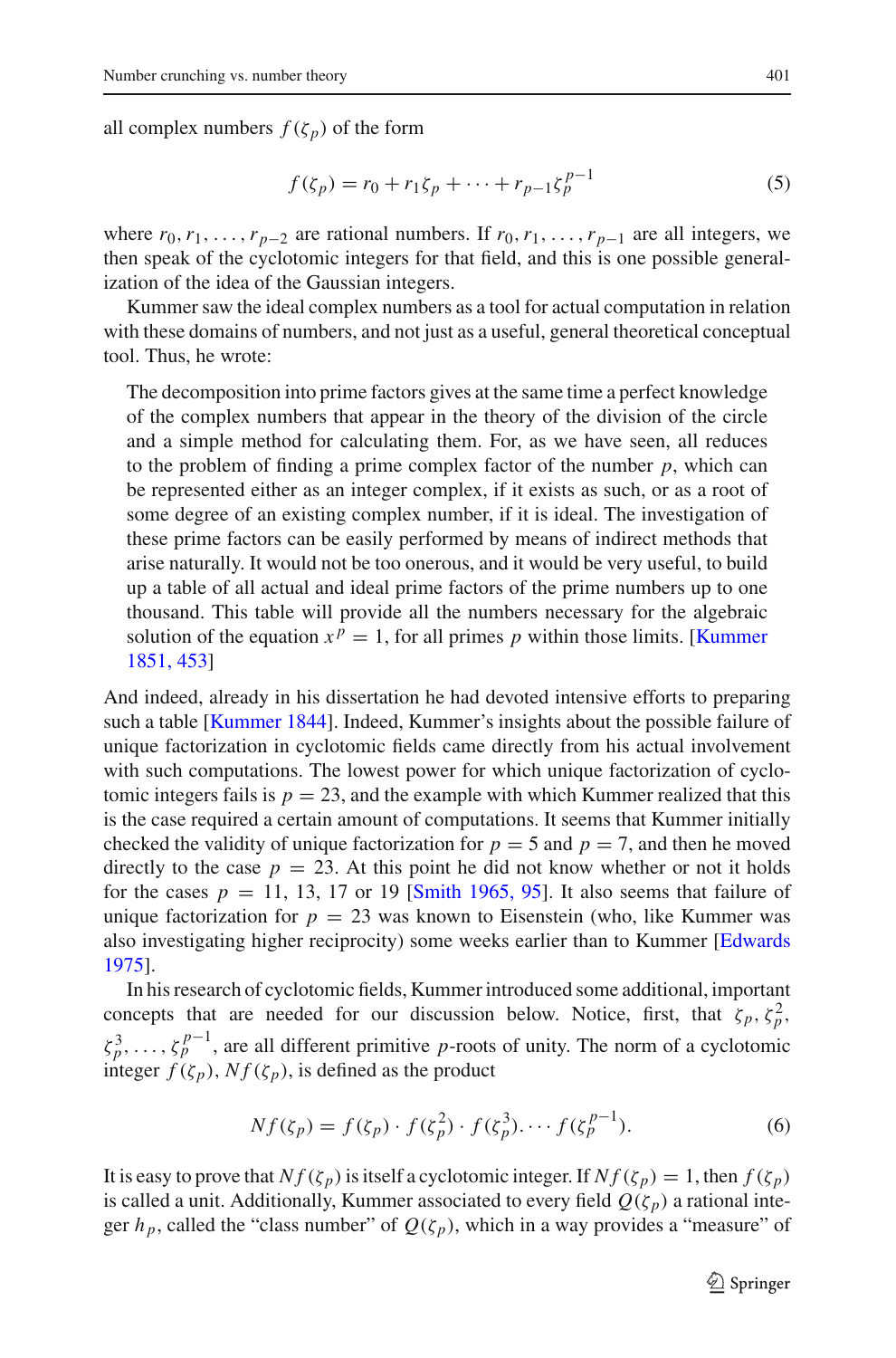the failure of unique factorization of integers in that domain. Kummer showed that this number can be expressed as a product of two integers  $h_1$ ,  $h_2$ , that are obtained each through a somewhat complex expression (not given here explicitly). These integers are commonly known nowadays as the first and second factors of the class number. Kummer proved that a necessary, but not sufficient condition for  $h<sub>2</sub>$  to be divisible by  $p$  is that  $h_1$  be divisible by  $p$ .

Like with many other numerical concepts he introduced, Kummer meticulously calculated many values of  $h_1$  in order to better understand its properties. He published his results for all prime values of *p*, with  $p \le 97$ . For  $p = 3, 5, 7, 11, 13, 17, 19$ , he obtained the value  $h_1 = 1$ . For  $p = 97$  he obtained  $h_1 = 411322823001$  $3457 \times 118982593$ . He indicated that these values grow "extraordinarily fast" and conjectured that they would asymptotically converge to

$$
h_{p1} = \frac{p^{(p+3)/4}}{2^{(p-3)/2} \cdot \pi^{(p-1)/2}}.\tag{7}
$$

He promised to provide a proof for this later on [\[Kummer 1851, 473\]](#page-60-2), but apparently he never published such a proof.<sup>[4](#page-9-0)</sup>

A much more important insight arising from the computations associated with the class number and its two factors was that for  $p \leq 97$  only three cases satisfy the property that  $p$  divides  $h_p$ . These are 37, 59, and 67. Kummer realized that prime numbers with this property will appear as singularities of general results that could be proved about cyclotomic fields, and that they would need to be treated separately. He thus suggested a new task for research: to find all prime numbers *p* for which the class number *h <sup>p</sup>* is divisible by *p*. Such primes are known nowadays as irregular prime numbers (a notation I will continue to use hereafter, even though it does not appear until much later). It is rather curious, in my view, that in spite of all the effort devoted to investigating them and their properties, Kummer did not designate them with any special name.

The first step to deal with this task is to find a more directly operational criterion for identifying any given prime as regular or irregular. Here Kummer's computational abilities brought up the surprising, and now well-known connection between regular primes and the so-called "Bernoulli numbers". To define these numbers we consider the coefficients  $b_i$  in the expansion

<span id="page-9-1"></span>
$$
\frac{x}{e^x - 1} = \sum_{n=0}^{\infty} \frac{b_n x^n}{n!}.
$$
 (8)

<span id="page-9-0"></span><sup>&</sup>lt;sup>4</sup> The first known proof of an approximate value for this formula appears in [\[Ankeny & Chowla 1949\]](#page-57-0). A more recent result appears in [\[Murty & Petridis 2001\]](#page-60-3).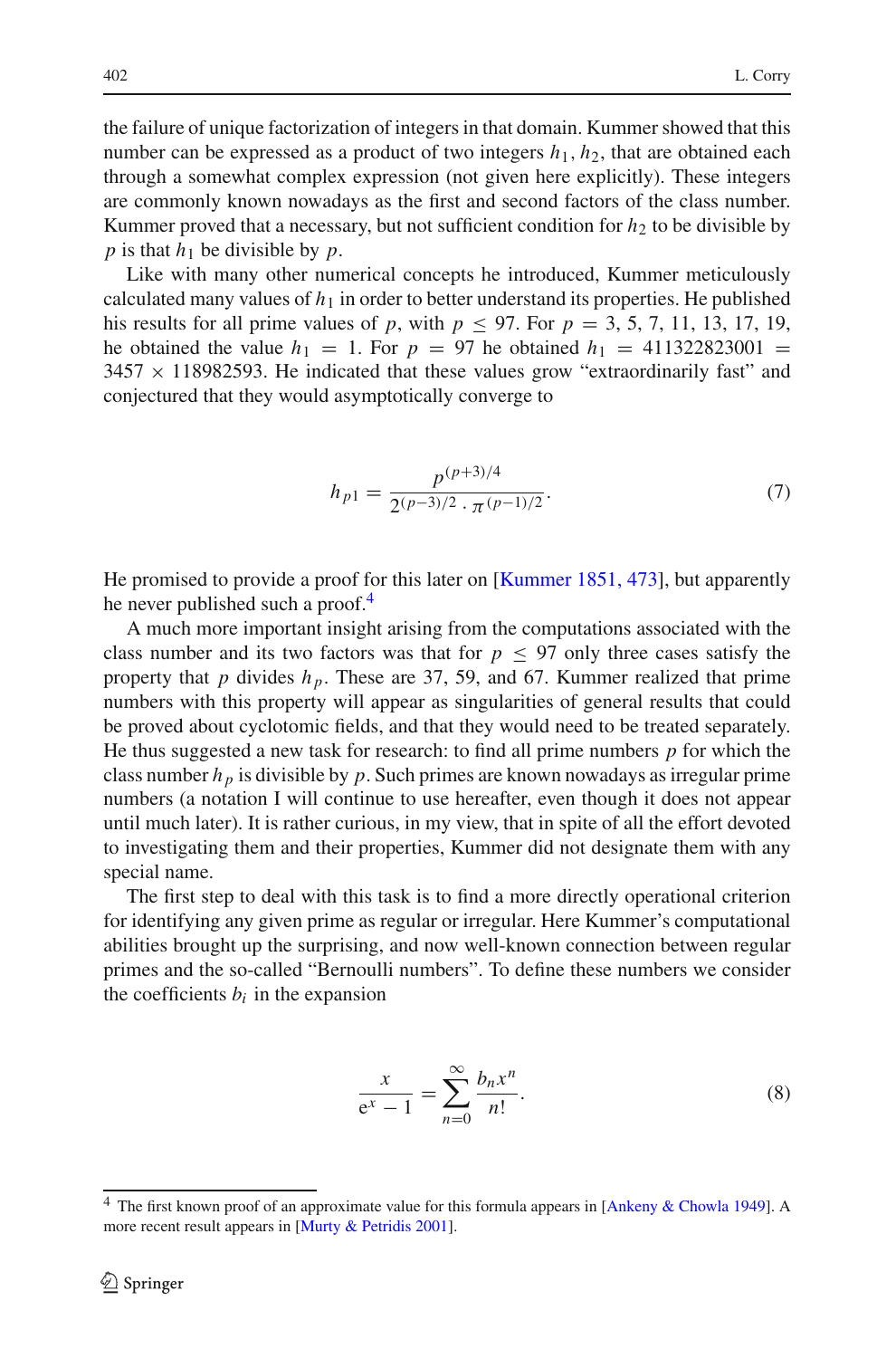The first few values of these coefficients  $b_i$  are:

$$
b0 = 1
$$
  
\n
$$
b1 = -1/2
$$
  
\n
$$
b2 = 1/6
$$
  
\n
$$
b3 = 0
$$
  
\n
$$
b4 = -1/30
$$
  
\n
$$
b5 = 0
$$
  
\n
$$
b6 = 1/42
$$
  
\n
$$
b7 = 0
$$
  
\n
$$
b8 = -1/30
$$

It is easily seen that for all odd indexes *n* greater than 1,  $b_n = 0$ , and that for even indexes, the signs alternate. Usually the  $b_n$ 's are themselves defined as the Bernoulli numbers, but in this article, since the work I discuss in greater detail is that of Vandiver, I will follow a simplifying convention adopted by him (and not only by him. See, e.g., [\[Davis 1935, 181\]](#page-58-6)) to consider only even indexes, and to define  $B_n = (-1)^{n-1} b_{2n}$ . In these terms, the first few values of  $B_n$  are:

$$
B_1 = 1/6
$$
  
\n
$$
B_2 = -1/30
$$
  
\n
$$
B_3 = 1/42
$$
  
\n
$$
B_4 = -1/30
$$
  
\n
$$
B_5 = 5/66
$$
  
\n
$$
B_6 = -691/273
$$

Thus stated, Kummer showed that a prime *p* is regular *iff* it does not divide the numerators of any of the Bernoulli numbers  $B_0, B_2, \ldots, B_{(p-3)/2}$ . Already in the lower cases one sees that  $B_6 = -691/2730$ , which shows directly that 691 is an irregular prime. The history of the computations associated with Bernoulli numbers are of direct relevance for our story here, and I will return to it below. At this point I will just mention that the values that Kummer most likely used in his own computations were those published in 1842 by Martin Ohm (1792–1872) [\[Ohm 1840\]](#page-61-1). Ohm had calculated values up to *B*<sup>31</sup> and these appeared in Crelles' *Journal* so that they were surely known to Kummer at the time of his research.

Kummer invested great efforts in identifying regular and irregular primes with the help of computations related with Bernoulli numbers, and in investigating further properties of the primes and the class numbers of the respective cyclotomic fields. Initially, he used the values of  $B_n$  known at the time to investigate each prime number up to 43. The only irregular prime found in this range is 37, as it divides the numera-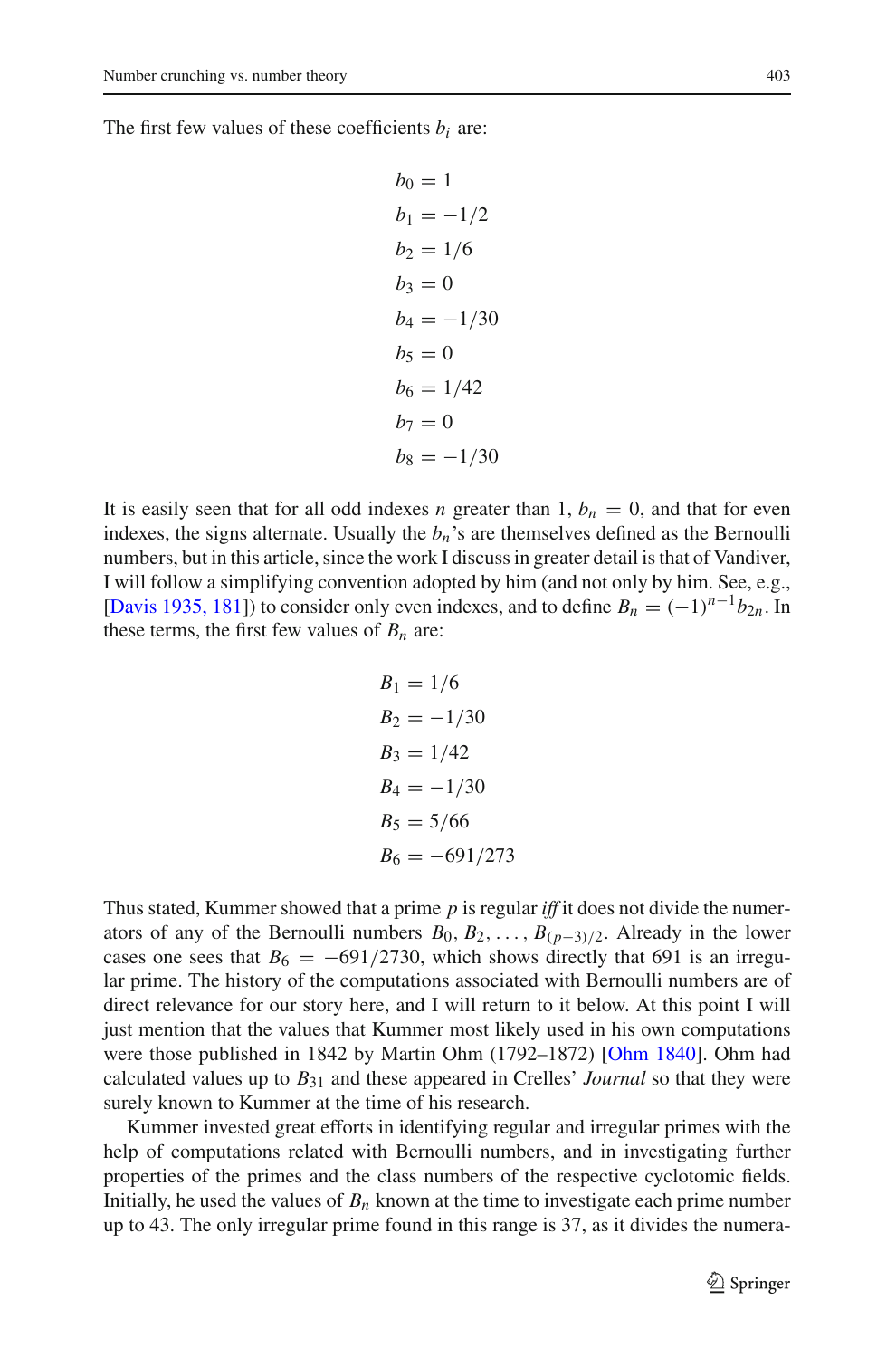tor of  $B_{16}$  (i.e., 7709321041217) [\[Kummer 1850\]](#page-60-4). In later investigations he extended his computations to show that the only non-regular primes under 164 are 37, 59, 67, 101, 103, 131, 149, and 157. After 164, the computations became prohibitively complex. Kummer's computations also showed that for  $p = 157$ , the class number  $h_p$  is divisible by  $157<sup>2</sup>$  but not by  $157<sup>3</sup>$ . For all the other irregular primes under 157, the class number was divisible by *p* only. Also  $p = 157$  had the special property that it divides both the numerators of  $B_{31}$  and of  $B_{55}$ . This gives rise to the concept of "irregularity index" (not specifically used by Kummer), whose value in the case of 157 is 2.

With his theory of ideal complex numbers at hand, Kummer had conjectured in 1848 a very general law of reciprocity for higher congruences [\[Kummer 1850\]](#page-60-4), but it was only in 1859 that gave a more or less general proof, albeit one which was not yet valid for certain primes  $\text{Kummer } 1859$  $\text{Kummer } 1859$  $\text{Kummer } 1859$ . All the while, however, Kummer was also aware of the relevance of his ideas to a possible proof of FLT. In his 1847 letter to Liouville Kummer stated, indeed, that the application of the theory of ideal complex numbers to the proof of FTL had occupied him for some time now. On the other hand, he clearly stated his opinion that FLT was "a curiosity in number theory, rather than a major item." That year he announced to Dirichlet a proof that FLT is valid for all regular primes [Kummer 1847a, 1850a]. The question thus remained open for irregular primes, and in the following years Kummer attempted to address this question as well.

In 1857 Kummer published a famous article that broke new ground both conceptually and in terms of specific computations [\[Kummer 1857\]](#page-60-6). Kummer introduced three criteria that, if satisfied by an exponent  $p$ , implied the validity of FLT for that exponent. I formulate here the criteria in terms that are more modern than those actually used by Kummer, as follows:

 $(K-1)$  *h*<sub>1</sub> is divisible by *p* but not by  $p^2$ .

(K-2) If  $B_n \equiv 0 \pmod{p}$ ,  $n < (p-1)/2$ , then there exists an ideal (of the ring of integers) in  $Q(\zeta_p)$  with respect to which the unit

$$
E_n = \prod_{i=1}^{(p-3)/2} \varepsilon \left(\zeta_p^{r^i}\right)^{r-2in}
$$

is not congruent to a *p*th power of an integer in  $Q(\zeta_p)$ .

 $\left[\text{In this formula } \varepsilon\left(\zeta_p^{r^j}\right) = \frac{\left(\frac{(1-\zeta_p^{r^{i+1}})(1-\zeta_p^{-r^{i+1}})}{(1-r^{r^i})(1-r^{-r^i})}\right)}$  $(1-\zeta_p^{r^i})(1-\zeta_p^{-r^i})$  $\int_{1/2}^{1/2}$ , and *r* is a primitive root of *p*. (K-3) The Bernoulli number  $B_n$  is not divisible by  $p^3$ .

Kummer proved that each of the cases smaller than 100, namely, 37, 59 and 67, satisfied these assumptions. He thus achieved the very impressive result that FLT is valid for all exponents under 100. We will see below that Vandiver showed in 1920 that Kummer's proof contained some relatively minor inaccuracies. Nevertheless, by all

<span id="page-11-0"></span><sup>&</sup>lt;sup>5</sup> Th[e](#page-59-5) [published,](#page-59-5) [fully](#page-59-5) [consistent](#page-59-5) [application](#page-59-5) [of](#page-59-5) [ideal](#page-59-5) [factors](#page-59-5) [to](#page-59-5) [prove](#page-59-5) [reciprocity](#page-59-5) [laws](#page-59-5) [appears](#page-59-5) [in](#page-59-5) [\[](#page-59-5)Eisenstein 1850].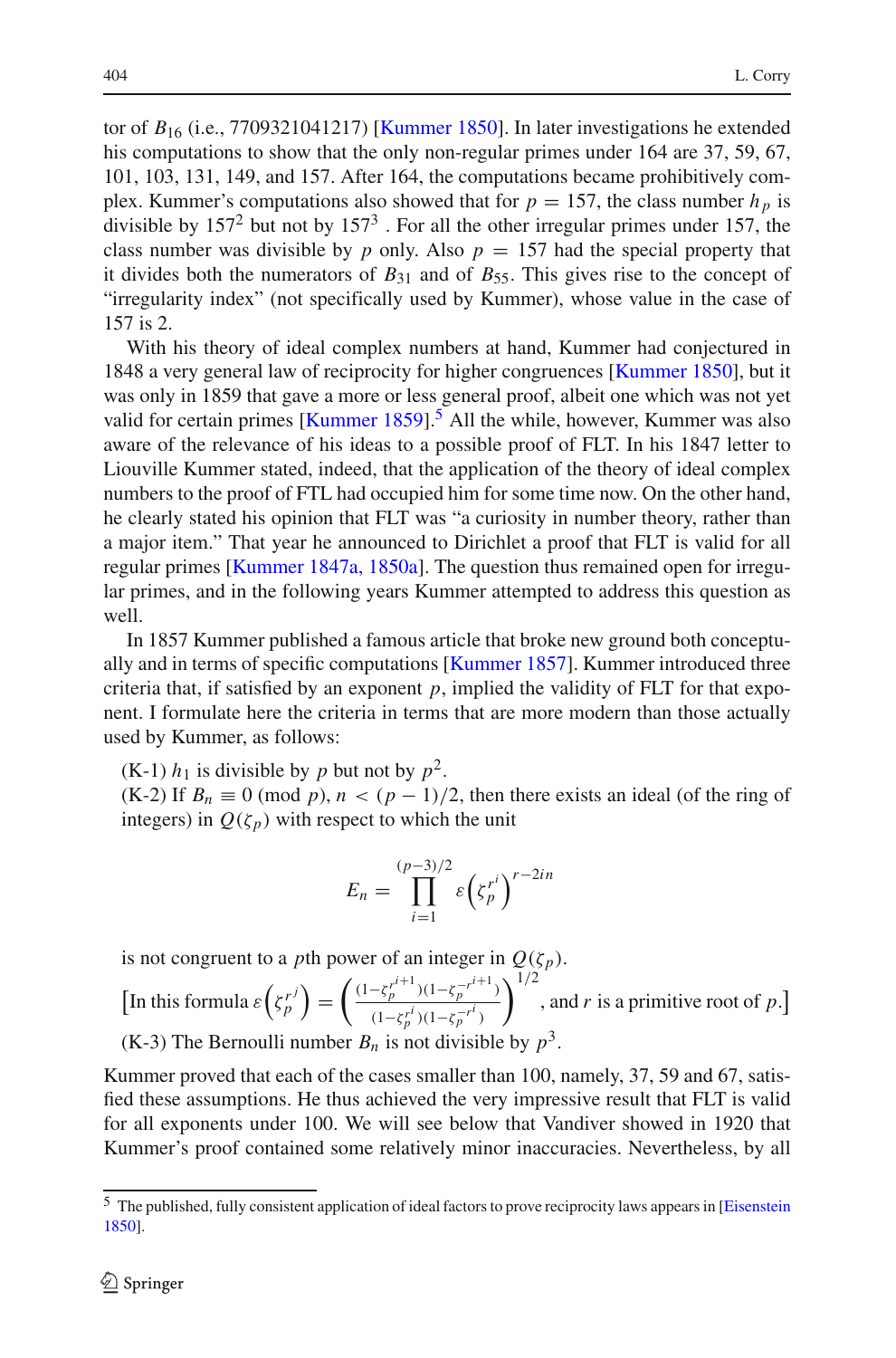accounts this result and the techniques implied in it remained a major milestone in the history of FLT.

Kummer asserted that it would not be difficult, though perhaps somewhat tedious in cases of large Bernoulli numbers, to prove that these criteria hold for individual irregular primes. Criterion (K-1) is relatively easy to check, whereas criteria (K-2) and (K-3) required very intensive computations. Kummer assisted himself with some existing data appearing in a very important collection of mathematical tables published by Jacobi in 1839, the *Canon Arithmeticus*, and about which more is said below. But beyond that he did not show his computations nor explained the formula on which these computations were based. Higher values of Bernoulli numbers were calculated, he said, using special tricks, "that would be too long to explain here in detail". Still he stressed that his methods comprised either some self-checking mechanisms or computations in two different ways, so that "the correctness of the results can be guaranteed" [\[Kummer 1857, 74\]](#page-60-6).

Apparently Kummer thought at first that there exist infinitely many regular primes, but he soon realized that proving this would not be easy. It is less clear what his estimation was about the irregular numbers and about the number of cases not covered by his general proof of 1847. Kummer most likely expected this number to be relatively small, and he may have even perhaps thought that there is some way to cover them all by arguments similar to those he used now in  $1857<sup>6</sup>$  $1857<sup>6</sup>$  $1857<sup>6</sup>$ 

Given Kummer's willingness to undertake such extensive and detailed computations, and given his full domain of the theoretical aspects of the problem at hand, his results on FLT, on irregular primes, and on Bernoulli numbers, can be taken to indicate the material limit to which this approach could lead as a way to proving FLT by 1860. At the same time, with these results and methods at hand, a clearly defined avenue of research had been opened for a possible, continued investigation of FLT. In principle, at least, all that was needed now was to continue the search for irregular primes, and then separate proofs could be worked out for each of them, according to Kummer's criteria. In addition, Kummer's criteria could be refined and further elaborated, with a view to finding more efficient tests for the validity of FLT for given irregular exponents. Working out as many additional, specific cases as possible would in turn add new insights about the overall behavior of prime exponents in this context and perhaps suggest new ideas for general proofs of FLT. As it happened, however, this possible way was followed by very few number theorists—if at all—until Vandiver appeared on the scene. One reason for this was the difficulty of the calculations involved. Another reason was that FLT was not high on the agenda of most leading number theorists, starting from Kummer himself. This in itself should not necessarily imply that further investigations into the Bernoulli numbers or into regular and irregular primes would be pursued only at a very limited pace. And yet this actually turned out to be the case. Relatively few new Bernoulli numbers were computed in the decades to come and

<span id="page-12-0"></span><sup>6</sup> It should be pointed out that Cauchy and Liouville raised several objections concerning Kummer's use of the ideal prime factors in his first proof. [\[Kummer 1857\]](#page-60-6) (submitted on June 1856) responded to all those objections. In this article, however, Kummer did not mention explicitly either the objections or the problems actually arising in his first proof. For a contemporary account (1860) of Kummer's proof see [Smith 1965, 134–137]. More recent accounts appear in [\[Edwards 1975, 225–231; 1977a.](#page-58-5)]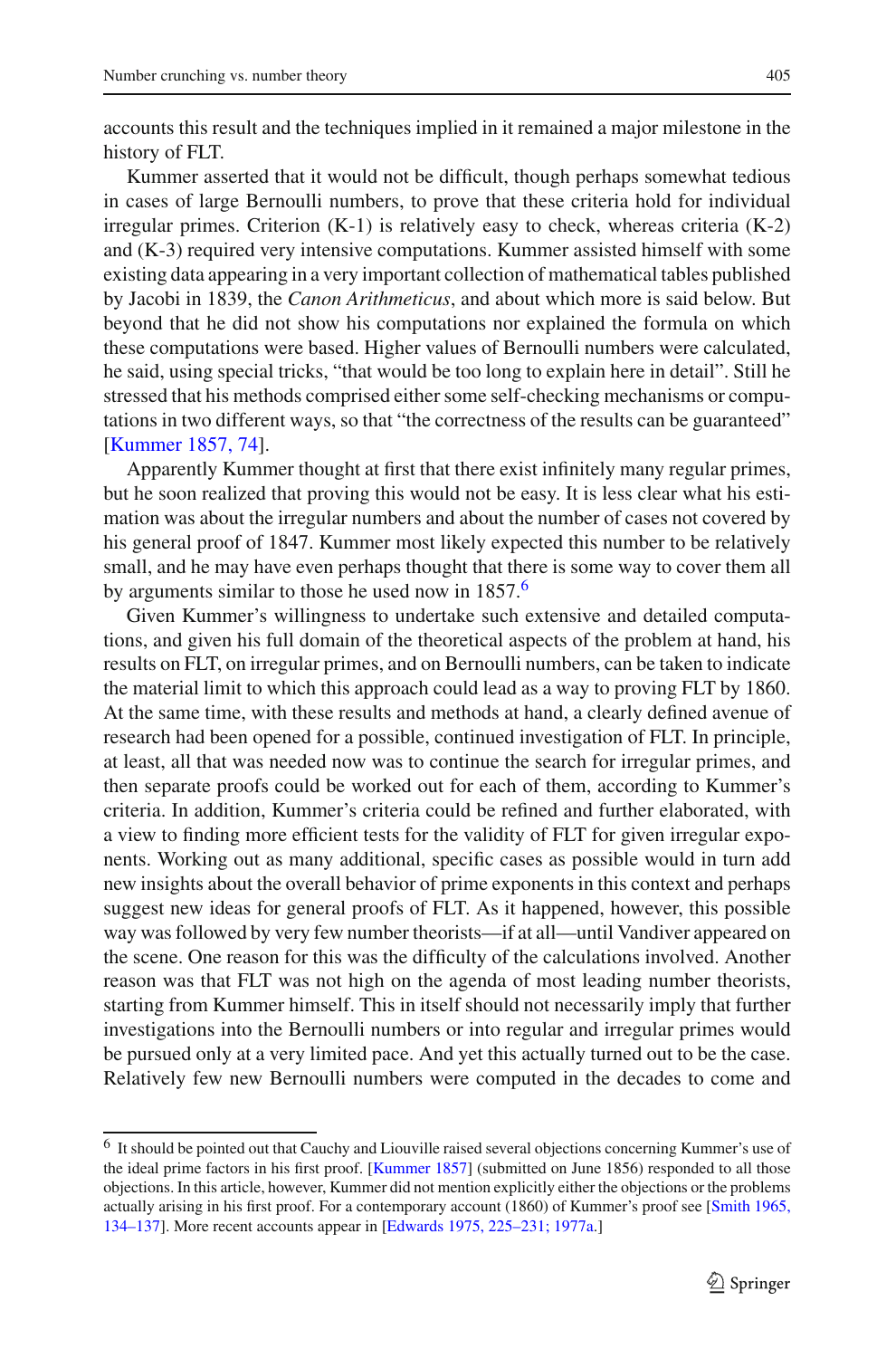when they were, the motivation never came—before Vandiver and his collaborators from number theoretical concerns (certainly not from attempts to deal with FLT). This situation was mainly a consequence of the limited role accorded in the second half of the nineteenth-century within number theory (at least by some of its most prominent practitioners) to specific computations with particular cases. In the following section I elaborate this important point, before taking again the thread of progress done on FLT by the turn of the twentieth century.

#### <span id="page-13-0"></span>**3 Number theory and number crunching (1860–1910)**

As explained in the introduction, Kummer's ideas on ideal complex numbers led to seminal developments in number theory over the following few decades, especially in Germany. The other side of Kummer's mathematical personality, the willingness to undertake massive computations as a main tool in number theoretical research receded into the background, and yet it would be wrong to think that it was not continued at all. As a matter of fact, the story of the development of number theory in the second part of the nineteenth century is a rather complex one in this regard. On the one hand, there are the important achievements of long-standing impact such as embodied in the works of Dedekind and Kronecker, or such as those derived from the use of analytic approaches originally introduced in the work of Dirichlet. On the other hand, actual interest in the field on the side of broader audiences of mathematicians (and especially of prominent mathematicians) was definitely reduced for rather lengthy periods of time. It is well know, for instance, that Dedekind's theory of ideals was hardly read at the time of its publication, both in its German original and then in its French translation of 1876–1877 [\[Goldstein & Schappacher 2007, 68–70\]](#page-59-6). At the same time, actual research was being done in number theory during that period, but in directions different to those that would be become prominent in the early twentieth century. The field of number theoretical research in the second half of the nineteenth century can be described as being organized around several clusters of interest. These clusters grouped mathematicians, who shared common interests within number theory, used similar techniques and pursued similar objectives. They published in similar journals and quoted each other. As a rule, they represented self-contained communities that hardly intercommunicated with each other [Goldstein 1994; 2007a, 71–74].

Some of these clusters eventually turned into two main trends of number theoretical research at the turn of the century, e.g., the "algebraic" and the "analytic" ones. But during this period, the cluster where most of the actual activity in number theory (quantitatively considered) took place was a different one. This cluster focused on question directly connected with some of the basic topics discussed in Gauss's *Disquisitiones*, such as reciprocity, and cyclotomic and Diophantine equations. It explicitly avoided the use of techniques involving complex numbers and analysis. Contributors to this cluster included in a visible way not only mathematicians, but also engineers, high-school teachers and university professors from other disciplines. They came from various countries including places without well-developed research traditions in the field. Remarkably, very few Germans were among them. More than any other cluster or sub-discipline in number theory, works belonging to this cluster as a rule did not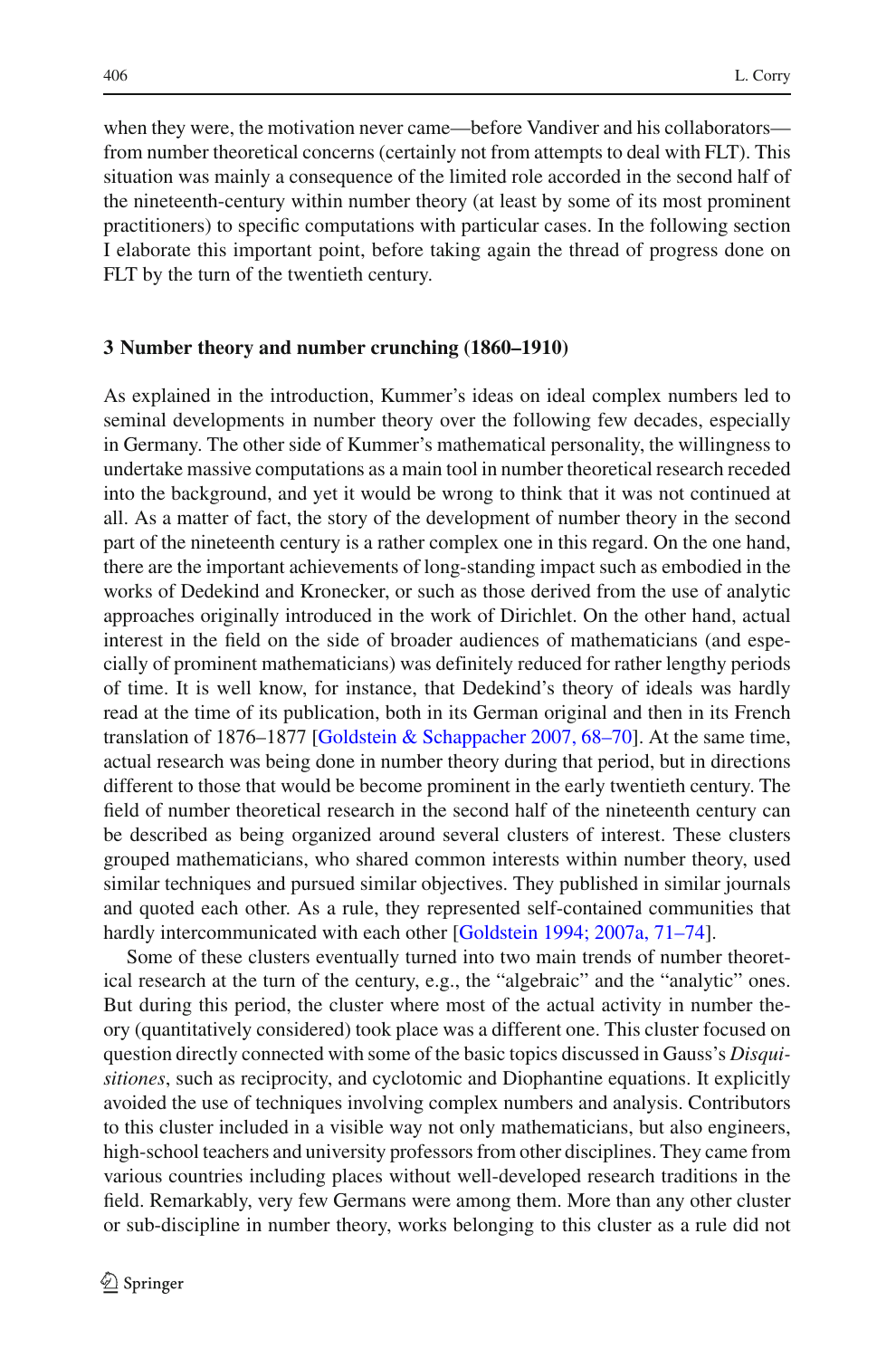involve highly sophisticate mathematical knowledge. Still, some of them comprised very ingenious and innovative ideas, appearing mostly in the work of the more prominent mathematicians that contributed here. The latter included James Joseph Sylvester (1814–1897), Angelo Gennochi (1817–1889), and Edouard Lucas (1842–1891). This cluster did not evolve into a full-fledged, school of mathematical research that trained students and was systematically taught. Incidentally, most research on FLT during this period can be easily associated with this cluster of activity in number theory, and indeed, even here it counted as a rather marginal trend in terms of attention devoted to it. Still, this cluster interests us in the present account not because of whatever direct contribution it may have yield in relation with FLT, but rather because of the broader issue of computation with specific cases as a focus of interest in number theory, that was part of it.<sup>[7](#page-14-0)</sup>

Indeed, the fact that so little progress was made in relation with the apparently simple question of finding additional irregular primes, beyond those calculated by Kummer himself, is directly connected with the overall processes undergone by the discipline. One way to realize the rather reduced attention devoted to the question of irregular primes is by looking at the terminology associated with it, as it was not until quite late before the terms "regular" and "irregular" were introduced, and certainly before it was widely adopted, to denote the meaning that eventually became standard. As already mentioned, Kummer himself introduced no specific term to denote the primes that satisfied the condition "prime numbers  $p$  for which the class number  $h_p$  is divisible by *p*". Smith's famous *Report on the Theory of Numbers* of 1859–1866 speaks only of "exceptional primes" (for the irregulars [\[Smith 1965, 134\]](#page-61-0)), a term that was still in use in a few research articles still at the beginning of the century [\[Mirimanoff 1904\]](#page-60-7). No specific term continues to be the case for systematic presentations of Kummer's work, and this is the case both for the best known of them [\[Bachmann 1910, 458–476\]](#page-57-1) as well as for the more esoteric [\[Schoenbaum 1908\]](#page-61-2). Around 1910 there is a boom in publications on FLT, on the wake of the creation of the Wolfskehl prize. At this time we find an article that uses the term "irregular primes" in its title but not in its text [\[Hecke 1910\]](#page-59-7), and somewhat later it gradually appears in more and more texts. It will still take several year before the term becomes standard, and this can be taken as a good indication of the little attention devoted to the questions in which these numbers play a central role, such as FLT.

A further indication is provided by actual results proved about irregular primes after Kummer. Kummer had initially assumed that in proving FLT for regular primes, he was proving it for an infinite number of cases. Nowadays, there are heuristic arguments to support such an assumption, but no definite proof of it.<sup>8</sup> In spite of the fact that some questions of this kind arise naturally when following the line of attack derived from Kummer, the fact is that not until 1915 someone devoted some systematic thought to it. This was done by an unknown student, the Danish Kaj Løchte Jensen (not to be mistaken for the better known Johan Ludvig Jensen (1859–1925)), whose teacher

<sup>7</sup> [Goldstein 1994; 2007a, 71–74] and [\[Goldstein & Schappacher 2007\]](#page-59-6) analyze this topic in detail.

<span id="page-14-1"></span><span id="page-14-0"></span><sup>8</sup> Indeed, there is an estimate that about 61% of the primes should be regular. See [\[Siegel 1964\]](#page-61-3), [Washington 1997, 63[\]](#page-62-1)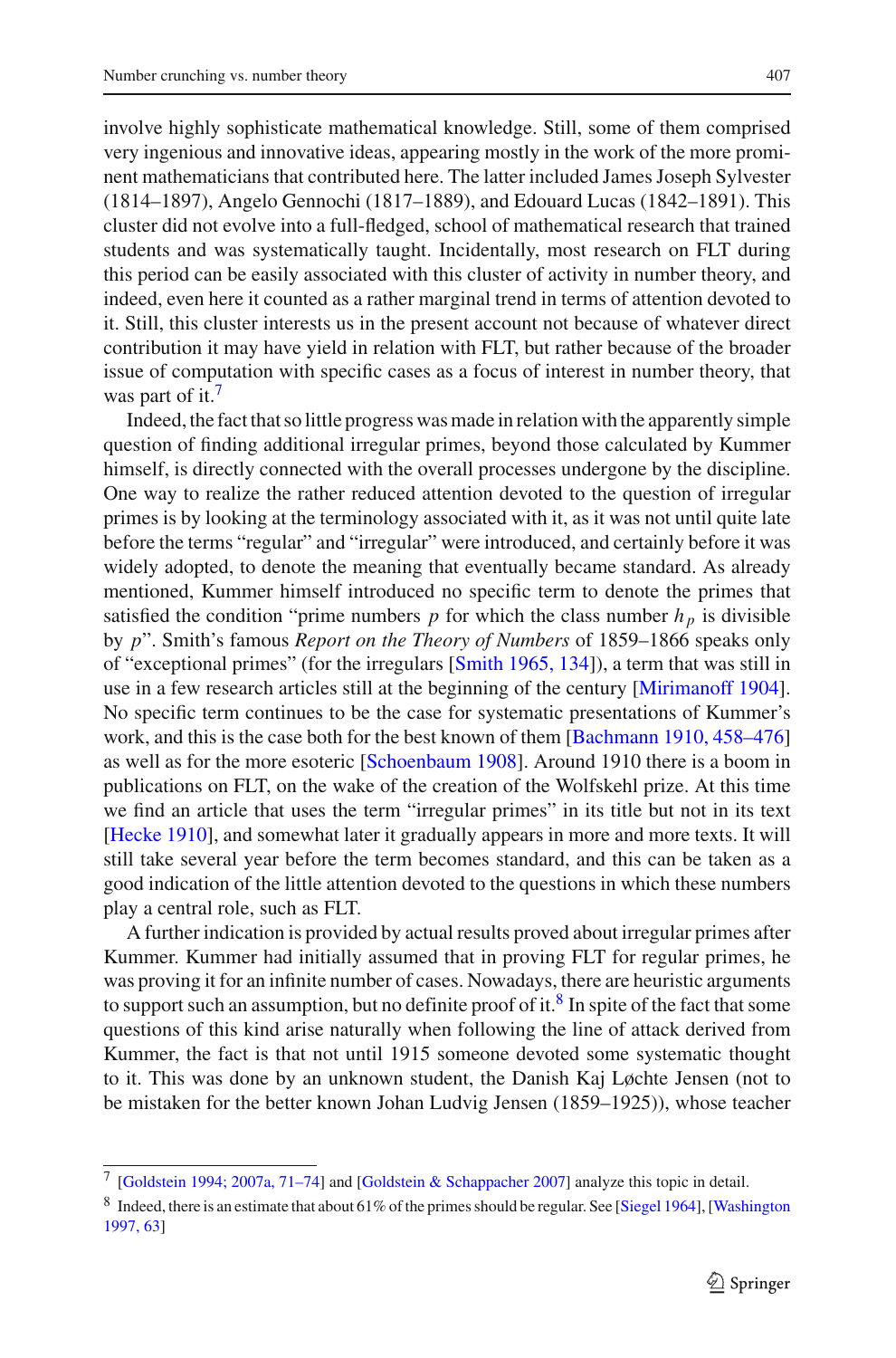happened at the time to be looking at Bernoulli numbers. And Jensen proved a result about irregular primes, rather than about the regular ones.

As a matter of fact, very little is known about Jensen. Apparently he was a student of Niels Nielsen (1865–1931), a versatile mathematician who after 1904 became interested in Bernoulli numbers, and published a series of research articles and later on a textbook on the topic [\[Nielsen 1923\]](#page-60-8). Still as a student in 1915 Jensen published in a remote Danish journal a proof of the existence of infinitely many irregular primes of the form  $4k + 3$  [\[Jensen 1915\]](#page-59-8). His proof was rather straightforward and did not require any special idea or technique that was not known to number theorists since the time of Kummer. Jensen asserted that the result he had proved was then commonly assumed. This may have indeed been the case, and this is in any case what Jensen heard from his teachers. Still I have found no written, direct evidence of discussions pertaining to the question at the time. At any rate, Jensen did connect it, but only in passing, with FLT. He wrote:

That there exist infinitely many irregular primes has been conjectured for a long time but as far as I know it has not been proved. It is well known that it has a certain importance for the evaluation of Kummer's investigations of Fermat's last theorem.

Jensen's result remained unknown for several years even to mathematicians involved with the relevant kind of questions. Thus, for instance, it is not even mentioned in the authoritative *History of the Theory of Numbers*, published in 1919–1920 by Leonard Eugene Dickson (1874–1954). We find it for the first time in a follow-up of the *History* published several years later [\[Vandiver & Wahlin 1928, 182\]](#page-62-2). Vandiver published Jensen's argument in English for the first time only in 1954 [\[Vandiver 1954\]](#page-62-3), and he stressed that by that time it was not yet well-known. One year earlier, Leonard Carlitz (1932–1977) proved a similar, but more general result without the limitation  $4k + 3$ [\[Carlitz 1954\]](#page-58-7).

But even if anyone would try to perform additional computations in order to identify new cases of regular or irregular primes and thus extend Kummer's results on FLT, a basic limitation still existed concerning the known values of Bernoulli numbers. And as Bernoulli numbers are related to broader contexts than just FLT, a look (even if partial) at mathematical activities related with calculating new values of  $B_n$  is very instructive about the place of computations within number theory.

Previous to its surprising application by Kummer in the context of regular primes and cyclotomic fields, Jacob Bernoulli was the first to call attention to the possible usefulness of the numbers  $B_n$ . His ideas on this matter were published posthumously in 1713 as part of the *Ars Conjectandi*. The question at stake was to find a general formula for power sums of the kind

$$
S_n = 1^k + 2^k + 3^k + \dots + n^k.
$$
 (9)

Bernoulli devised a recursive method involving the numbers  $b_n$ , with the help of which he calculated in "less than half of a quarter of an hour" the sum of the tenth powers of the first hundred numbers, obtaining the result 91 409 924 241 424 243 424 241 924 242 500. He stressed that his work showed "how useless was the work of Ismael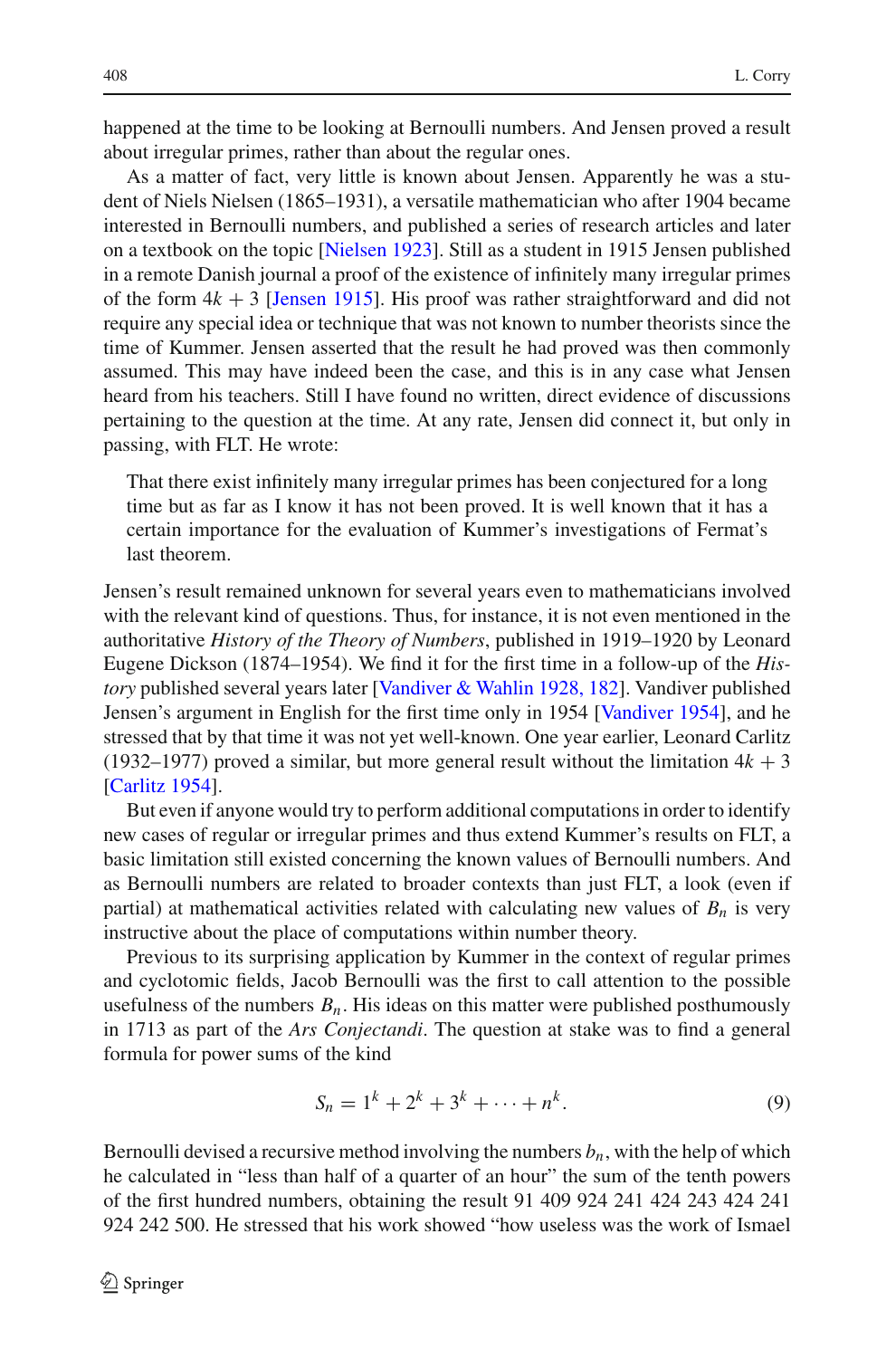Bullialdus (1605–1694) spent on the compilation of his voluminous *Arithmetica Infinitorum* in which he did nothing more than compute with immense labor the sums of the first six powers, which is only a part of what we have accomplished in the space of a single page" [Bernoulli 1713, 90]. Bullialdus (or Boulliau) was a Frech astronomer whose book *Opus novum ad arithmeticam infinitorum* [\[Bullialdus 1862\]](#page-58-8) had atte[mpted](#page-60-9) [to](#page-60-9) [clarify](#page-60-9) [Wallis'](#page-60-9) [proto-calculus](#page-60-9) [method](#page-60-9) [involving](#page-60-9) [sums](#page-60-9) [of](#page-60-9) [powers](#page-60-9) [\[](#page-60-9)Nellen 1994].

Bernoulli's formula can be rendered in more modern terms (here for the case of fourth powers) as follows:

$$
14 + 24 + 34 + \dots + n4
$$
  
=  $\frac{1}{5}$  $\left( {5 \choose 0} b_0 n^5 + {5 \choose 1} b_1 n^4 + {5 \choose 2} b_2 n^3 + {5 \choose 3} b_3 n^2 + {5 \choose 4} b_4 n \right)$ . (10)

There are various recursion formulas that allow calculating coefficients  $b_i$ . For the sake of simplicity I will mention here only,

$$
\sum_{j=0}^{m} {m+1 \choose j} b_j = 0 \text{ or alternatively } (b+1)^k = b_k,
$$
 (11)

where after expanding the polynomial,  $b^i$  is taken to mean  $b_i$ .

Leonhard Euler was the first to indicate the connection of Bernoulli numbers with the power expansion [\(8\)](#page-9-1) above. He computed values of  $b_n$  up until  $n = 30, b_{30}$ 8615841276005/14322, and used them for summations of certain slow converging series [\[Havil 2003, 81–85\]](#page-59-9). The next to calculate additional values was Ohm in 1842 and, as already indicated, Kummer used Ohm's results that comprised values up to *B*31. Ohm stressed that the efforts to calculate such numbers were fully justified because of the many contexts in which they were used, but did not specify what context he had in mind. After Ohm, the next significant step taken in the computations related to these numbers came in 1878 with the publication of the following 31 values by John Coach Adams (1819–1892). Adams had calculated values of  $B_n$  several years prior to publication and at some point decided that the right place for them to appear would be in the same venue where Ohm had published earlier on [\[Adams 1878\]](#page-57-2). The bibliography of works devoted to the theoretical and computational aspects of the theory of numbers was already considerably lengthy by this time [\[Ely 1882\]](#page-59-10) and at any rate, we are already speaking here about large numbers, as the numerator of *B*<sup>62</sup> comprises 110 digits. Adams was followed by further computations by Sergey Serebrennikov [\[Serebrennikov 1907\]](#page-61-4), who reached values up to *B*92. Much later, in 1935, tables published by Harold T. Davis (1892–1974), were based on an improved algorithm he had devised on his own [\[Davis 1935\]](#page-58-6). All of these computations were pursued with the explicit aim of assisting astronomical research, rather than number theoretical one. This was also the case with more general results obtained throughout the years in order to improve the existing computational methods. The most important among the latter was the so-called von Staudt-Clausen theorem [\[von Staudt 1840;](#page-61-5) [Clausen 1840\]](#page-58-9), consistently used by all those who prepared the above mentioned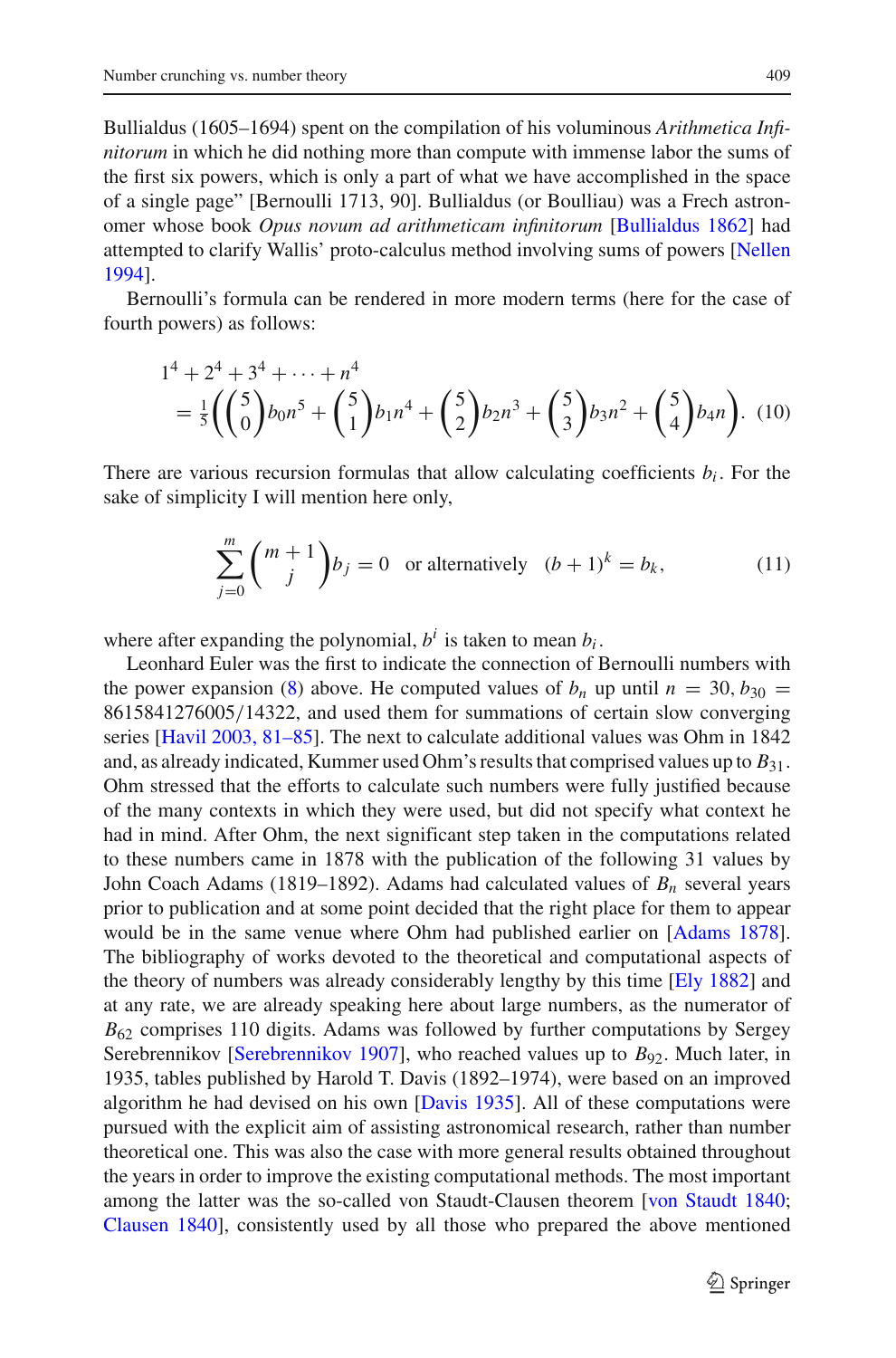tables. It thus happened, as will be seen below, that some mathematicians who thereafter undertook number theoretical research where values of Bernoulli numbers were necessary (such as in the case of FLT), did so by establishing a kind of somewhat unusual professional contact with astronomers.

A more detailed account of how Bernoulli numbers were computed and used in various contexts is beyond the scope of the present article. But their example suggests the need to look more closely at an important part of mathematical practice that only recently started to attract the attention of historian of mathematics, namely the elaboration, dissemination and use of mathematical tables of various kinds [Campbell-Kelly et al (eds.) 2003[\].](#page-58-10) [In](#page-58-10) [the](#page-58-10) [case](#page-58-10) [of](#page-58-10) [mathematical](#page-58-10) [tables](#page-58-10) [related](#page-58-10) [to](#page-58-10) [number](#page-58-10) theory even less has been done. It is nevertheless clear that one cannot speak about the computational side of the discipline without devoting some attention to the peculiar role that table making has played in it. For considerations of space, I will do this only briefly here while directing the readers to existing secondary literature.

In the first place, I stress once again the importance of specific computations for Kummer and the efforts he devoted to this activity. He carefully tabulated much of his computations so that he could examine them carefully and try to ponder their significance [\[Edwards 2007\]](#page-59-11). Kummer himself never published these tables, but a table of primes in cyclotomic number fields that was written on the basis of Kummer's theory of ideal complex numbers was published in 1875 by a rather forgotten figure, Carl Gustav Reuschle (1812–1875) [\[Folkerts & Neumann \(eds.\) 2006\]](#page-59-12). Reuschle was a high-school teacher of mathematics, physics and geography at Stuttgart who corresponded with Kummer on mathematical topics after 1850. It is not clear to what extent his book of tables, *Tafeln complexer Primzahlen aus Wurzeln der Einheit gebildet* [\[Reuschle 1875\]](#page-61-6) was used among number theorists, but it seems that at least Vandiver knew it and saw in it a valuable source for anyone involved in research in cyclotomic fields.<sup>9</sup>

Previous to Kummer we could also mention other prominent mathematicians for whom number-theoretical tables were an essential work-tool, remarkably so Gauss and Jacobi. For instance, Gauss's thorough inspection and computing of additional values for existing tables of logarithms and of prime numbers was essential in leading to his conjecture about the distribution of the latter [\[Tschinkel 2006\]](#page-61-7). Jacobi in turn considered tables of indices for prime numbers (i.e., the analog of tables of logarithms for the multiplication mod *p* of numbers not divisible by *p*). His *Canon Arithmeticus* [Jacobi 1893] contained—among other things—tables of such indices for primes less than 1,000. These indices were of direct use for Kummer in his own detailed computations related with the reciprocity law. They continued to be used until well into the twentieth century.<sup>10</sup>

What for prominent mathematicians like Gauss, Jacobi, and Kummer was a useful tool leading to inspired theoretical work was a main focus of activity for others, like the

<sup>9</sup> See below footnote 29.

<span id="page-17-1"></span><span id="page-17-0"></span> $10$  It is indeed remarkable that the book continued to be in use without changes and additions until quite late. [\[Brandt & Patz 1956\]](#page-58-11) added tables for computations of sums and differences of indexes. Indexes of primes and powers of primes less than 2000 were added in [\[Andree 1962\]](#page-57-3) with computations carried out with an IBM 650–653.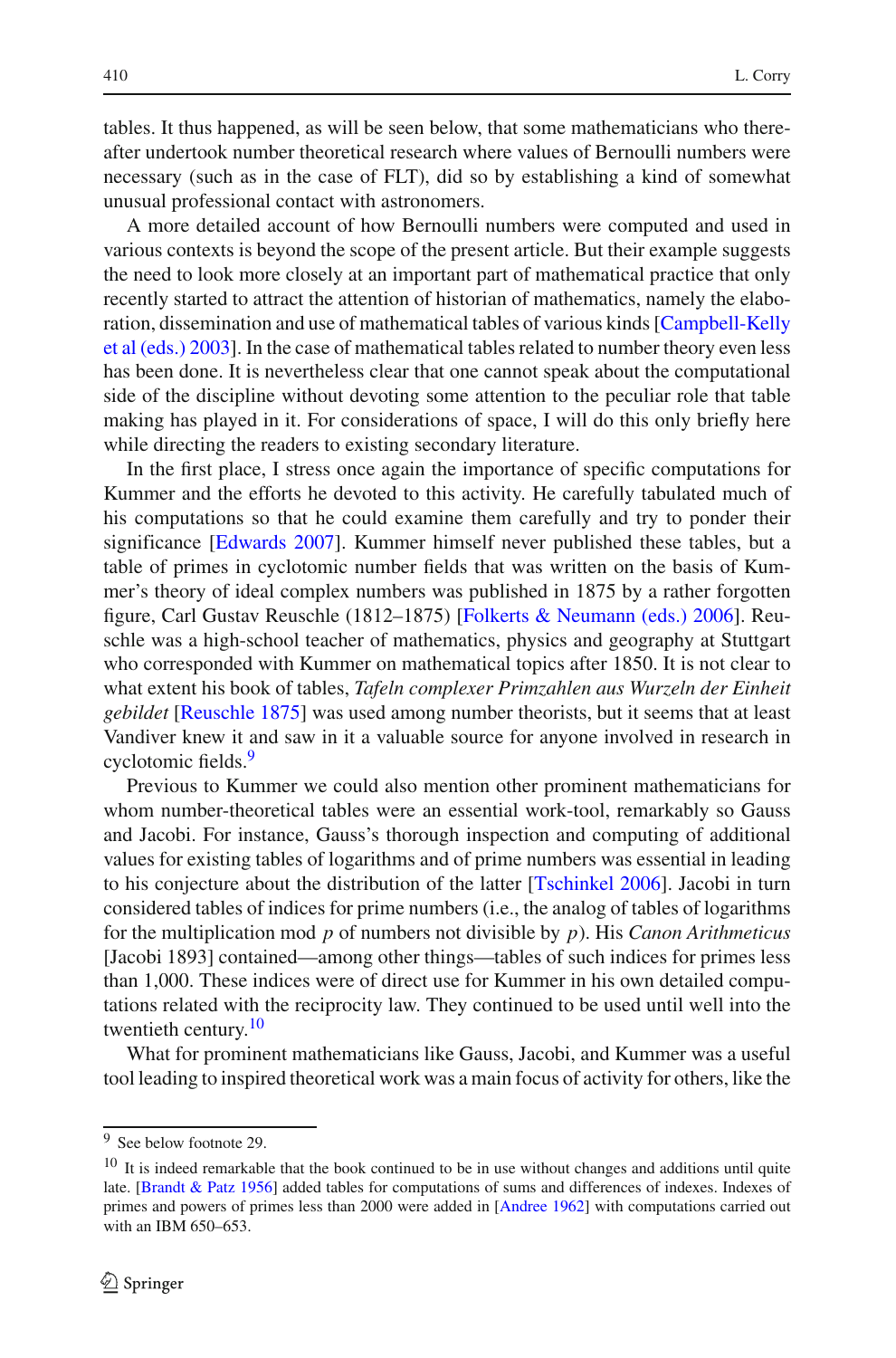already mentioned Reuschle and Adams. Indeed, mathematical table-making received a renovated impetus in the second half of the nineteenth century with the introduction of novel mechanizing processes of various kinds. It is important to stress from the beginning, that mechanization involved not only improvements in the precision, speed and complexity of the computations themselves. Rather, there were other tasks related with table making that were sensibly improved, such as transcription, typesetting, proof reading, printing, binding and distribution. In this broader context, mechanization could be seen a possible tool to alleviate the main concern of table-makers throughout history, namely, the avoidance of error. It is remarkable, though, that at least in the early stages, there was no consensus that mechanization will solve the problem, possibly because of the various human interfaces mediating among the successive phases of the process. Indeed, as will be seen now, it was not before the mid-1930s that mechanized computation became the standard procedure for table making, but even at this time we find clear evidence that the concern for error avoidance continued to haunt those involved in this activity. This concern is nicely summarized in the introduction to a book of mathematical tables first published in 1935 and reprinted as late as 1963, a time when interest in tables definitely started to decline:

In the publication of a work on mathematical tables the greatest struggle must be waged against error. One is particularly amazed at the many ingresses available to this incubus of the computer.<sup>[11](#page-18-0)</sup> This is particularly true in a project which embraces the computation of so many diverse functions, computations which are being made simultaneously by different computers. First the basic formulas must be carefully prepared and auxiliary table computed and checked. After the tabular values have been found, these must be checked by some device independently of the one employed in the original calculation. Duplicate computation is resorted to only when other methods appear too laborious or impractical. ... Differencing, the best check, although a tedious process with available statistical machinery, is employed in most instances. Finally, after the tables have been completed and checked, they must be transferred to copy sheets for the printer and then proofread for the original notebooks. This latter is, perhaps, the most exacting task of all and may be the most fruitful source of errors unless it is warily undertaken. [\[Davis 1935,](#page-58-6) *xii–xiii*]

In the early history of attempts to mechanize table making a main figure was, of course, Charles Babbage (1792–1871). The central motivation came from his involvement with astronomy and the concern for possible errors found in existing tables. As Babbage's ideas on mechanized computation evolved, a much broader agenda developed and table making remained one of the underlying preoccupations behind the drive for mechanization though not always a central one [\[Swade 2003, 159\]](#page-61-8). And yet, the increased mechanization of table-making activities made more evident than ever their institutional dimensions, and more patent their separation from the kind of work with which most creative mathematicians wanted to see themselves identified. Evidently, a separation between "mathematicians" and "computers" was nothing new in

<span id="page-18-0"></span><sup>&</sup>lt;sup>11</sup> Of course, "computer" means here a "human computer". See [\[Grier 2005\]](#page-59-13).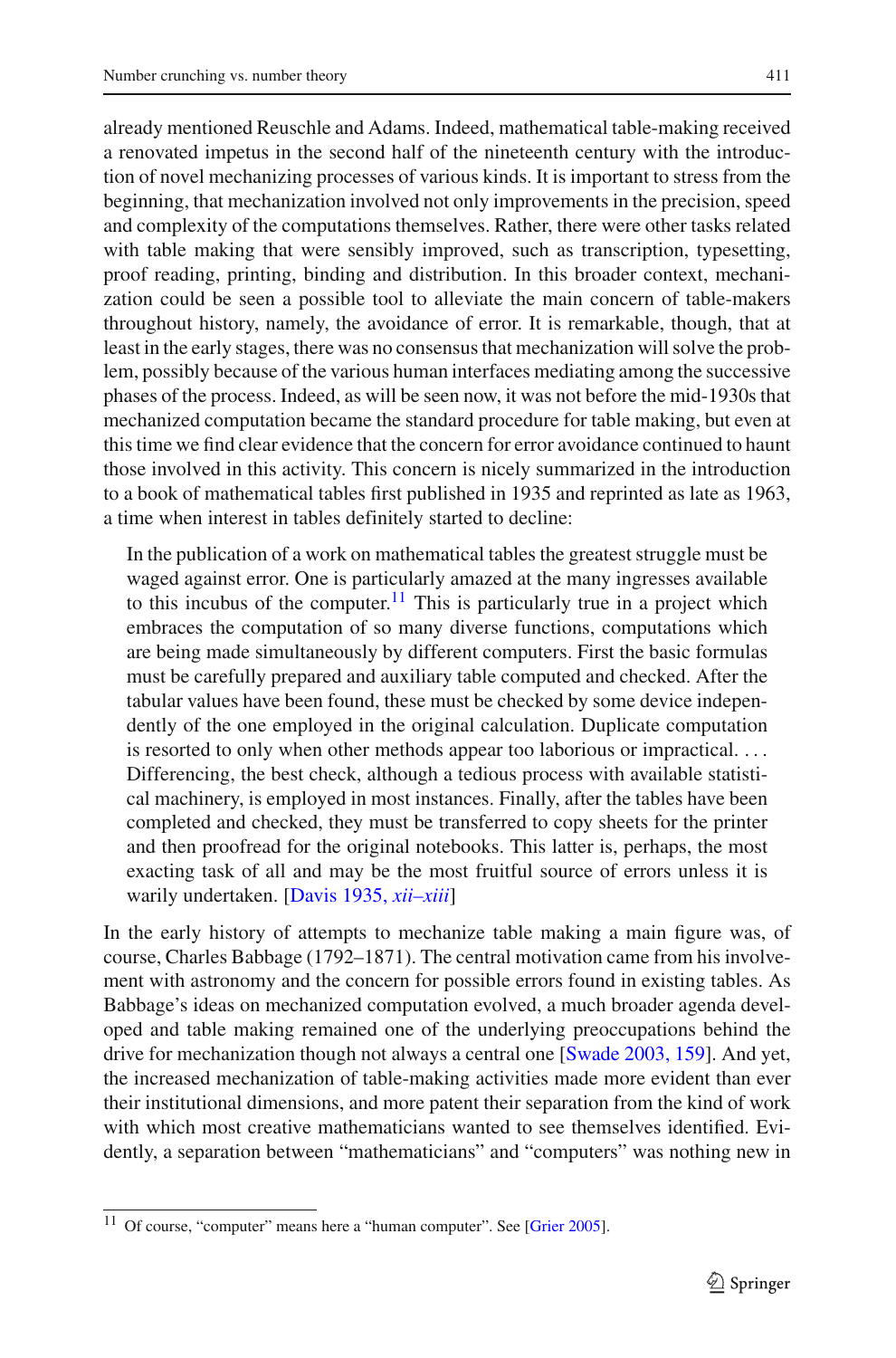itself. Leibniz in 1685 wrote that "it is unworthy of excellent men to loose hours like slaves in the labor of computations which could be done by any peasant with the aid of a machine" [\[Swade 2003, 150\]](#page-61-8). But the more this became an activity involving the coordinated interaction of groups of people working according to established rules, the sharper the separation became. The parallel intrinsic developments in number theory towards sweeping conceptual approaches such as promoted by Hilbert and Minkowski only added to this trend.

The need for new and more accurate tabulated values of special functions became increasingly pressing for astronomers, engineers and physicists by the last third of the nineteenth century. Several initiatives were undertaken in order to cope with these, and a significant part of the efforts were devoted to create infrastructures that would allow for routine work that would produce the tables and check the results. One of the most salient examples of institutionalizing table making in order to deal with such pressing needs came with the creation of the British Mathematical Tables Committee. The committee brought together leading mathematicians such as Arthur Cayley (1821–1895) and Henry J.S. Smith (1826–1883), with the two leading British mathematical physicists such as Sir William Thomson (1824–1907) and Sir George Stokes (1819–1903). But the main active force behind its activities was James W.L. Glaisher (1848–1928) [\[Croarken 2003\]](#page-58-12), who had himself made important contributions to the theory of Bernoulli numbers [\[Forsyth 1929\]](#page-59-14).

The activities of the Committee started with a broad survey and classification of existing tables, the results of which were published in 1893 as a catalogue that became a classic for years to come and has remained an authoritative bibliographical guide on the topic. To this catalogue, Cayley added two years later a similar one devoted only to existing tables in number theory. Glaisher then started to design the computational standards and to supervise the computations to be carried out in the forthcoming years by trained (human) computers. Corresponding to the main motivations behind the creation of the Committee, most were devoted to functions that were relevant to applied mathematical concerns, such as elliptic functions, Legendrian functions and Bessel functions. Computations related with the latter class of functions were conducted mainly by Alfred Lodge (1854–1937), who joined the Committee later on. He assisted himself with two volunteers, and in 1889 he was the first to use a machine to check the printed tables. This was the circular calculating machine, designed and patented by Joseph Edmondson in 1883 [\[Edmondson 1885\]](#page-58-13).

But from very early on, the infrastructures and abilities of the Committee and its associated members and workers were also used for computations related with number theory. The first such undertaking related factor tables, a topic on which Glaisher also published a broad historical account [\[Glaisher 1878\]](#page-59-15). By 1873 such tables covered numbers up to three millions and then from six to nine millions. The Committee undertook filling the gap with the help of two hired computers and the results were published in three volumes in 1879, 1880 and 1883.

An additional number theoretic effort related with the activities of the Committee was conducted under the initiative of an interesting figure, Lt. Colonel Allan Joseph Cunningham (1842–1928). Born in Delhi, he was a military engineer who retired from the army in 1891 and devoted the rest of his life to computations related with the theory of numbers, particularly in relation to residues of powers, as well as quadratic and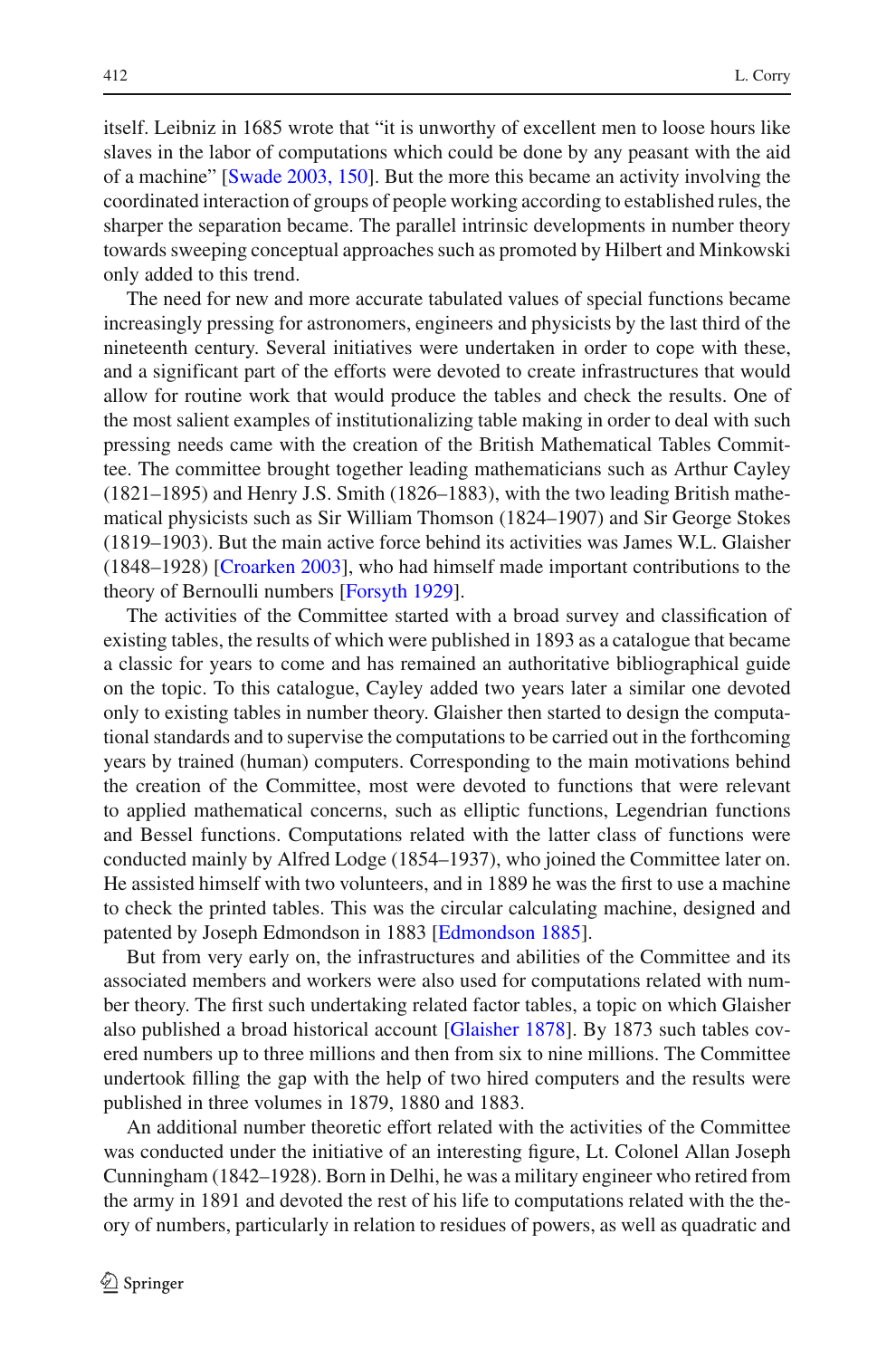higher reciprocity [\[Western 1928\]](#page-62-4). In 1895 he suggested to the Committee to publish a table of residues of powers of 2, which would be useful for testing divisibility, for factorizations, and for solving congruences to base 2. He had started calculating such tables by himself and now he asked for the support of the Committee. Support was indeed granted and the project was completed in 1899 [\[Cunningham 1899\]](#page-58-14). Additionally, he published other detailed number theoretical tables related with quadratic partitions (*x* and *y* satisfying  $x^2 + dy^2 = p$  $x^2 + dy^2 = p$  $x^2 + dy^2 = p$ , for various values of *d*) [Cunningham 1904], Haupt exponents (the smallest exponent *e* for which  $b^e \equiv 1 \pmod{n}$ , for given *b* and *n*) [\[Cunningham 1905\]](#page-58-16), residue indices (values of *n* for given *y* in  $y^n \equiv 1$  (mod *p*)), and successive primes [\[Cunningham & Woodall 1904\]](#page-58-15).

Upon his death, Cunningham bequeathed a moderate legacy to the Committee to be used in the production of new number theory tables. The money was also used to purchase calculating machines for the committee's current activities and to publish, with a delay of more than thirty years, additional number theoretical tables (divisor and power tables) that had been prepared by Glaisher but had remained unpublished theretofore. All of this happened in a period when the secretary of the Committee was the dynamic Leslie John Comrie (1893–150). Comrie joined in 1915 the Nautical Almanac Office and by 1928 he had completely mechanized its processes for table making. He brought with him many technical, conceptual and organizational innovations to the Committee's activities. His unique approach to minimizing the incidence of errors in the tables comprised not only original and improved calculational techniques. It also signified a clear understanding of the typographical aspects of printing and the influence of the latter on human communication. Thus, he systematically introduced the use of figures with heads (e.g., for 6 and 8) and tails (e.g., for 3, 5 and 7) as opposed to equal height figures, and he also employed extra white spaces instead of lines to divide across lines and columns. The layouts of the tables were no doubt much more effective for the reader than any other ones available at the time [Croarken  $\&$ Campbell-Kelly 2000, 50–52]. Below we will see this approach reflected in the work of the Lehmers.

Some of Cunningham's work was also published posthumously, by Alfred E. Western (1873–1961), another curious figure in this context. A Cambridge 7th Wrangler of 1895, Western spent most of his professional life working as a solicitor, but kept his active interest in mathematics alive. He published research, among others, on quadratic fields, on reciprocity laws, on primes of the form  $n^2 + 1$ , on expressing numbers as a sum of 4 or 5 cubes, and on Fermat and Mersenne numbers. But above all, he had a great interest in numerical computations [\[Miller 1963\]](#page-60-10). In this spirit, he undertook the responsibility for the publication of Cunningham's work, which culminated in his *Table of Indices and Primitive Roots* [\[Western & Miller 1968\]](#page-62-5). In 1943, Western announced that some interesting, unpublished manuscripts of Cunningham, housed in the library of University College, London, had been "destroyed by an enemy air raid."<sup>[12](#page-20-0)</sup> Cunningham and Western will reappear below in my account of attempts to prove FLT.

Another mathematician enthusiastic about table making who is relevant to this story is Derrick Norman Lehmer (1867–1938). Lehmer was a professor of mathematics at

<span id="page-20-0"></span><sup>12</sup> See *Mathematical Tables and Other Aids to Computation* 1, 1943, 92–96.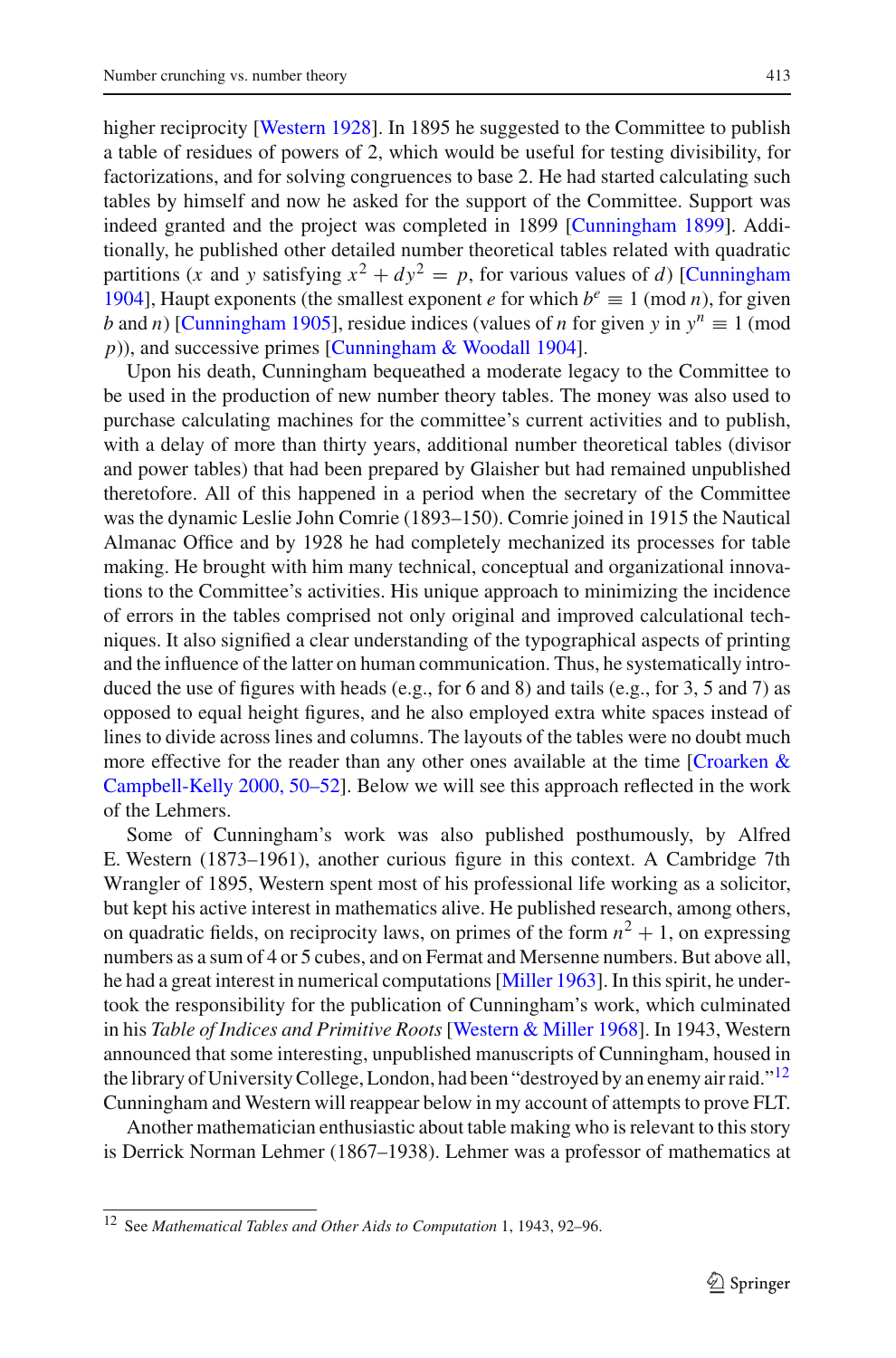Berkeley with a great interest in computations and aids to computations. It will suffice to mention here that in 1909 he published a *Factor table for the first ten millions* [\[Lehmer DN 1909\]](#page-60-11) and in 1914 a *[List](#page-60-12) [of](#page-60-12) [prime](#page-60-12) [numbers](#page-60-12) [from](#page-60-12)* 1 *to* 10006721 [Lehmer DN 1914]. Later on, in 1929 he also prepared *Factor Stencils* that gave a method of factorizing any number using cards with holes punched in them [\[Lehmer DN 1939\]](#page-60-13). He had very strong opinions on the experimental character of mathematical research, and accorded a central role to tables in general. In the introduction to one of his books he stated such views as follows:

In spite of the contention of certain eminent scientists that mathematics is a science that has nothing to do with observation and experiment, the history of the Theory of Numbers has been chiefly made by those who followed methods closely allied to those of the student of the natural science. Gauss himself, the most successful investigator of the field, was an indefatigable computer, as may be seen by consulting the long list of table in his collected works. Jacobi was also a tireless maker of tables. It is hardly likely, indeed, that any theoem of importance in the Theory of Numbers was ever discovered which was not found in the first place by observation of listed results. [\[Lehmer DN 1914,](#page-60-12) *vi*]

Hardly other, contemporary number-theorist would stress this part of the work of Gauss and Jacobi as Lehmer did. But then, hardly other number theorist would be involved in constructing analog devices for specific tasks such as primality testing like Lehmer and his son, Derrick Henry (Dick), did for many years. Below I will return to Dick's important collaboration with Vandiver on FLT, but at this point it is relevant to conclude this section, by adding some brief comments about the slow adoption of mechanized computation in various fields of mathematics in the early twentieth century.

If we look at the development of the activities of the British Mathematical Tables Committee then we notice that, in spite of Babbage's initial impetus and their enthusiastic adoption in statistical and related contexts, the use of desktop calculating devices as a main tool for numerical calculation in mathematics was slower than one can imagine. Desk calculator machines such as the Brunsviga–Dupla, Nova Brunsviga, and the already mentioned Emerson, to name but a few, were available to scientists and engineers at the beginning of the century, but human computers that were well trained and efficient on using other aids, such as tables and slide rules, continued for a while to be central to these activities.

The Nautical Almanac Office, for instance, was one of the main institutions where large scale computations were performed. These computations were used for tasks such as navigation, ephemerides computations, statistics and astronomy. Up to 1926 they continued to be performed with the help of logarithmic tables. The people who did some of the more demanding computations were retired members of the staff, their methods worked well and they were familiar with their jobs. When desktop calculators first became available it did not seem convenient to make any changes. In the early 1900 the available machines were quite expensive in comparison with books of tables, and they were large and cumbersome to use. In addition, computations with them required natural rather than logarithmic values of the trigonometric, exponential and hyperbolic functions, which were the main tools used in places like the Nautical Office.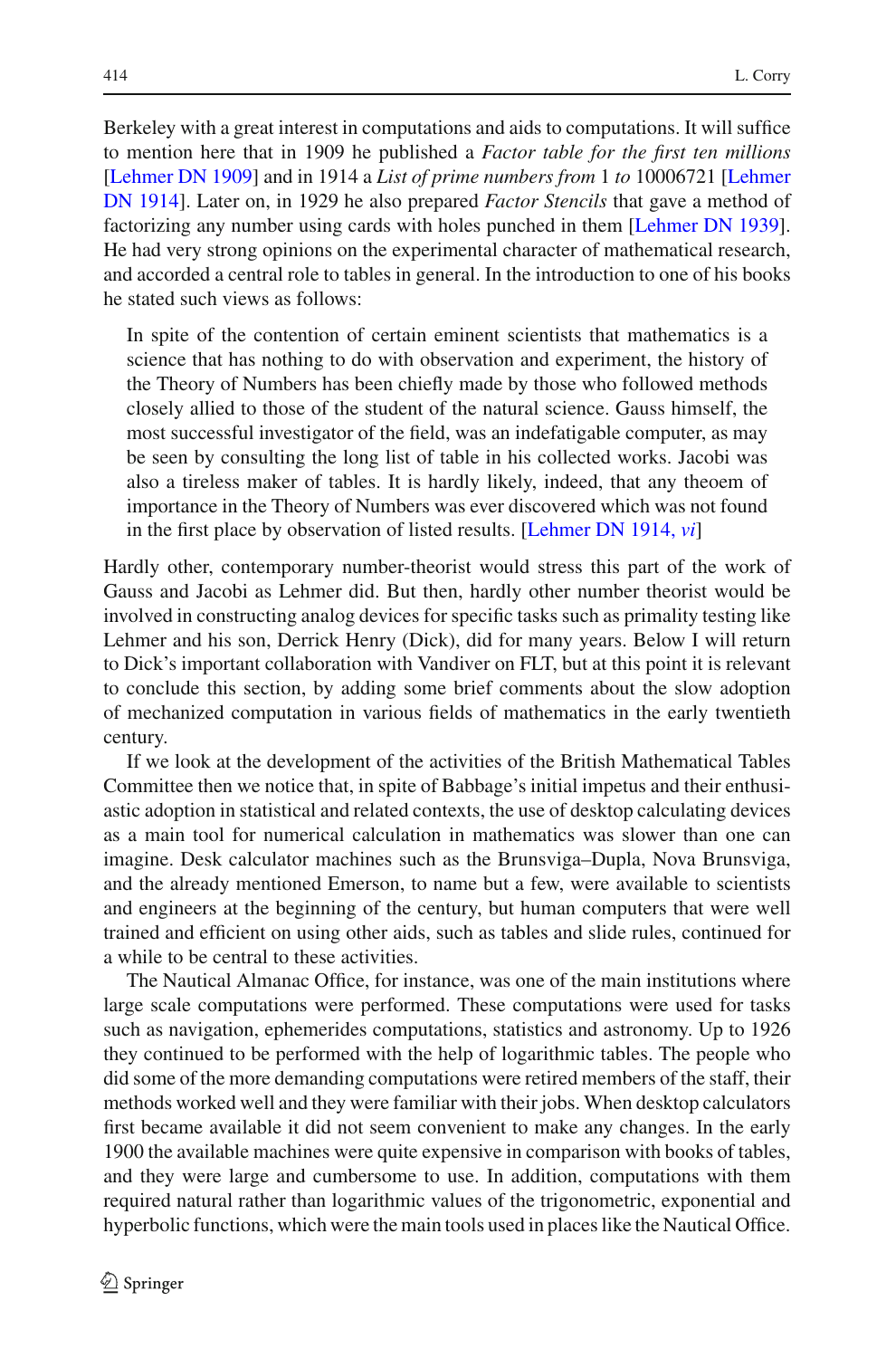Since the time of Napier such computations had been done using logarithms and they were the standard. In 1918 at least five new such tables were produced. Only by the early 1930s desk machines had replaced 4- 5- 6- and 7-figure logarithms as the most common method of large scale computations by both individuals and organizations [\[Croarken 1990, 16–19\]](#page-58-17).

As we will see now, much of the work done on FLT at the turn of the twentieth century and in the following decades was based on number theoretical tables of the kind just described. It is remarkable, however, that the main tools (conceptual, mechanical, institutional) needed for the creation, production and distribution of such tables were developed with very specific concerns in mind, all of them directly related with applied mathematics and all foreign to number theory itself. It seems evident that only concerns of this kind would have elicited the enormous human efforts and material resources necessary for the huge tasks at play here. Number theory benefitted from these developments only at a later stage, when some of the persons involved, for whom this field was an additional focus of interest, made a wise use of the infrastructure that had been created with a very different purpose in mind.

After this overview of computations, computers and tables in the period following Kummer's work, we can return now to the main thread of our story.

#### <span id="page-22-0"></span>**4 Progress on Case I (1898–1941)**

Before Kummer's road was retaken in the work of Vandiver, as will be seen below, some further attempts were made to prove FLT for ever larger classes of specific exponents. In this context case I was and remained much easier to handle than case II. Thus, for instance, Germain's and Legendre's results for case I had been successively extended at the turn of the twentieth century. Edmond Maillet proved in 1897 that case I is valid for  $p < 223$  [\[Maillet 1897\]](#page-60-14). Dimitry Mirimanoff (1861–1945) extended this in 1904 to  $p < 257$ . He did some intensive computations in order to achieve this result, but this was not a straightforward extension of what had been previously done. Rather he provided a new, useful criterion along the lines of Kummer's earlier work, as he proved that Eq. [\(1\)](#page-4-1) is impossible in integer solutions when the numerator of at least one of four Bernoulli numbers  $B_{(l-3)}$ ,  $B_{(l-5)}$ ,  $B_{(l-7)}$ ,  $B_{(l-9)}$ is *not* divisible by  $p$  [\[Mirimanoff 1904\]](#page-60-7). In two articles of 1908, Dickson proved the validity of case I for every prime exponent  $p < 7000$ , except 6857 [Dickson 1908, 1908a, [Dickson 1909\]](#page-58-18). Interestingly, Dickson's results make no use of Kummer's methods, but rather are directly built on refinements of Germain's original computations. His articles make an interesting reading since they feature an eclectic attempt to use every possible tool available in order to reach the highest possible exponent. Likewise, we see how Dickson calculates value after value, assisting himself with existing tables of various kinds. Jacobi's *Canon* was obviously a main tool which he used intensively, but also the assistance of Cunningham and of Mr. E.B. Escott is repeatedly mentioned in his articles.<sup>13</sup> For example, in one case his proof required verifying, with the help

<span id="page-22-1"></span><sup>13</sup> As a matter of fact, Dickson was the author of one of the volumes on number theoretical tables published with the funds provided by Cunningham's legacy. See [\[Dickson 1933\]](#page-58-19).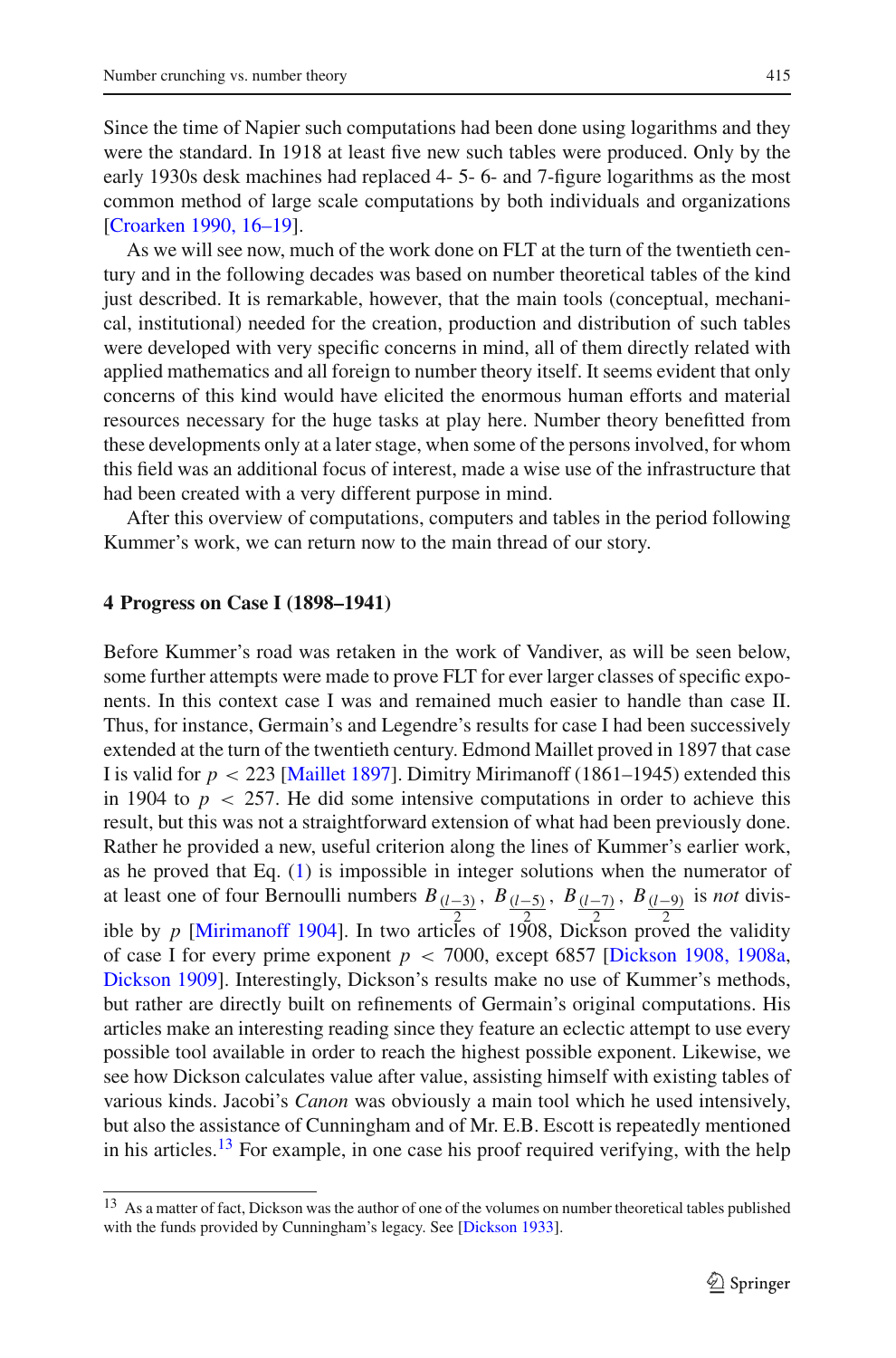of a certain lemma about numbers of the form  $1 + 128$ <sup>\*</sup>k, the primality of

$$
E = 42116007041 = 1 + 128 * 329031305.
$$

On completing the proof Dickson remarked that testing a similar number for values close to 400 millions would require fifteen minutes, and for 800 millions about 25 min-utes [\[Dickson 1908a, 42\]](#page-58-20). The exponent  $p = 6857$  required a considerable amount of additional computations, but Dickson did not "take the trouble" to do so, since this exponent was too close to 7000, a value up to which he had proved the validity of the theorem in case I for all other prime exponents.

Mirimanoff's result of 1904 led to a most important new direction that was opened in 1909 by Arthur Wieferich (1884–1954). Using Mirimanoff's article, Wieferich proved that if three integers *x*, *y*, *z* relatively prime to *p* actually did satisfy  $x^p + y^p = z^p$ , then the congruence  $2^{p-1} \equiv 1 \pmod{p^2}$  holds [\[Wieferich 1909\]](#page-62-6). Mirimanoff then simplified Wieferich's somewhat involved argument and extended this result by proving that the same *p* would satisfy  $3^{p-1} \equiv 1 \pmod{p^2}$ . Mirimanoff pointed out that his result could be combined with Wieferich's to state that case I of FLT is impossible for exponents *p*, where *p* is a prime of the form  $2^{\alpha}3^{\beta} = \pm 1$  [\[Mirimanoff 1910\]](#page-60-15).

<span id="page-23-0"></span>For the sake of simplicity I use in what follows the notation

<span id="page-23-1"></span>
$$
q(m) = \frac{m^{p-1} - 1}{p},
$$
\n(12)

and *W*(*m*) to be the statement that, whenever  $x^p + y^p = z^p$  is satisfied by three integers *x*, *y*, *z* relatively prime to *p*, then  $q(m) \equiv 0 \pmod{p}$ . In these terms, Wieferich proved *W*(2) and Mirimanoff *W*(3). *W*(*m*) was proved for higher values of *m* in a series of later works: in 1914 Vandiver proved *W*(5) [\[Vandiver 1914\]](#page-61-9), and Georg Ferdinand Frobenius (1849–1917) proved *W*(11) and *W*(17). Frobenius also proved *W*(*m*) for  $m = 7, 13$ , and for  $m = 19$  whenever  $p = 6n - 1$  [\[Frobenius 1914\]](#page-59-16). In 1917 Felix Pollaczek (1892–1981), then a student of Frobenius in Berlin proved *W*(31) [\[Pollaczek 1917\]](#page-61-10). Later on, in 1931, Taro Morishima (1903–1969) used the methods of Frobenius to provide a new proof for  $m = 31$ , in a way that he claimed to have establish the validity of  $W(m)$  (for all but a finite number of values) in case *m* = 37, 41, 43 [\[Morishima 1931\]](#page-60-16). In his doctoral dissertation at Cornell, Norman G. Gunderson raised objections to Morishima's proof and succeeded in correcting some of the existing mistakes [\[Gunderson 1948\]](#page-59-17), but as late as 1988 problems with Morishima' calculations were still found [\[Granville & Monagan 1988, 331\]](#page-59-18).

A more systematic approach to this line of attack was also introduced earlier on by Philip Furtwängler (1869–1940) who proved the following [Furtwängler 1912]:

**Theorem 2** *If case I of FLT is satisfied by three integers x*, *y*,*z for a prime exponent p, then the condition*  $r^{p-1} \equiv 1 \pmod{p^2}$  holds true for every factor r of x (in case x *is not divisible by p), and for every factor r of*  $x^2 - y^2$  *(in case*  $x^2 - y^2$  *is not divisible by p).*

These were all significant results since they helped calculate a lower bound for the value of integers for which Eq. [\(1\)](#page-4-1) could be satisfied. Moreover, they did so only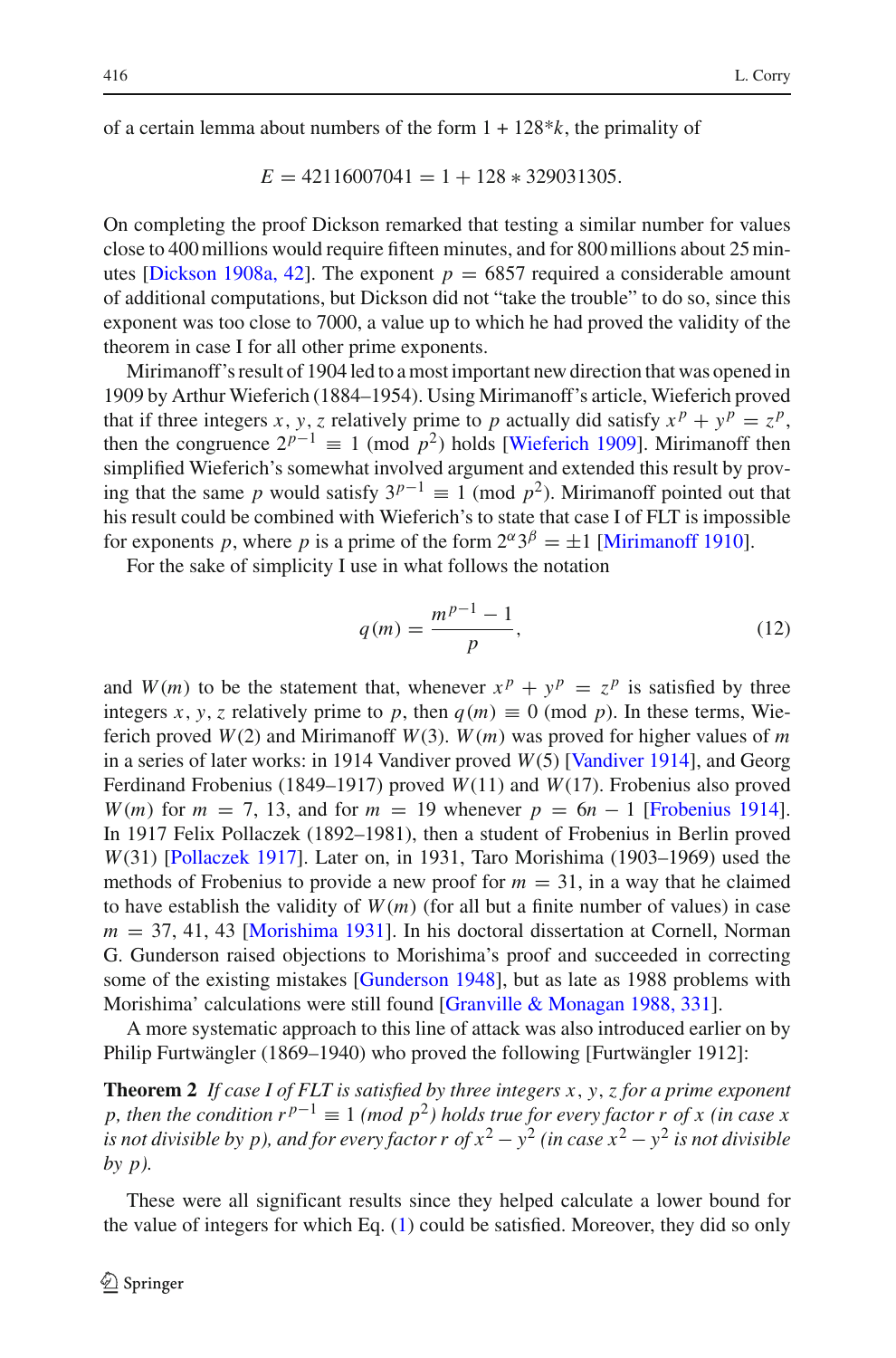by considering  $p$ , and irrespective of the values of  $x$ ,  $y$ ,  $z$  that may satisfy the equation. Thus for instance, Furtwängler's result led in 1913 to an interesting and very specific result achieved by Waldemar Meissner. Meissner combined Furtwängler's general theorem with recent results obtained by arduous computations with residues modulo prime number *p* [\[Meissner 1913\]](#page-60-17). He referred to a rather obscure, recent Russian textbook on number theory, written by a certain Ukranian mathematician, Dmitri Grawe (1863–1939), who was involved mainly in questions of applied mathematics and differential equations.<sup>14</sup> Grawe tabulated for all prime numbers  $p < 1000$  the residues modulo *p* of the ratios  $2^{p-1} - 1/p$ , and stated his belief that it might be possible to prove that Wieferich's congruence never holds. "Had he continued to the next 1000", Meissner remarked, "he would have found that the prime number  $p = 1093$ does satisfy the congruence. Indeed, this is the highest number under 2000 to satisfy the congruence." The next related result came only in 1925 when N.G.W.H. Beeger (1884–1965) proved that between 2000 and 14000, the only exponent *p* that satisfies the Wieferich congruence is 3511. It was readily showed, however, that neither 1093 nor 3511 satisfied the Mirimanoff congruence [\[Beeger 1925\]](#page-57-4).

Beeger explained the method of his computations and of his checking and why his method "makes an error almost impossible". Moreover, he disclosed, unlike Meissner that he "constantly used W.J. Odhner's 'Bunsviga' calculating machine" [Beeger 1925, 18]. So, this is the first mechanical computer that we explicitly know of as being used for attaining a result directly related with FLT. Both Meissner and Beeger used the Cunningham tables of 1905 on Haupt exponents, containing, for all prime and prime powers  $p^k$  < 10000, those exponents *t* for which  $2^t \equiv 1 \pmod{p^k}$ . Beeger returned to this problem in 1939 and, using Dickson's result of 1908, he proved that case I of FLT is valid for exponents up to 16,000 [\[Beeger 1939\]](#page-58-21).

Another interesting thread of computations was conducted, somewhat later, by J. Barkley Rosser (1931–1989). Rosser, a student of Alonzo Church, is mainly remembered for his contributions to logic and foundations. He also did some important research in analytic number theory and applied mathematics, being later involved in the Apollo project as well. His incursion into FLT in 1939–1940 is a rather unknown facet of his mathematical activity. What is peculiar in his approach is that he applied analytic methods to the above described situations and used these methods to allow further computations of specific values with the help of some mechanical or possibly electro-mechanical calculators. This he did as follows [\[Rosser 1939\]](#page-61-11): If *p* is a prime for which equation  $x^p + y^p = z^p$  is satisfied by three integers *x*, *y*, *z* relatively prime to *p*, Rosser called *p*, an improper prime. Call now *n* an  $A_n$  number if it is divisible by no prime which is greater than the *n*th prime, *pn*. Rosser showed that while *q*(*x*) ≡ 0 (mod *x*) is satisfied at most by  $(p − 1)/2$  integers *x*, with  $x < p^2/2$ , (with  $q(x)$  as defined in Eq. [\(12\)](#page-23-0) above) every  $A_n$  number is a solution of  $q(x) \equiv 0 \pmod{x}$ , provided  $W(m)$  has been established for all prime values up to  $p_n$ . Thus, if we define the function  $\phi_n(x)$ , to be the number of  $A_n$  numbers not greater than x, we can state

<span id="page-24-0"></span><sup>&</sup>lt;sup>14</sup> Some information on Grawe appears in <http://www.cultinfo.ru/fulltext/1/001/008/012/539.htm> and [http://kspu.kaluga.ru/mathematik/mat/name/grave.htm.](http://kspu.kaluga.ru/mathematik/mat/name/grave.htm)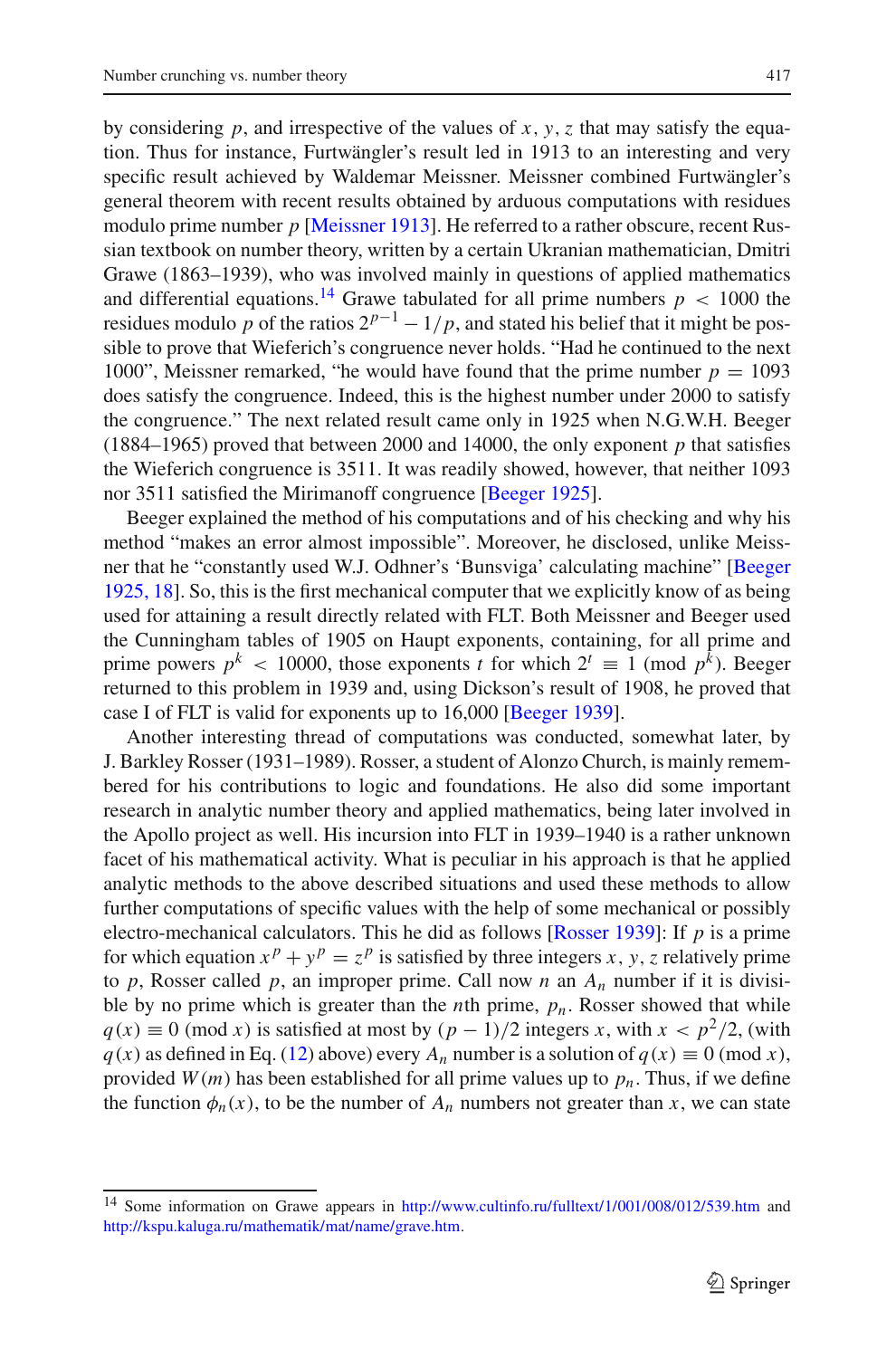<span id="page-25-0"></span>that

$$
2\phi_n(p^2/2) \le p - 1. \tag{13}
$$

The basic idea of Rosser's proof was to show that [\(13\)](#page-25-0) cannot hold for small *p*'s if the *An* numbers are sufficiently dense. Thus, using analytical methods, he found a lower bound for  $\phi_n(x)$ . He defined by recursion a sequence of polynomials  $f_k(x)$ , as follows

$$
f_1(x) = \frac{x}{\log 2}, \quad f_{n+1}(x) = \frac{1}{\log p_{n+1}} \int_0^x f_n(y) \, dy + \frac{1}{2} f_n(x). \tag{14}
$$

He then proved by induction that

if 
$$
x \ge 1
$$
, then  $\phi_n(x) > f_{n+1}(\log x)$ . (15)

Initially, Rosser used the available result of Morisihima for  $p = 31$ , which corresponds to  $p_{11}$ . Thus, he computed successively the values of  $f_1(x)$ ,  $f_2(x)$ , ... and obtained an explicit expression for  $f_{11}(x)$ , as follows:

$$
f_{11}(x) = 0.00000005447197741x^{11} + 0.0000003295918757x^{10}
$$
  
+0.00008081950130x<sup>9</sup> + 0.001046349948x<sup>8</sup> + 0.007817038320x<sup>7</sup>  
+0.03463081936x<sup>6</sup> + 0.09016427288x<sup>5</sup> + 0.1322851609x<sup>4</sup>  
+0.1003412456x<sup>3</sup> + 0.03325580732x<sup>2</sup> + 0.00324407042x

At the same time  $f_{11}(x)$  could be computed following a different approach, namely,

$$
f_n(x) = \frac{1}{n!(\log 2)\Sigma_{n-1}} \left( x^n + \frac{n\Sigma_1}{2} x^{n-1} + \frac{n(n-1)\Sigma_2}{2^2} x^{n-2} + \dots + \frac{n(n-1)\cdots(2)\Sigma_{n-1}}{2^{n-1}} x \right),
$$
\n(16)

where  $\Sigma_n$  denotes the elementary symmetric function of log 3, log 5, ... log  $p_n$ . A comparison of both values of  $f_{11}(x)$  thus obtained provides a fair check of the computed values, and these values are calculated using some "ten place machine" (of a type not specified by Rosser), with the tenth place being rounded off. Rosser pointed out that errors in the tenth significant figure unavoidably occur in this case. However, the largest discrepancy which occurred between the two computed values of  $f_{11}(x)$ was five units in the tenth significant figure, which indicated that the results were reliable.

The proof was completed by a combined application of straightforward (if involved) computations with integers methods such as applied by Meissner and Beeger, on the one hand, and analytical considerations concerning  $f_{11}(\log(x^2/2))$  and its derivative, on the other hand. From the former, Rosser could deduced that if *p* is an improper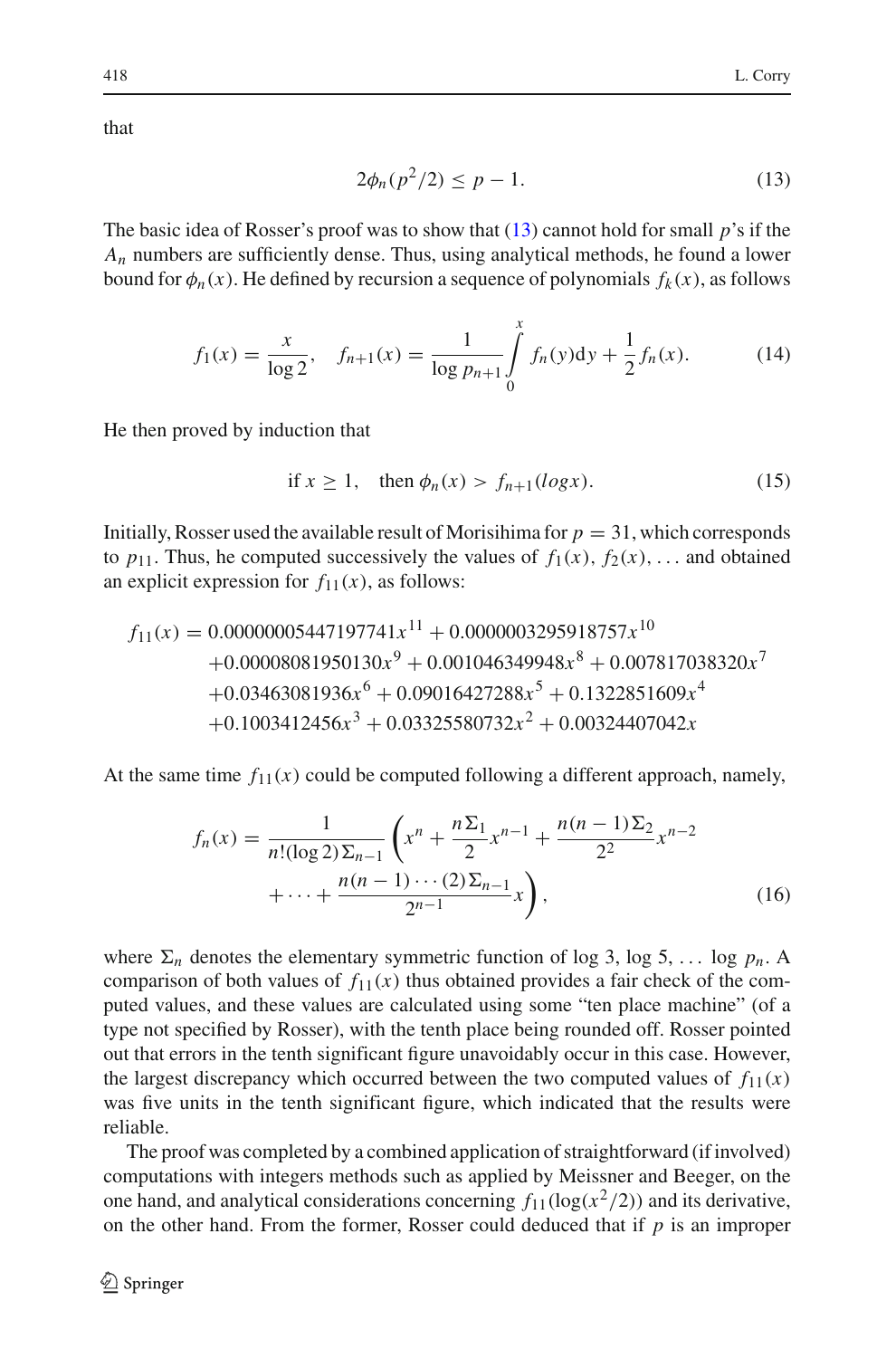prime, then  $2\phi_{11}(p^2/2) > 411,815.08$ , and hence  $p \ge 411,817$ . From the analytical considerations, and using the fact that  $p \le 411.817$ , Rosser further deduced that *p* − 1 > 8,332,366.22, from which, *p* ≥ 8,332,403 (i.e., the next prime after that number).

Rosser presented his first paper in April 1939. Five moths later he presented a sec-ond one [\[Rosser 1940\]](#page-61-12), where he extended the result of Morishima to  $m = 37$  and 41. Interestingly, this was done by using a fact obtained in the earlier article, namely that if *p* is an improper prime, then  $p > 8,000,000$ . Then, with the values  $m = 37$ and  $m = 41$ , applying the same analytical methods as before, Rosser deduced that an improper prime  $p$  is actually greater than  $41,000,000$ . He also made the interesting observation that although it would seem certain that higher values for a lower bound of *p* can be found, "it seems unlikely that an indefinitely high lower bound can be so deduced." Thus for instance, it was clear to Rosser that there will be no difficulty to prove  $W(43)$ , even from the same value  $p > 8,000,000$ . Indeed, soon thereafter, Rosser did prove  $W(43)$ , in a third article, but he did so without using analytical methods [\[Rosser 1941\]](#page-61-13).

The reason why Rosser thought the method to have inherent limitations was related to the use of two quantities, called the "eliminants", that had been central to all proofs of results mentioned above, starting from Dickson's 1908 article, and up until Rosser's own ones. The "eliminants" are two quantities,  $x^{m-1} - 1$  and  $(x + 1)^{m-1} - 1$  that are used in various ways in proving congruences of the kind  $q(m) \equiv 0 \pmod{p}$ . Rosser used them here in his article for the cases  $m = 37, m = 41$ . Using considerations taken from Landau's analytical theory of the distribution of primes, Rosser established a suggestive connection between the order of size of the eliminants used in each case and the lower bound attained. This connection, Rosser asserted, is what made the method work. But it turned out that as larger and larger primes would be involved in the proof this specific connection could not be preserved, and hence the method would not work. More interestingly, Rosser raised a possible counter-argument that could be adduced against his own reasoning, namely, that what counts in his explanation is not the size of the eliminants involved, but rather the size of their largest prime factor (and this because of the way in which the eliminants enter the proof). The immediate answer to this counter-argument was that "after one passes the limits of factor tables, it becomes impracticable to deal with the factors of the eliminant rather than the eliminant" [\[Rosser 1941, 304\]](#page-61-13). In other words, the existence of improved methods of computation would perhaps allow the method suggested here, after all, to be used for higher values than Rosser estimated (and perhaps even unlimited values).

Rosser's result was soon extended by Emma and Derrick Henry Lehmer in 1941, for values of up to *p* < 253,747,889. The Lehmers referred in their article to a recent unpublished manuscript by Alfred Western that contained a further kind of related computations. Western had communicated his result to the Lehmers in private correspondence. He had called attention to the properties of *An* numbers, indicating that as a consequence of a theorem of Landau [\[Landau 1913\]](#page-60-18), if  $q(m) \equiv 0 \pmod{m}$  is valid for all values of *m* up to  $p_n$ , then case I of FLT is true for any exponent *p* which is the sum or difference of two  $A_n$  numbers. However, since all the numbers less that  $p_{n+1}$ are  $A_n$  numbers, it follows that case I of FLT is true for primes in a region where the  $A_n$  numbers are so dense that they do not differ by more than  $2p_{n+1}$ . Based on this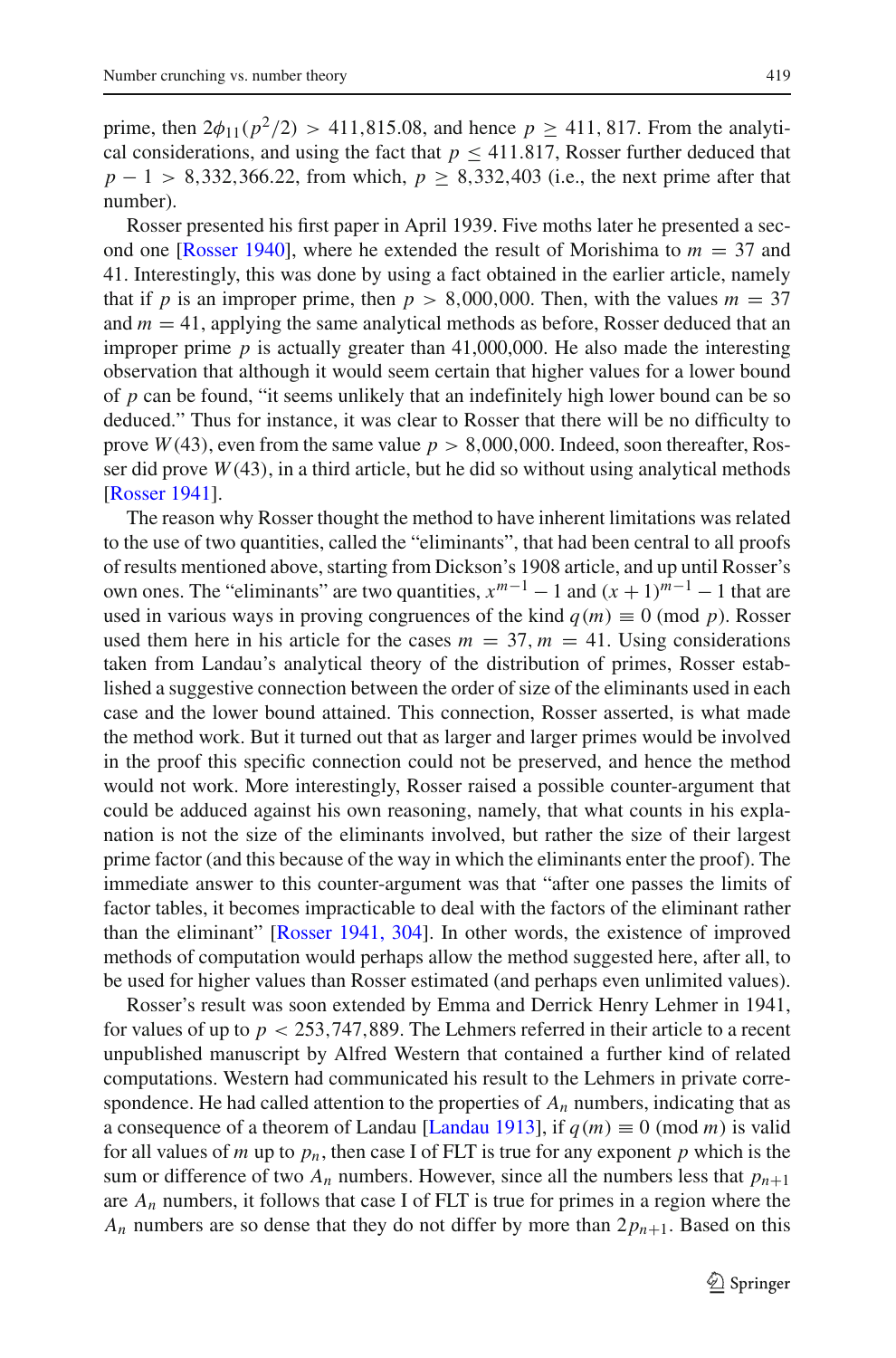result – the Lehmers reported – Western had proved in 1938 that case I of FLT is true for  $16,000 < p < 100,000$ .

It is not clear from the Lehmers' text, whether or not Rosser was aware of Western's result when he developed his own proof using the idea of the density of the *An* numbers. He did not adopt Western's term, "*An* numbers", and he used the notation "*F* numbers" to denote integer solutions of  $q(x) \equiv 0 \pmod{m}$ , relative to a given p. He probably took this from a recent short article on FLT by a rather unknown mathematician from Breslau, Eugen Gottschalk [\[Gottschalk 1938\]](#page-59-19). Gottschalk also spoke of "*N* numbers", to designate those that do not satisfy  $q(x) \equiv 0 \pmod{m}$  and are not divisible by *p*. He proved a series of results similar to those attributed by Lehmers to Western, and involving *F* and *N* numbers. Based on these results he proved the case  $p = 6875$ , that had not been covered by Dickson's proof of 1908, thus closing an existing lacuna that was seldom mentioned. Gottschalk believed that his method would allow proving infinite numbers of cases.

The Lehmers undertook to streamline Rosser's method and to find higher values of *p* for which case I of FLT is valid. Their idea was to separate the solutions of  $q(x) \equiv 0 \pmod{m}$  into classes that might be more easily scrutinized. Thus, for instance, by considering separately odd and even solutions and by using  $\phi_n^*(x)$  to denote the number of  $\text{odd} A_n$  numbers not greater than x, it is easily seen that

$$
\phi_n(p^2/3) + \phi_n^*(p^2/3) \le (p-1)/2. \tag{17}
$$

<span id="page-27-0"></span>The Lehmers stressed an important point that was not explicitly mentioned by Rosser, namely, that the use of analytical approaches for calculating lower bounds for the discrete functions involved here was necessary *because of the limitations of the existing tables*. Indeed, Cunningham's *Quadratic and Linear Tables* would not cover the cases beyond  $n = 5$  [Cunningham 1927, 162–170]. Western, they added, had been recently preparing additional tables, but apparently these did not go much beyond Cunningham. The Lehmers' ability to improve on Rosser's result relied on their recent involvement with Bernoulli numbers. The context of this involvement was much broader than just the attempt to deal with FLT and it is described in some detail below. Here I will just mention how it extended Rosser's result for case I of FLT.

Based on their recent research, the Lehmers defined two kinds of polynomials  $P_n$ ,  $Q_n$  of degree *n* that provide, respectively, a lower and an upper bound for  $\phi_n(10^x)$ , and yet another kind,  $P_{n-1}^*$ , of degree  $n-1$ , for a lower bound for  $\phi_n^*(10^x)$ . As Rosser had already proved  $W(41)$ , the index to work with now was  $n = 13$ . The Lehmers calculated the relevant (rather daunting) values of the coefficients of  $P_{13}$ ,  $Q_{13}$ ,  $P_{12}^*$ , some of which comprised up to twenty decimal digits. They used them for calculating the desired lower bounds of  $(13)$  and  $(17)$ . Thus for instance, using:

$$
P_{13}(\log p^2/2) \le (p-1)/2,\tag{18}
$$

and calculating with the explicit expression of the polynomial, one sees that the equation holds only for values  $p \leq 93,785,629$ . It follows that case I of FLT is valid for *p* < 93,785,629 (compared to Rosser's best value of 41,000,000). On the other hand, the equation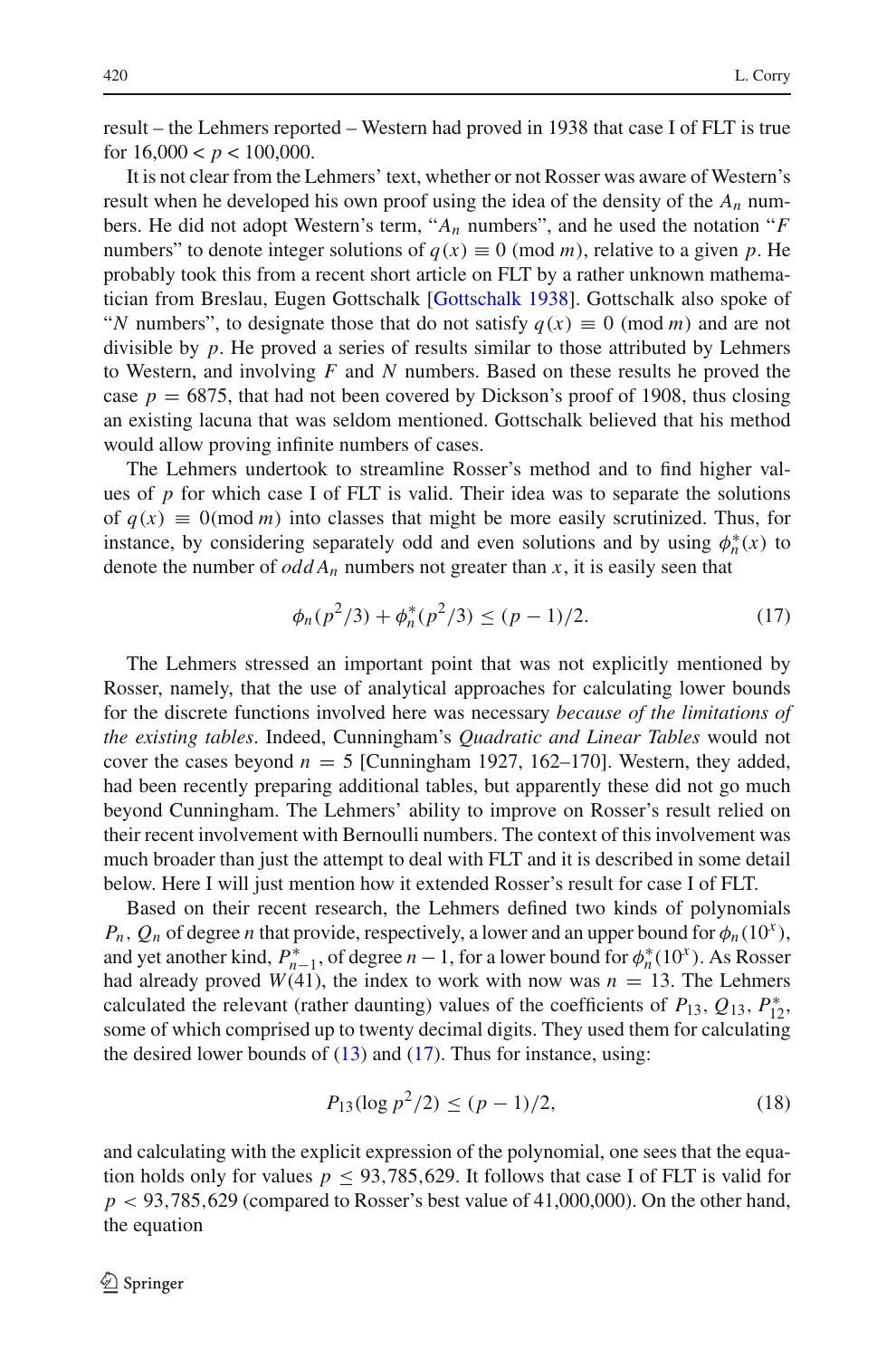$$
Q_{13}(\log p^2/2) \le (p-1)/2,\tag{19}
$$

holds only for  $p > 141,000,000$  and hence, even if we knew the exact value of  $\phi_n(x)$ , for  $n = 13$ , we could not get a better result than this. Finally,

$$
P_{13}(\log p^2/3) + P_{12}^*(\log p^2/3) \le (p-1)/2,\tag{20}
$$

holds only for  $p > 102, 108, 200$ . This establishes case I of FLT for exponents p up to that value. However, before the article was published, Rosser informed the Lehmers of his recent result for  $W(43)$ . Recalculating with the same techniques all the necessary polynomials and bounds for the case  $n = 14$ , the final result was achieved that case I of FLT is valid for  $p < 253,747,889$ . This was added in proof, on March 1, 1941 [\[Lehmer & Lehmer 1941\]](#page-60-19).

The value computed by the Lehmers remained, for many years to come, the highest individual result of this kind. But parallel to this, some other results were obtained concerning case I, mainly by Vandiver. Vandiver's results arose from ideas developed in his attempts to deal with case II, as well as from directly extending previous results of Sophie Germain. Thus, using Furtwängler's (Theorem [2\)](#page-23-1) and Germain's (Theorem [1\)](#page-5-2) he proved in 1926 the following two theorems [\[Vandiver 1926\]](#page-61-14):

**Theorem 3** *If there exists an odd prime p such that congruence* (2) *has no set of integral solutions, each not divisible by l, and such that l is not congruent to 1 module p*2*, then Eq.* [\(1\)](#page-4-1) *has no solutions, each prime to p.*

**Theorem 4** *If congruence* (2) *has no set of integral solutions, each not divisible by l, where*  $l = 1 + mp$ *, and*  $m < 10p$ *, then Eq.* [\(1\)](#page-4-1) *has no solutions, each prime to p.* 

Then, in an important paper published in 1934, Vandiver summarized several results and techniques introduced in previous works by giving a concise formulation and a sketch of the proof of the following theorem:

<span id="page-28-1"></span>**Theorem 5** If Eq. [\(1\)](#page-4-1) is satisfied for p with x, y, z relative prime to p, then  $h_2$  is *divisible by p.*

He added an interesting comment to the effect that much of his "work concerning FLT is tending toward the possible conclusion that if the second factor of the class number"  $h_2$  of  $Q(\zeta_p)$  is prime to p, "then FLT is true" [\[Vandiver 1934, 122\]](#page-62-7). This is the so-called "Vandiver conjecture" about which he had begun to speculate much earlier<sup>[15](#page-28-0)</sup>

The survey of results presented in this section shows that the considerable progress achieved on case I of FLT between 1897 and 1934, whereby its validity was established for prime exponents up to  $p, p < 253,747,889$ , proceeded in a rather haphazard way, supported above all by intense calculations of many kinds. The increasingly higher

<span id="page-28-0"></span><sup>&</sup>lt;sup>15</sup> The importance of this conjecture for algebraic number theory in general gradually gained recognition over the years, albeit in somewhat modified versions. See, for instance, [\[Iwasawa & Sims 1965\]](#page-59-20). [Lang 1978, 142[\]](#page-60-20) [pointed](#page-60-20) [out](#page-60-20) [that](#page-60-20) [the](#page-60-20) [conjecture](#page-60-20) [had](#page-60-20) [originally](#page-60-20) [been](#page-60-20) [formulated](#page-60-20) [by](#page-60-20) [Kummer](#page-60-20) [\[Coll.](#page-60-20) [Vol.](#page-60-20) [1](#page-60-20), 85]. Lang indicated that "Vandiver never came out in print with the statement: "I conjecture etc. ...", but "the terminology 'Vandiver conjecture' seemed appropriate to me. I any case I believe it".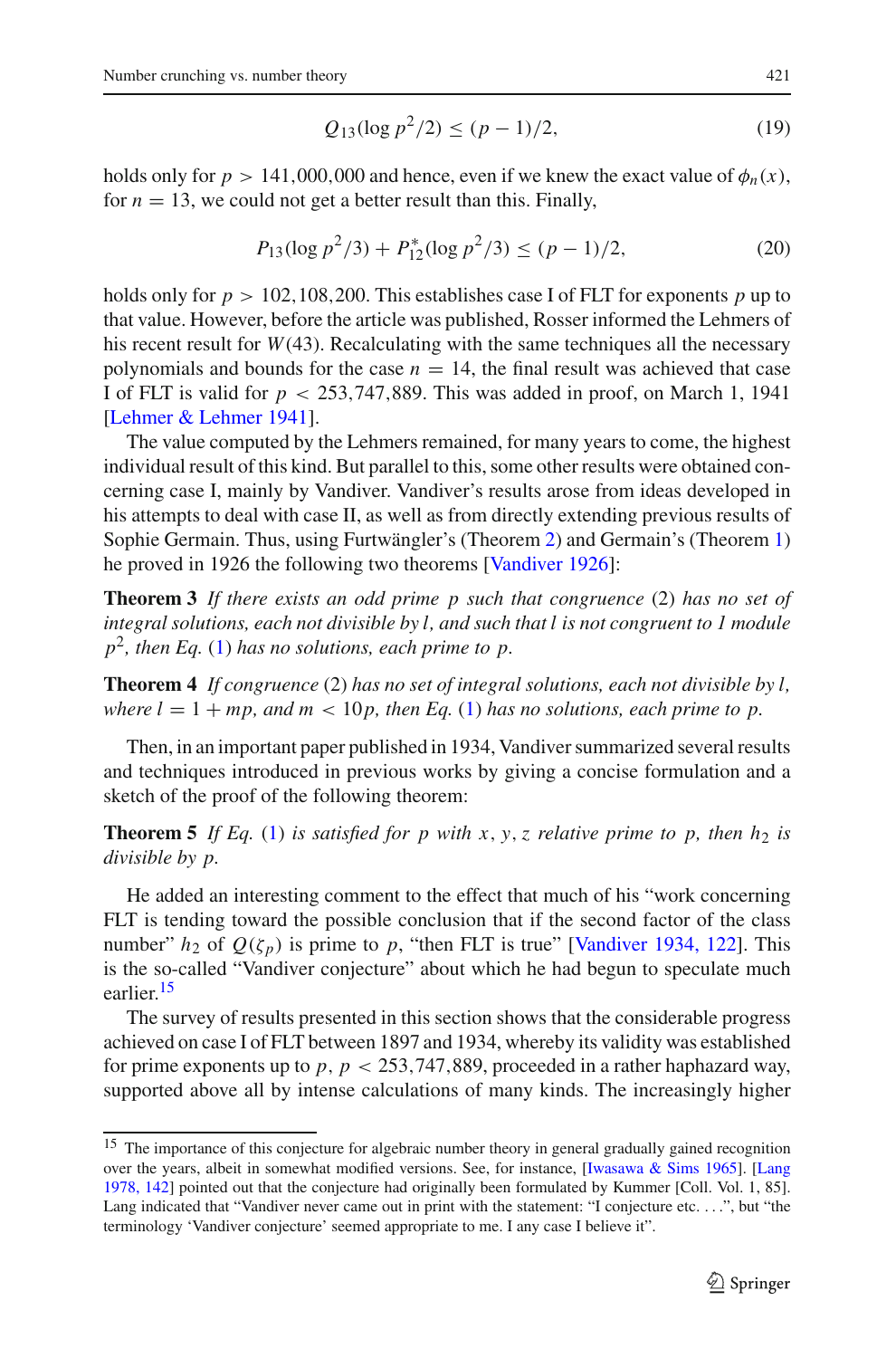values of exponents for which the result was proved to be valid were calculated on the basis of previous results, creating a complex network of interrelated but not clearly structured results, that was far from transparent and in which certain lacunae could easily pass unnoticed. Some degree of theoretical progress did accompany all these calculations, but it was of relatively limited impact.

#### <span id="page-29-0"></span>**5 Vandiver and Case II (1919–1932)**

Whereas significant progress had been achieved for case I, as we have seen above, very little was done for case II which proved much more difficult to deal with. One isolated attempt, which however turned out to be unsuccessful, appeared in an article of 1910 by Felix Bernstein (1878–1956) [\[Bernstein 1910\]](#page-58-22). The very fact that Bernstein came to publish an article on FLT was no doubt related to the recent establishment of the Wolfskehl prize and the temporary boost it brought to attempted proofs. Indeed, he completed a *Habilitation* thesis under Hilbert on class field theory and published two short articles related to this [Bernstein 1903, 1904]. But thereafter, in his highly productive career, Bernstein published important works on set theory and on statistics and the only time he ever returned to number theory was in 1910, when he published this article. Bernstein's article was close to Hecke's already mentioned one and used its results. Like Hecke's it was very conceptual rather than computational. Bernstein first presented certain conditions related with *p* and with the second factor of  $h_p$ ,  $h_2$ , that were formulated in terms of class fields and ideals, under which case I is valid. To this he then added certain, somewhat similar conditions for the validity of case II: case II is valid whenever  $h_p$  is divisible by p, but not by  $p^2$ , or, equivalently, whenever  $Q(\zeta_p)$  contains no class whose  $p^2$  power (but no lower power than that) is a principal class, and the second factor of  $h_p$ ,  $h_2$ , is prime relative to  $p$ .

Bernstein's article produced no visible follow-up in the form of further attempts to prove FLT. The first to mention it later again was Vandiver, as part of his own incursion into case  $II$  – the only truly significant one to address this part of the problem ever since Kummer's 1857 article. After his 1914 proof of *W*(5) Vandiver had proved some addit[ional,](#page-61-15) [relatively](#page-61-15) [minor](#page-61-15) [results](#page-61-15) [related](#page-61-15) [with](#page-61-15) [FLT.](#page-61-15) [Thus,](#page-61-15) [for](#page-61-15) [instance,](#page-61-15) [in](#page-61-15) [\[](#page-61-15)Vandiver 1919] he provided a general argument from both Kummer criteria and Furtwängler's 1912 result could be derived. Much more important contributions came in 1920, when he identified [some](#page-61-16) [lacunae](#page-61-16) [and](#page-61-16) [accuracies](#page-61-16) [in](#page-61-16) [Kummer's](#page-61-16) [arguments](#page-61-16) [of](#page-61-16) [1857](#page-61-16) [\[](#page-61-16)Vandiver 1920, 1920a]. Vandiver's painstaking review of each of Kummer's assumptions and derivations, as well as of Bernstein's more recent ones that depended on the former, indicated that existing proofs for the irregular primes under  $100$  were not valid.<sup>[16](#page-29-1)</sup> As [\[Mirimanoff 1893\]](#page-60-21) contained a separate proof of case *p* = 37, it turned out that at this point FLT was proved for all prime exponents  $p, p < 100$ , except for the two values 59 and 67. On the other hand, Vandiver's objections did not invalidate Kummer's proof for regular primes. Thus in the range of prime exponents  $p$ ,  $100 < p < 167$ , the only cases not covered by the proof were 101, 103, 131, 149, and 157.

<span id="page-29-1"></span><sup>&</sup>lt;sup>16</sup> Based on a different kind of consideration, also [\[Pollaczek 1924\]](#page-61-17) showed that Bernstein's result did not imply the validity of FLT for 37, 59 and 67.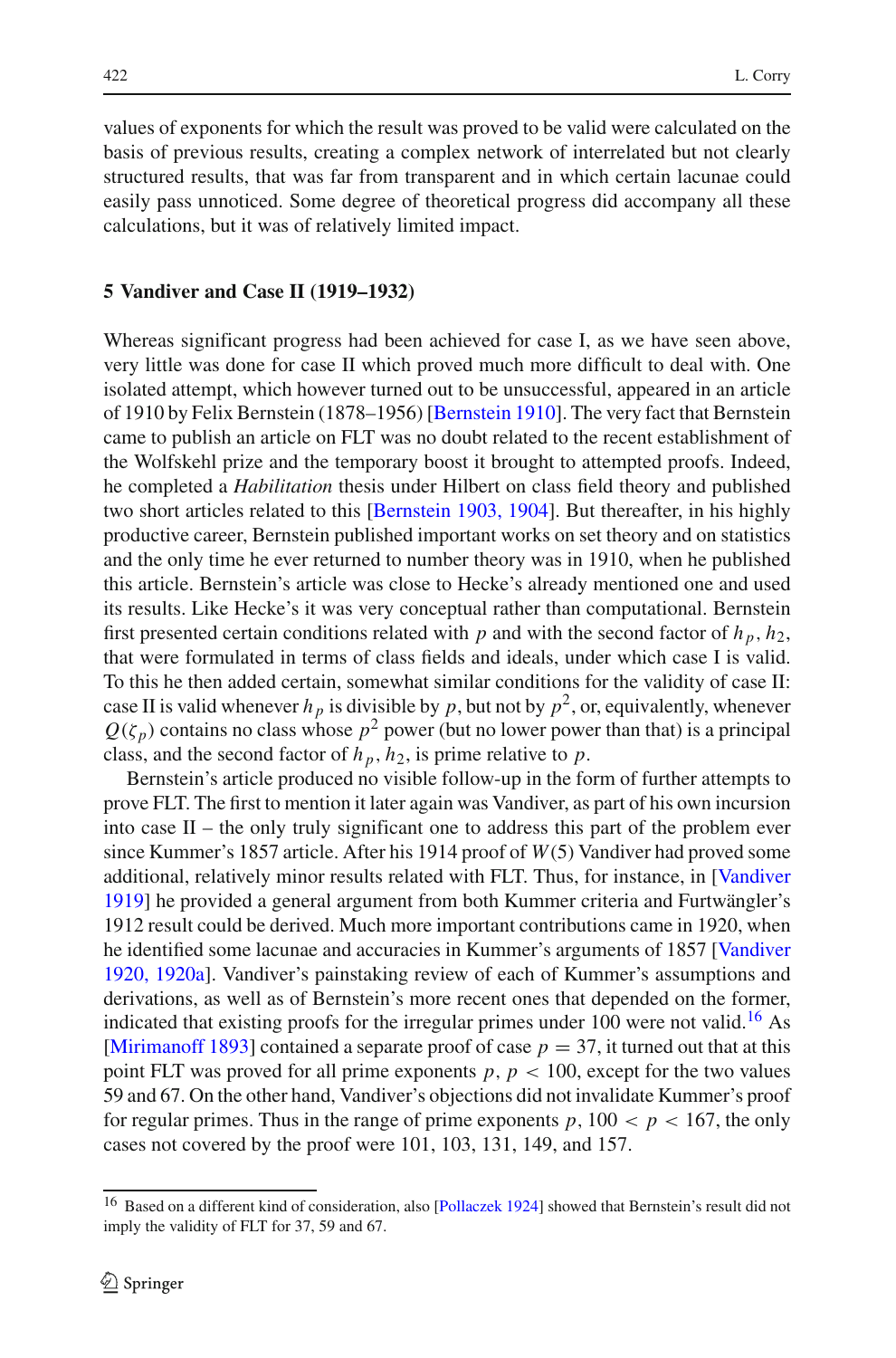Over the following years, Vandiver worked on formulating a correct version of Kummer's argument, and on applying this modified version to obtaining further results related with FLT, both of general character and for specific cases of *p*. For example, in [\[Vandiver 1925\]](#page-61-18) he developed a different kind of criterion for case I, namely, one based on properties of Euler numbers. He also proved [\[Vandiver 1925a\]](#page-61-19) that if case I is true for *p*, then  $h_1$  is divisible by  $p^8$ . But the really significant contributions, which implied a real breakthrough and led to considerable new advances for case II, appeared in a series of papers published beginning in 1926. Vandiver summarized his results in a detailed article published in 1929 in the *Transactions of the AMS* [\[Vandiver 1929\]](#page-61-20). For this article he was awarded the first Cole prize, established by the AMS in 1931 for outstanding work in number theory. The computational approach presented here deserves some detailed discussion.

As already said, for the irregular prime  $p = 157$ , the first factor of the class number of  $Q(\zeta_n)$  is divisible by 157<sup>2</sup>, and therefore (K-1) does not apply to this exponent. One of Vandiver's immediate tasks was to develop criteria that would yield a proof for this case. This he did by way of four different theorems, each of which implied separately that FLT is valid for  $p = 157$ . It turned out that that this validity can be further extended up to  $p = 211$ . In fact, even before the 1929 article appeared in print, Vandiver had realized that his arguments extended the validity of FLT to all exponents  $p, p < 269$ . Following Kummer, these four theorems used numbers *x*, *y*, *z* that are integers in the field defined by  $(\zeta_p + \zeta_p^{-1})$  and which are prime to each other. An important result that Kummer had proved states that  $h_2$  equals the class number of this field. Vandiver also added a fifth theorem that made explicit use of the somewhat restrictive fact that *x*, *y*,*z* are rational integers. He was fully conversant with recent progress in both number theory and abstract algebra, and he included in his work all the necessary results and techniques that were now available. In order to formulate the theorems, let *p* be any odd prime number and let  $B<sup>p</sup>$  be the set of Bernoulli numbers  $B_i$ ,  $i = 1, \ldots$ ,  $(p-3)/2$ . Then the four theorems are as follows:

<span id="page-30-0"></span>**Theorem 6** *Case II of FLT is true for l, if the following two assumptions are satisfied:*

- $(6.1)$  *h*<sub>2</sub> *is prime relative to p,*
- (6.2) *none of the Bernoulli numbers in the set*  $B^p$  *is divisible by*  $p^3$ *.*

The proof of this theorem is essentially an extension of Kummer's 1857 proof.

<span id="page-30-1"></span>**Theorem 7** *FLT is true for p, if the following two assumptions are satisfied:*

- (7.1) *there is only one index n for which a Bernoulli number*  $B_n$  *in*  $B^p$  *is divisible by p,*
- (7.2) *for that n and for p, the Bernoulli number*  $B_{np}$  *is not divisible by p*<sup>3</sup>.

Also the proof of this theorem is essentially an extension of Kummer's 1857 proof.

**Theorem 8** *FLT is true for p, if the following two assumptions are satisfied:*

 $(8.1)$  *p*  $\equiv$  1 *(mod 4)*,

(8.2) *all Bernoulli numbers in B<sup>p</sup> which are divisible by p have even indexes.*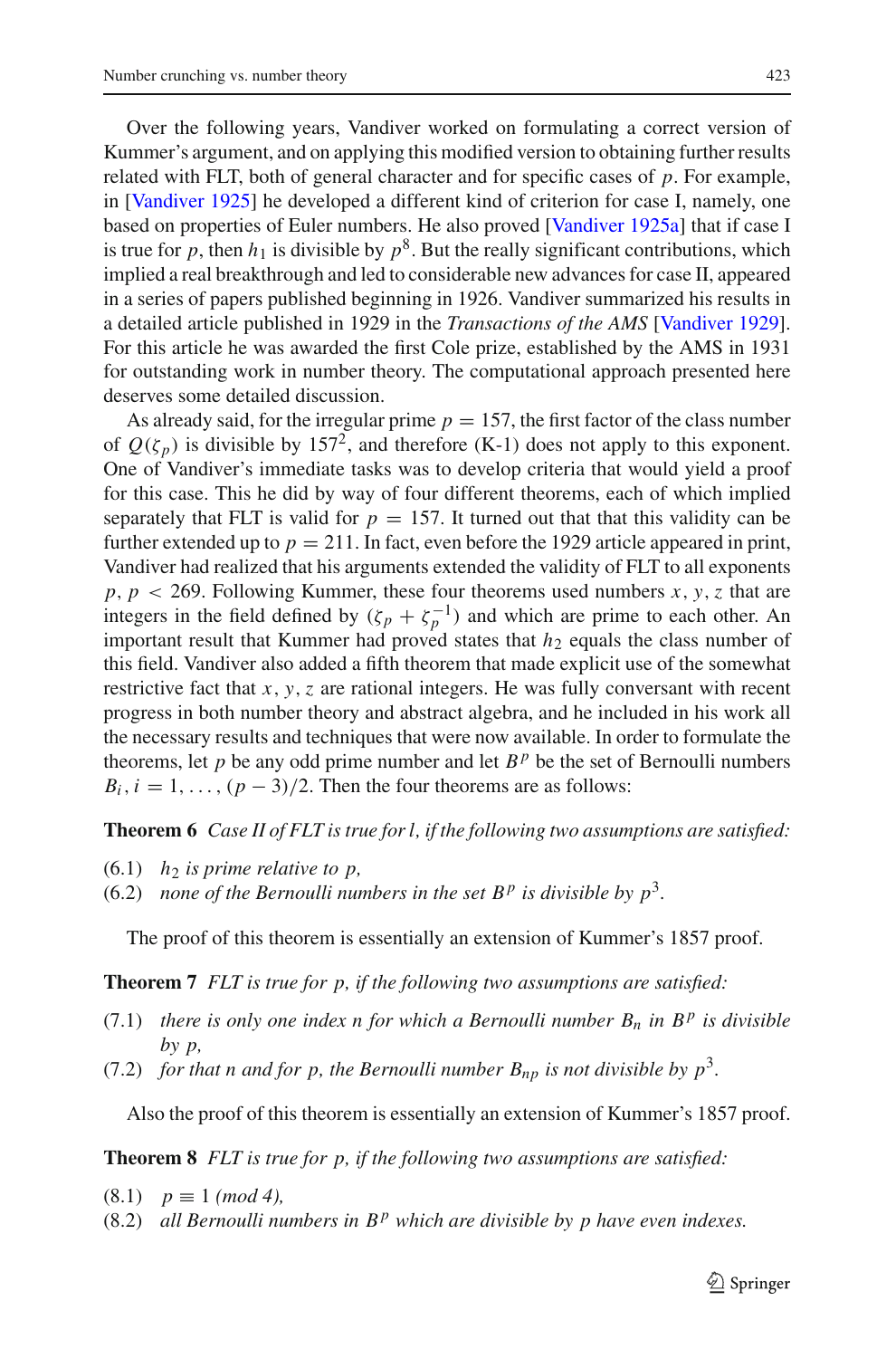<span id="page-31-1"></span>At variance with the previous ones, the proof of this theorem relied on more recent results, namely, a technique developed in [\[Mirimanoff 1893\]](#page-60-21).

**Theorem 9** *Case II of FLT is true for l, if the following assumption is satisfied:*

(9.1) *None of the units*  $E_a$ ,  $a = a_1, a_2, \ldots, a_s$ , *is congruent* (mod L) to the pth *power of an integer in the field*  $Q(\zeta_p)$ *.* 

Here we have: (i) *L* is a prime ideal divisor of *l*; (ii) *l* is a prime number,  $l \leq$  $(p^2 - p)$ ,  $l \equiv 1 \pmod{p}$ ; (iii)  $a_1, a_2, \ldots a_s$  are the subscripts of the Bernoulli numbers in  $B^p$  which are divisible by  $p$ ; (iv)  $E_a$  is defined as in (K - 2) above.

<span id="page-31-0"></span>**Theorem 10** *FLT is true for p, if the following two assumptions are satisfied:*

(10.1) *there exists a rational prime l, such that the congruence*

$$
u^p + v^p + w^p \equiv 0 \pmod{l}
$$

*has no solution u*, v, w*, all rational integers prime to l, and l is not congruent with 1 (mod*  $p^2$ *)* 

(10.2) the relation  $\left\{\frac{E_a}{L}\right\} \neq 1$  holds, where a ranges over the values  $a_1, a_2, \ldots, a_s$ , *these integers being the indexes of Bernoulli numbers in B<sup>p</sup> which are divisible by p, and L is a prime ideal divisor of l.*

Here the expression  $\left\{\frac{E_a}{L}\right\}$  denotes the *p*th power character as defined, for instance, in Hilbert's *Zahlbericht*, §113 [\[Hilbert 1998, 199\]](#page-59-2). Thus, condition (10.2) is closely related to condition (9.1) since, as Hilbert had shown, the relation  $\left\{\frac{E_a}{L}\right\} \neq 1$  indicates that  $E_a$  is not congruent (mod *L*) to the *p*th power of an integer in the field  $Q(\zeta_p)$ [\[Hilbert 1998, 200, Theorem 139\]](#page-59-2).

This theorem was of particular importance for Vandiver since it was "apparently the first time criteria of this kind have been obtained for the second case of Fermat's last theorem" [\[Vandiver 1929, 637\]](#page-61-20). In his 1934 article, already mentioned above, Vandiver commented that it is not conclusive that any of the methods used so far absolutely depend on the fact that  $x$ ,  $y$ , and  $z$  in Eq. [\(1\)](#page-4-1) are rational integers. For example, the proof of theorem (Theorem [10\)](#page-31-0) does rely on the fact that *x*, *y*,*z* are rational integers, but it is not shown that a similar argument does not work when  $x$ ,  $y$ ,  $z$  are interges in the field  $Q(\zeta + \zeta^{-1})$ . This point had apparently been raised in a conversation with Rudolf Fueter (1880–1950) a leading German number theorist and former student of Hilbert. "Perhaps FLT is true for rational integers – Vandiver concluded – but not for integers in  $Q(\zeta + \zeta^{-1})$ ."

Because of (Theorem [5\)](#page-28-1), and given that for  $h_2$  to be divisible by p it is necessary that  $h_1$  be divisible by p, it followed that (Theorem [6\)](#page-30-0) was true for case I, so that it was necessary to prove only case II, which Vandiver did through a series of complicate lemmas of the kind that Kummer had used back in the 1850s (or of elaborations thereof).

Having these theorems at hand, the time came for computations. For this purpose, Vandiver also developed a series of formulae related with Bernoulli numbers that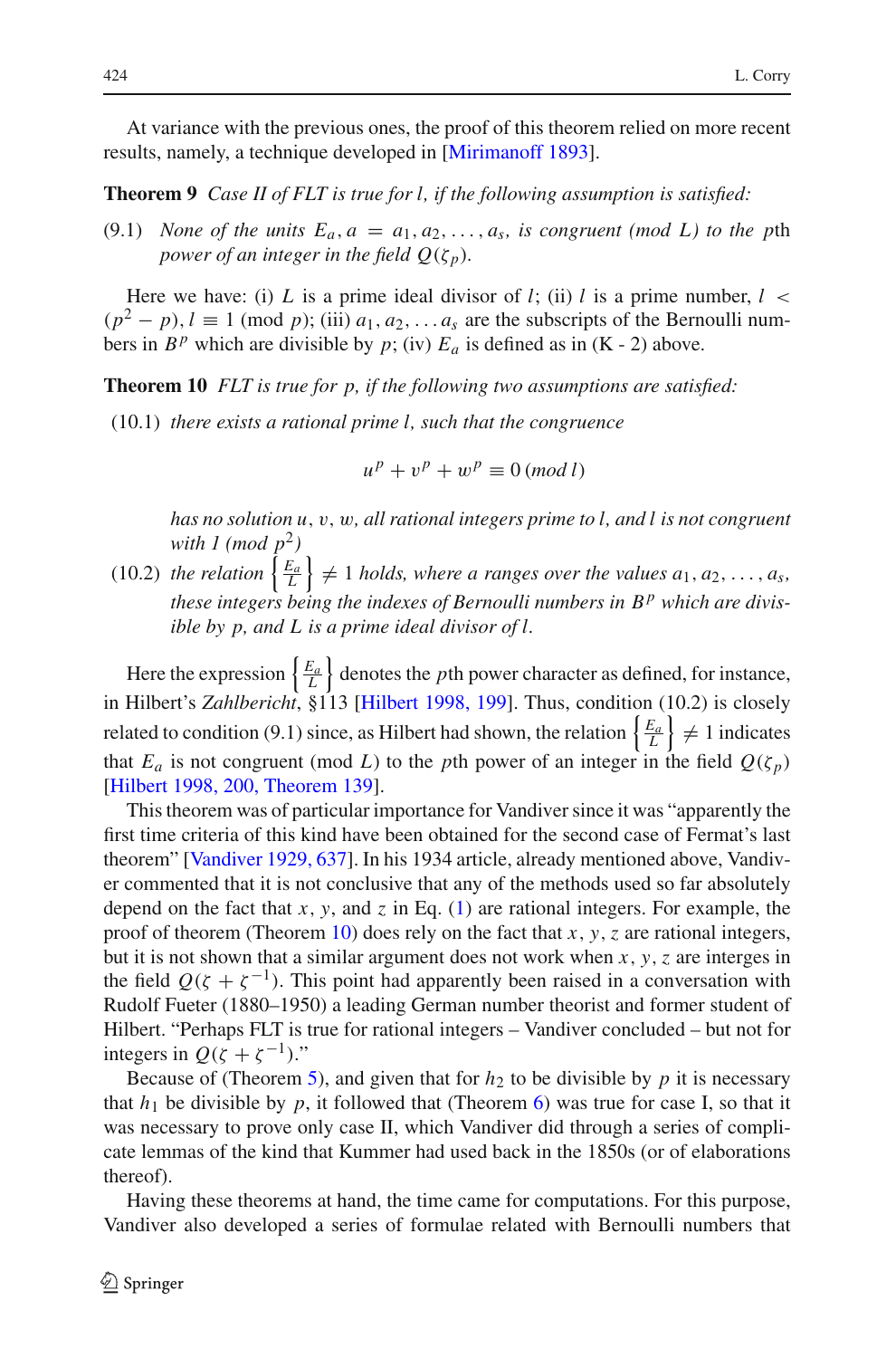became the basis for dealing separately with the various particular cases. Since all the irregular prime numbers under 157 (37, 59, 67, 101, 103, 131, 149) divided the numerator of only one Bernoulli number, *Bn*, in their respective relevant ranges, Vandiver used (Theorem [7\)](#page-30-1) to prove the validity of FLT in those cases. This necessitated proving separately for each exponent  $p$ , that for the relevant  $n$  mentioned in the theorem, the Bernoulli number  $B_{np}$  is not divisible by  $p^3$ . In order to so, Vandiver introduced two auxiliary quantities, defined as follow:

If *a* is any integer,  $1 < a < (p-1)/2$ , and *p* is a prime integer > 5, then

$$
B'_{ap} = \frac{(-1)^{a-1} B_{ap} (2^{2ap} - 1)}{2ap}; \quad A_a = \frac{(-1)^a B_{ap} (2^{2ap} - 1)}{2^{2ap} ap}
$$
(21)

(Vandiver's *Aa*'s should not be confused with Western's "*An* numbers" mentioned above).

The following two congruences can be now proved:

$$
B'_{ap} \equiv 1^{2ap-1} + 3^{2ap-1} + 5^{2ap-1} + \dots + (l-2)^{2ap-1} \pmod{p^2} \qquad (22)
$$

$$
A_a \equiv 1^{2ap-1} + 2^{2ap-1} + \dots + \left(\frac{p-1}{2}\right)^{2ap-1} \pmod{p^2}
$$
 (23)

In proving these formulae, Vandiver relied on well-known results, such as the von Staudt-Clausen Theorem, and added some shortcuts to make the computations with the *B* 's and *A*'s easier. He stressed that these computations do not give as much information as Kummer obtained when he computed the actual values of  $h_1$  for each value of *p*. Still, he regarded them as a sufficient check on Kummer's results [Vandiver 1929, 615–616[\].](#page-61-20)

The computations involved here were by all means long and tedious, and Vandiver relied on the help of colleagues and students among whom he distributed different ranges to be investigated. Thus, Mrs. A.C.S. Williams, a graduate student, checked all cases  $p < 100$ . This was important in order to check with and compare against Kummer's existing results. Thus for instance, for  $p = 37$ , she used  $a = 16$ , and found:  $B'_{16.37} \equiv 42.37 \pmod{37^2}$ . Kummer had previously calculated that  $B_{16.37}/37 \equiv 35.37$  $\pmod{37^2}$ . The current calculation thus agreed with the older one. In addition, she also obtained:

$$
B'_{22.59} \equiv 59 \cdot 17 \pmod{59^2}
$$
  

$$
B'_{29.67} \equiv 67 \cdot 13 \pmod{67^2}
$$

This later case, Vandiver stressed, implied that  $B_{29.67} \equiv 67^2 \cdot 41 \pmod{67^2}$ , where Kummer had written  $B_{29.67} \equiv 67^2 \cdot 49 \pmod{67^3}$ . Vandiver thus deduced that this had been a misprint.<sup>17</sup> Vandiver wrote that these results were obtained "directly", by which he probably meant that no machine was used.

<span id="page-32-0"></span><sup>&</sup>lt;sup>17</sup> But incidentally Vandiver himself had a misprint here, as he wrote:  $B'_{9.67} \equiv 67 \cdot 13 \pmod{67^2}$ .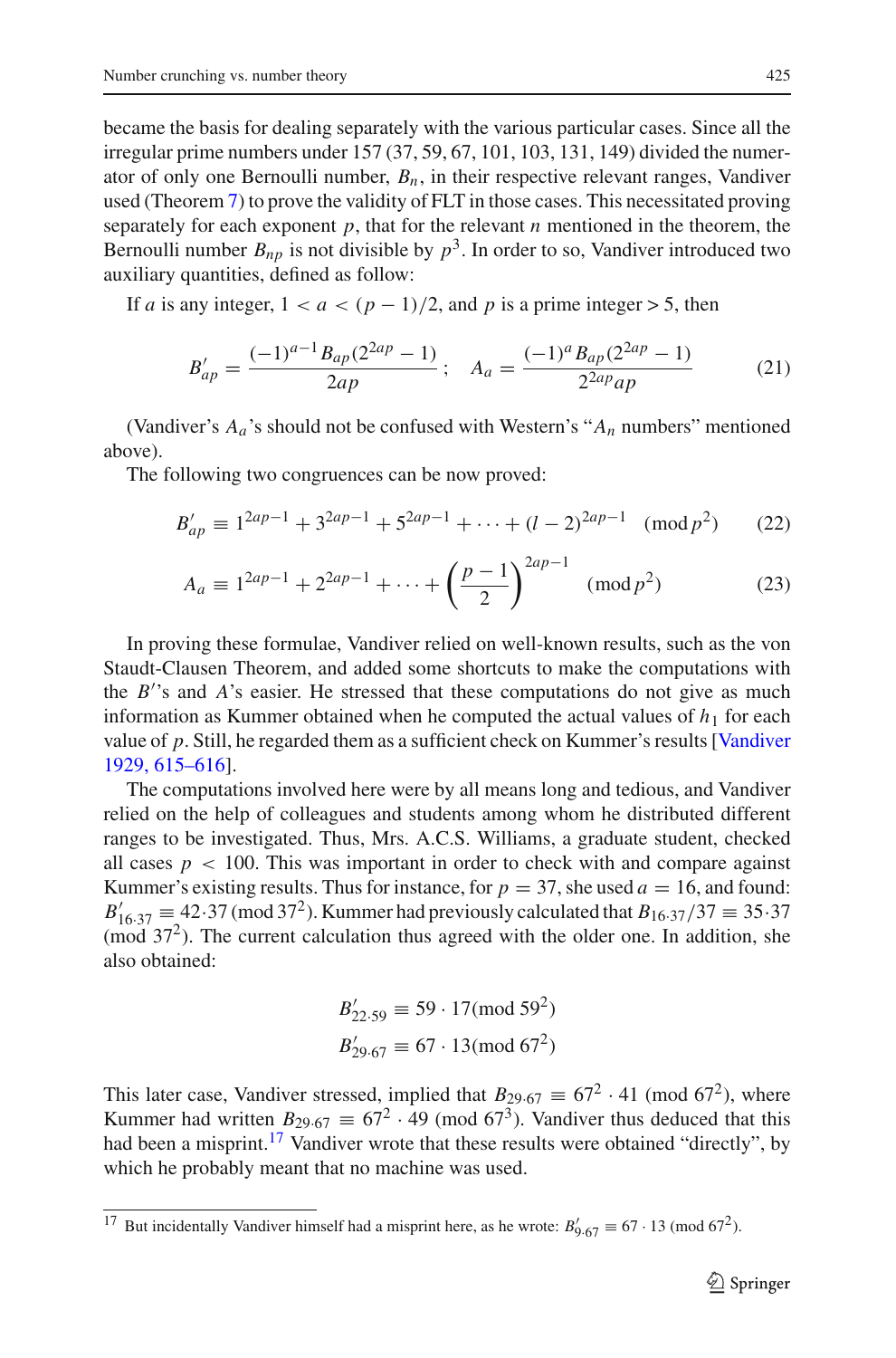Samuel Wilks (1906–1964) was another graduate student whom Vandiver recruited to the work. Eventually, after completing his MA at Austin, Wilks went on to study mathematical statistics at Iowa and from there he continued to Princeton, where he became one of the leading statisticians of the country, and a leading mathematical educator [\[Mosteller 1964\]](#page-60-22). For Vandiver, he performed computations related with the  $A_a$ 's in the cases  $100 < p < 211$ . This he did "using Monroe and Marchant electrical computing machines" [\[Vandiver 1929, 641\]](#page-61-20). His results included:

$$
A_{34} \equiv 96 \cdot 101 \pmod{101^2}
$$
  
\n
$$
A_{12} \equiv 10 \cdot 103 \pmod{103^2}
$$
  
\n
$$
A_{11} \equiv 103 \cdot 131 \pmod{131^2}
$$
  
\n
$$
A_{65} \equiv 133 \cdot 149 \pmod{133^2}
$$

The case 157 was of course more important, as here  $B_{31} \equiv B_{55} \equiv 0 \pmod{157}$ . The computations for this case showed:

 $A_{31} \equiv 39 \cdot 157 \pmod{157^2}$  and  $A_{55} \equiv 156 \cdot 157 \pmod{157^2}$ .

With these results at hand, Theorem II implied the validity of FLT for all cases  $p < 211$ , except 157. On the other hand, the only primes  $p$  for which the two conditions of Theorem III are satisfied simultaneously are 37 and 101. As for Theorem IV, Vandiver and his collaborators calculated  $\left\{\frac{E_a}{L}\right\}$  for all relevant values of *p* and *a*. Thus for instance, for  $p = 37$ , the relevant values are  $a = 16$ ,  $l = 149$ ,  $\zeta \equiv 17 \pmod{4}$ *L*). In order to test whether or not the symbol equals 1, Vandiver reduced  $E_{16}(17)$  mod 149, and obtained the index modulo 149 by looking at tables of indices for all prime numbers less than 200, published in the second volume of Eugene Cahen's *Theorie de Nombres* [\[Cahen 1925, 38–54\]](#page-58-23). Vandiver reassured the readers that these tables had been checked independently by comparing their companion tables against each other.

The relevant computations for all irregular primes in this range (except 157) were performed by Elizabeth Stafford (1902–2002), who was just about to receive her PhD degree from Wisconsin. For instance, in the case  $l = 37$ , the said index, ind  $E_{16}(17) \equiv 24 \pmod{137}$  and this agrees with Kummer's results of 1857. Only the case  $p = 157$  was calculated by Vandiver himself. Here two cases arise  $a = 31$  and  $a = 55$ . The relevant values are:

 $a = 31$ ,  $p = 1571$ ,  $r = 139$ ,  $\zeta \equiv 1024 \pmod{P}$ . Thus: ind  $E_{31}(1024) \equiv 150 \pmod{P}$ 157)

 $a = 55$ ,  $p = 1571$ ,  $r = 139$ ,  $\zeta \equiv 1024 \pmod{P}$ . Thus: ind E<sub>55</sub>(1024)  $\equiv 39 \pmod{P}$ 157)

Vandiver also explained why these computations implied two results, namely:

- in all cases of irregular primes  $p$  considered here,  $h_2$  is prime to  $p$ ,
- Theorem [6](#page-30-0) had been tested for all irregular primes.

He summarized all his results by stating that FLT is valid for all powers  $n < 211$ , and by announcing in a footnote that, after the article was submitted and before its publication, the upper bound had been raised to 269.

For details about many of the computations mentioned here, especially concerning Bernoulli numbers, Vandiver directed the readers to a joint article with Stafford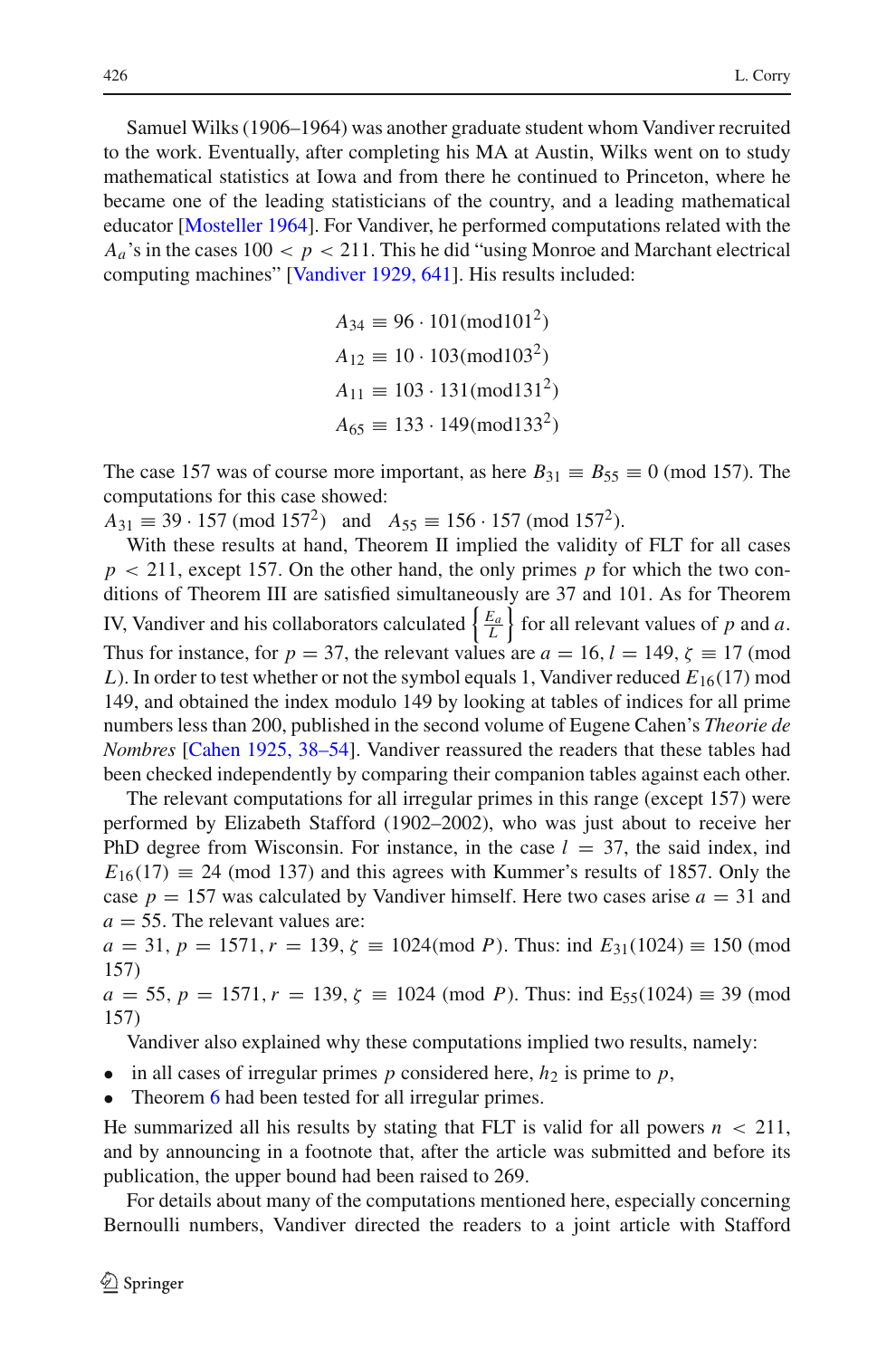[\[Stafford & Vandiver 1930\]](#page-61-21). Here the discussion was oriented towards questions related with cyclotomic fields, but the computations involved were of course relevant to those needed for FLT. Vandiver and Stafford provided the following two definitions: A cyclotomic field is called irregular if  $h_p \equiv 0 \pmod{p}$ ; it is called a properly irregular cyclotomic field if  $h_1$  is divisible by p but  $h_2$  is prime relative to p. They proved here that all irregular fields determined by primes *p* < 211 were also properly irregular.

It is particularly interesting to see at this point, how – somewhat like we saw above for case I – an increasingly complex network of reciprocal reliance across books and articles starts to be used as evidence for the validity of the results, and it is not always straightforward to determine what the actual source for the overall reliability of the final results is. Some kind of institutional authority had to be infused into the system in order to reassure the readers. Thus, for instance, like in Vandiver's article, also here use was made of Cahen's *Tables*, and to this information was added from Jacobi's *Canon*. But in addition, some further values that are not treated in those tables had to be calculated. Stafford "made all her computations", we are told, "in two different ways". Vandiver's computations for  $p = 157$  were checked by "Mr. S.S. Wilks, tutor in mathematics, University of Texas". Vandiver himself went "through the computations concerning the second factor of the class number as a pattern of his work" on the case  $p = 157$ , and in doing so, he "checked again the computations of Kummer" and Mrs. Stafford for  $p = 37$ ". Stafford's computations were further supported by the fact that in the cases  $p = 37, 59, 67$ , they coincided with Kummer's. And, in addition to all of this, the authors promised that "the paper containing all the above-mentioned computations are now in the possession of Mr. Vandiver at the University of Texas; ultimatel[y](#page-61-21) [they](#page-61-21) [will](#page-61-21) [be](#page-61-21) [deposited](#page-61-21) [in](#page-61-21) [some](#page-61-21) [University](#page-61-21) [library"](#page-61-21) [\[](#page-61-21)Stafford  $&$  Vandiver 1930, 149]. This implicitly offered the opportunity to check the results to every reader who might be potentially interested in doing so.

In subsequent papers, Vandiver continued to develop the main topics of his work on FLT, cyclotomic fields and Bernoulli numbers. In the first place, as already said, he extended the upper bound of his result on FLT to  $p < 269$ . In order to do so, he and his collaborators first found the irregular primes in this range: 233, 257, 263. Then, they found that for each of them only one Bernoulli number satisfies the divisibility test:  $B_{42} \equiv 0 \pmod{233}$ ,  $B_{82} \equiv 0 \pmod{257}$ , and  $B_{50} \equiv 0 \pmod{263}$ . This was double-checked by using the values appearing in the Adams tables of 1878. These computations were performed by another graduate student, Elizabeth Badger, who included them in her MA thesis. The next step was to apply (Theorem [6\)](#page-30-0) to the irregular primes. Another graduate student, J.A. Clack, found the following values:  $A_{42} \equiv 26 \cdot 233 \pmod{233^2}$ ,  $A_{18} \equiv 186 \cdot 257 \pmod{257^2}$ , and  $A_{50} \equiv 162 \cdot 263 \pmod{257^2}$ 2632). Vandiver did not say if the computations were machine-aided but, this result established the validity of FLT for exponents  $p < 269$ . Computations were already underway for extending the theorem up to  $p < 300$  [\[Vandiver 1930\]](#page-61-22).

Parallel to this, the results obtained in the joint paper with Stafford on cyclotomic fields were also extended with further computations [\[Vandiver 1930a\]](#page-61-23). The results were extended by Badger to primes  $p$ , 210  $\lt p \lt 269$ , and by another graduate student, Mr. M.M. Abernathy, for primes  $p, 268 < p < 307$ . He found, first of all, that all primes in the range are regular except 271, 283 and 293. Then it was proved that the cyclotomic fields generated by all irregular primes between 210 and 307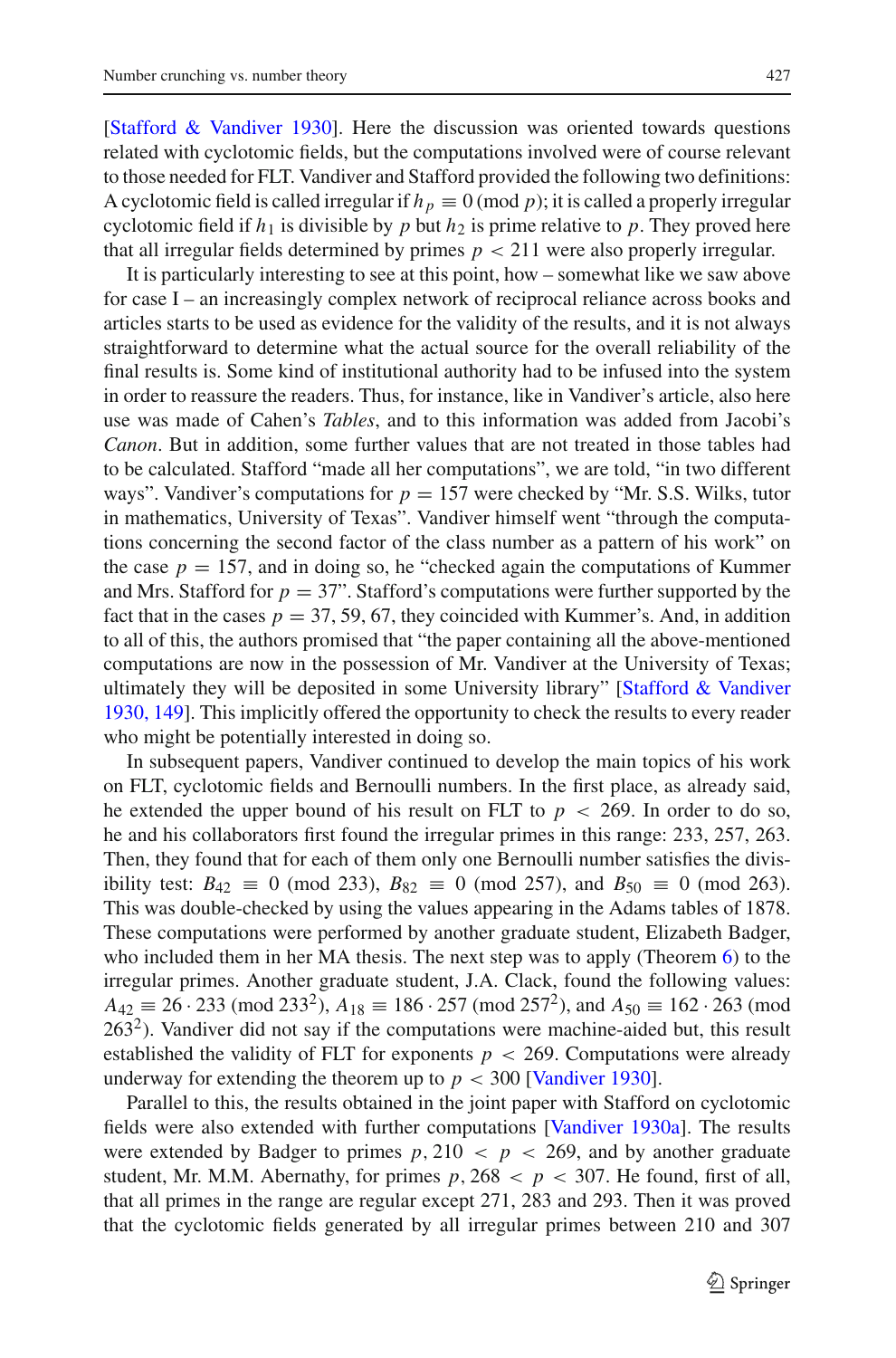were in fact properly irregular. All of this involved considerable amounts of computation, and Vandiver devised further methods to ease and speed up the procedures and also to allow for double-checking. Thus, for instance, he had proved that in a properly irregular cyclotomic field none of the units *En* are *p*th powers of units in  $Q(\zeta_p)$ . This result was used here for the exponents in question. Vandiver devised a method that allowed checking if  $E_n$  can possibly satisfy the said property for indexes *n* of Bernoulli numbers  $B_n$  that are divisible by *p* in each case. This was based on the use of Jacobi's tables for indexes of primes, and a rather complex table of relevant values was constructed for all the cases under investigation. Likewise, Vandiver devised a test for double-checking his results. Besides the already mentioned graduate students, also M.E. Tittle and Miss B. Bennett participated in the lengthy computations. Vandiver went on to use his results on irregular cyclotomic fields to extending his results on FLT. Thus, for instance, Clack calculated that  $A_{10} \equiv 283 \cdot 71$  (mod 2832). Using various computations of this kind, and the five theorems proved in 1929, Vandiver could prove all the cases involving irregular primes less than 307, and for some cases he even had more than one different proof (for  $p = 149$ , 257 and 293, he actually had four different proofs). He concluded by stating that FLT had been fully established for all exponents < 307. In these two articles of 1930, Vandiver did not mention any mechanical or electric machine used for his computations, but one may assume that at least something similar to what was used in 1929 was at play here. Additional relations involving Bernoulli numbers and irregular primes appeared in [\[Vandiver 1932\]](#page-61-24).

#### <span id="page-35-0"></span>**6 The Lehmers, FLT and Bernoulli numbers (1939–1946)**

The most important collaboration in which Vandiver was involved in relation with his research on FLT is that with the young couple Emma and Dick Lehmer. Elsewhere I have provided a broader background of the mathematical personalities of Vandiver and of the Lehmers, and discussed the interesting details of how their collaboration started and developed. Here I will only repeat as much as needed for the purposes of the present account, while directing the readers to [\[Corry 2007\]](#page-58-0) and [\[Corry 2007a\]](#page-58-1) for further details.

Vandiver's life-long quest to deal with FLT was not guided by an attempt to develop new concepts or overarching theories that would afford completely novel perspectives. Rather, he approached this problem as a meticulous technician who is willing to explore and exhaust the unexploited potential of existing theories, while refining them where necessary. As we have already seen, and will further see now, Vandiver was undaunted by even the most demanding computations, aiding himself with any available tools and persons. He was a poor lecturer and formally he only directed five doctoral students. At the same time, however, he had the ability to deeply engage in collaborative work and meaningful interchanges of ideas, as well as to activate groups of younger people willing to undertake heavy calculation projects under his direction. The previous section already mentioned examples of this, and now we will see some additional, and more important ones (including with the Lehmers).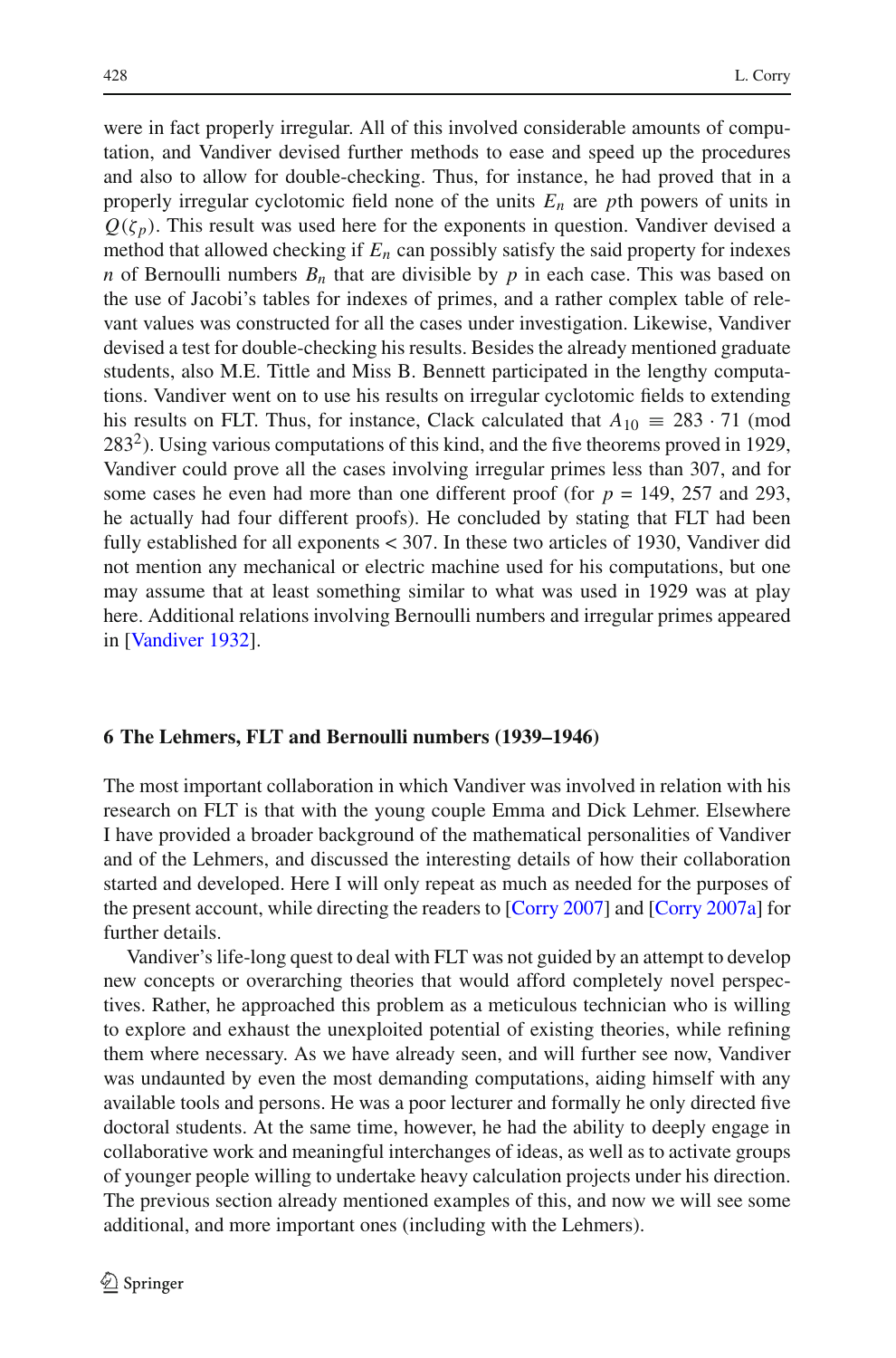Dick Lehmer was greatly influenced by the work of his father, Derrick Norman (DNL). Numerical tables and devices for automatic computations were always a topic of great interest for Dick, as they were for his father, and they occupied him for his entire life. Thus, for instance, as an undergraduate, he built a number sieve based on a set of bicycle chains hanging on sprockets attached to a shaft and turned by an electric motor. In 1929 DNL published his *Factor Stencils* that gave a method of factorizing a number using cards with holes punched in them. Dick was directly involved in this project. In the 1930s he devised the famous Lucas-Lehmer primality test for Mersenne numbers [\[Williams 1998, 180–201\]](#page-62-8). In 1932 he constructed a highly ingenious photoelectric number sieve [\[Lehmer DH 1933\]](#page-60-23).

It was also through his father that Dick came to know his future wife and mathematical partner of a lifetime, Emma Trotskaia. This happened when she was an undergraduate student at Berkeley attending DNL's class. The couple married the year Emma graduated and moved to Brown University. In 1930 Dick completed there his Ph.D. under Jacob D. Tamarkin while Emma was awarded her M.Sc. Emma never completed a PhD or had a permanent teaching position, but this was only due to technical circumstances, such as the fact that university rules prevented at various places a husband and wife teaching in the same department. This fact, however, never prevented her from actively pursuing her mathematical interests both alone and in collaboration with Dick, and of being a leading member of the USA number theory community. Indeed she was completely satisfied with this institutional situation and was able to make the best of it, as she argued in a delightful essay called "On the advantages of not having a Ph.D." [\[Brillhart 1992\]](#page-58-24).

The main focus of both Emma's and Dick's mathematical work was in number theory, and they approached it (separately and in collaboration) in a rather eclectic way, that included algebraic, analytic and computational methods. It was always some specific problem and the desire to crack it that stood at the focus of their attention. Conceptual and mechanical tools were always sought or developed as ancillary to such pursuits. As pioneers of the use of electronic computers (in particular, but not only, on number theory) they were keenly aware of basic question that a good programmer must face, such as a correct use of computational resources and streamlined coding. As part of their overall interest in computations related with number-theoretical problems, the Lehmers were well aware of current work on FLT, and in particular of the current work of Vandiver. I already mentioned the 1941 article where the couple extended the known results on case I of FLT up to  $p < 253,747,889$ . In fact, it was much earlier that they started to publish results related with the problem.

In [1932](#page-60-24) [Dick](#page-60-24) [published](#page-60-24) [a](#page-60-24) [short](#page-60-24) [note](#page-60-24) [improving](#page-60-24) [on](#page-60-24) [a](#page-60-24) [result](#page-60-24) [of](#page-60-24) [Vandiver](#page-60-24) [\[](#page-60-24)Lehmer DH 1932]. As mentioned above, Vandiver had proved in 1925 that if case I is true for *p*, then  $h_1$  is divisble by  $p^8$ . This result had been recently improved in [\[Morishima 1932\]](#page-60-25), who showed that  $p^8$  can be replaced by  $p^{12}$  provided p does not divide 75571.20579903. Lehmer now proved that the proviso is actually not necessary, since  $x^p + y^p + z^p = 0$ is not satisfied by the prime factors of 75571·20579903. This proof was within the thread—described above—that stemmed from Wieferich's work, rather than computations related with Kummer's criteria and irregular primes. But the Lehmers would soon move into this latter kind of work, following their interest in Bernoulli numbers and related topics.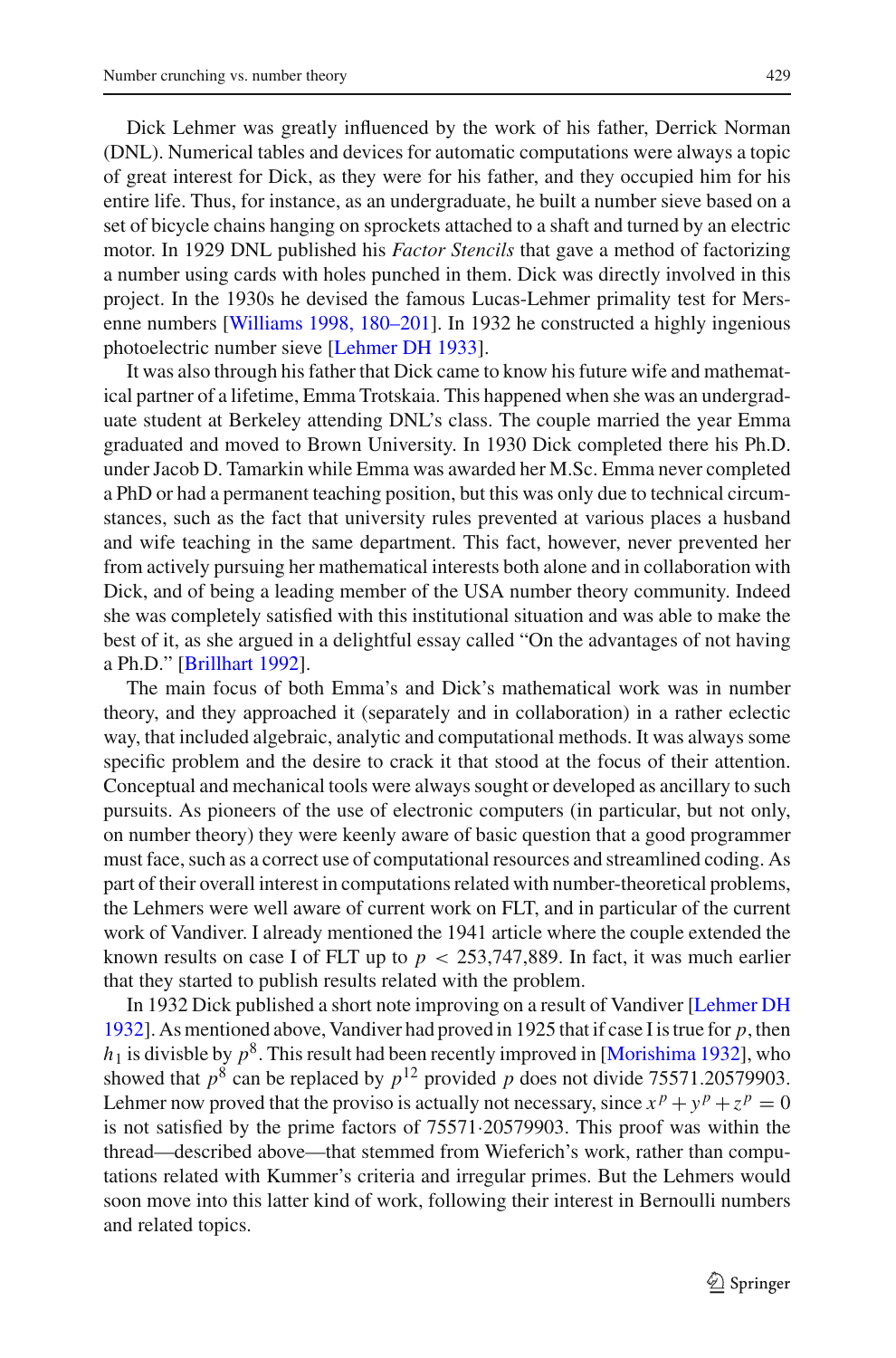The link between Vandiver and the young Lehmers came through the mediation of Derrick Norman Lehmer. Vandiver and DNL were part of the relatively small USA number theory community and were in a friendly relationship from the early 1920s. It was through his father that Vandiver contacted Dick and asked the couple to join him in his FLT project aroud 1932. Vandiver arranged for a scholarship of the American Philosophical Society that would pay for the rent of an electric Monroe machine for conducting the computations. It also paid partly for Dick's work, then at Lehigh, whereas Emma contributed large amounts of time and effort of her own. An immediate concern of Vandiver was the need for improved methods for calculating Bernoulli numbers. Dick and Emma were natural candidates for such a task, and they got quickly into work. In 1935, Dick published an article containing improved recurrence formulae for calculating Bernoulli and Euler numbers. Referring to previous tables such as those prepared by the "intrepid calculators", "Adams and Cerbrenikoff [sic]", Dick felt a distinct need to justify the calculation of further values, and his arguments are very telling about current attitudes of mainstream mathematicians to this kind of mathematical pursuit. He thus wrote [\[Lehmer DH 1935, 637\]](#page-60-26):

The reader may question the utility of tabulating more than 93 Bernoulli numbers, and hence the need of giving formulas for extending their computations. It is true that for the ordinary purposes of analysis, for example in the asymptotic series of Euler MacLaurin summation formula, a dozen Bernoulli numbers suffice. There are other problems, however, which depend upon more subtle properties of the Bernoulli numbers, such as the divisibility by a given prime. Examples of such problems are the second case of Fermat's Last Theorem and the Riemann Zeta-function hypothesis. Our knowledge as to the divisibility properties of the Bernoulli numbers is still quite primitive and it would be highly desirable to add more to it even if the knowledge thus gained be purely empirical.

Dick considered four classes of numbers that have important similarities and interrelations. These are the Bernoulli numbers  $(b)$ , the Euler numbers  $(E)$ , the Lucas numbers  $(R)$ , and the Gennochi numbers  $(G)$ . They may be defined, respectively, by the following four basic recurrence formulas:

$$
b_0 = 1, \t b_1 = -1/2, \t (b+1)^n - b^n = 0 \t (n > 1)
$$
  
\n
$$
E_0 = 1, \t E_1 = 0, \t (E+1)^n + (E-1)^n = 0 \t (n > 1)
$$
  
\n
$$
R_0 = 1/2, \t R_1 = 0, \t (R+1)^n - (R-1)^n = 0 \t (n > 1)
$$
  
\n
$$
G_0 = 0, \t G_1 = 1, \t (G+1)^n + G^n = 0 \t (n > 1)
$$

Here the expressions like  $(b+1)^n$  should be read as operational symbols, which after expansion must be turned again into subscripts.<sup>18</sup> The known analytical expressions for the four kinds are also similar:

<span id="page-37-0"></span><sup>18</sup> In his paper Lehmer used the letter *B* rather than *b*, for the Bernoulli numbers, but for the sake of consistency with the rest of the article I will keep *B* here for its use as with Vandiver and with the Lehmers in their collaboration with Vandiver.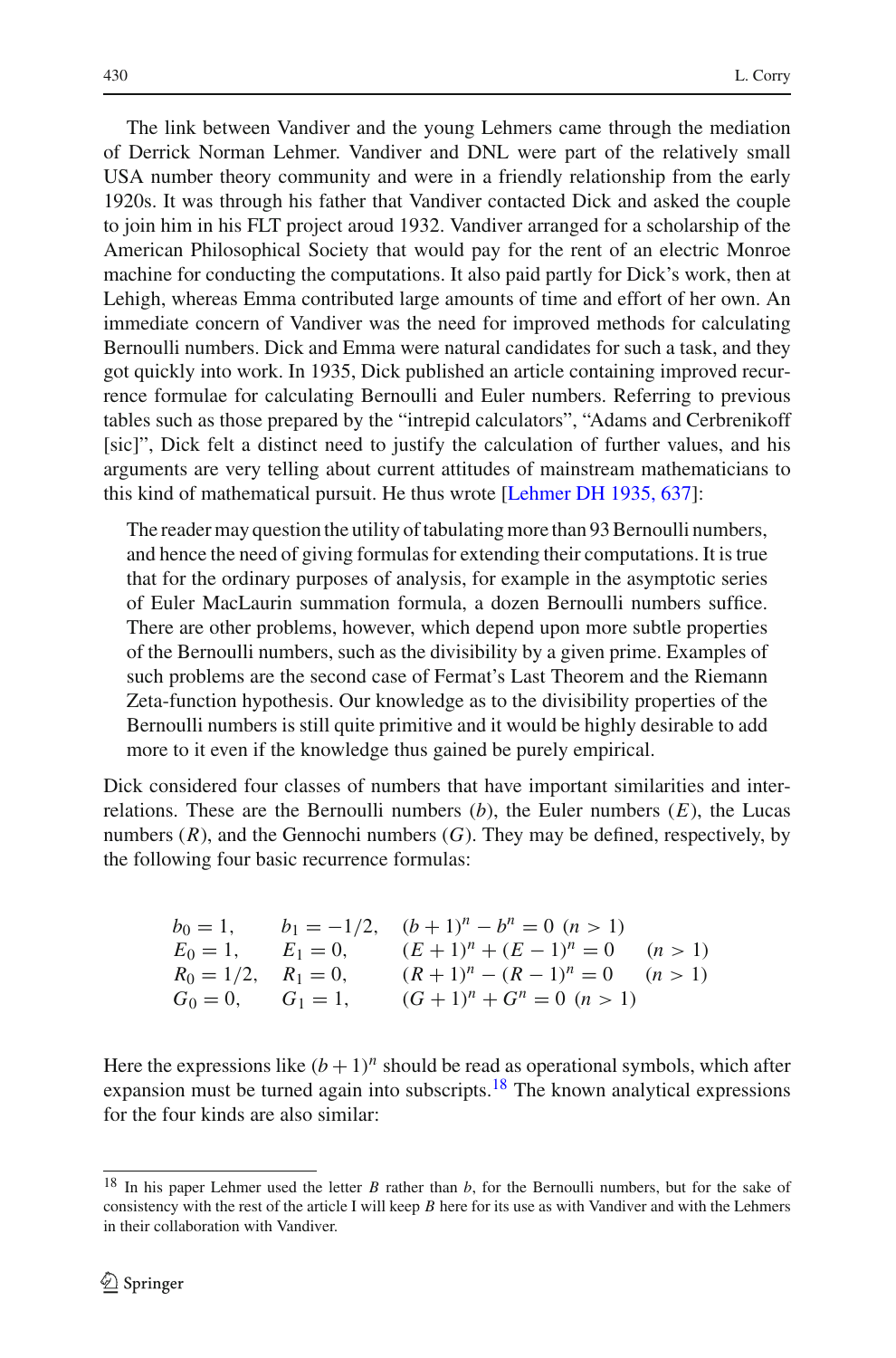$$
e^{bx} = \frac{x}{e^x - 1} e^{Ex} = \frac{2e^x}{e^{2x} + 1},
$$
  
 $e^{Rx} = \frac{2e^x}{e^{2x} - 1} e^{Gx} = \frac{2x}{e^x + 1}.$ 

The similarity between the four families of numbers is further enhanced by the fact that they vanish for odd values of the indexes, and the even-indexed values have alternating signs. Dick developed a "lacunary" kind of recurrence formulae that do not use all preceding numbers for the calculation of any individual one, but rather leave some gaps.  $b_n$  is computed from a set of previous  $b$ 's whose indexes are congruent to  $n$ modulo *m*, where *m* represents the length of each gap. He showed how the recurrence formulae could be used for calculating these, and other kinds of numbers.

Typical of his very pragmatic approach, in applying these kinds of formulae, Dick was interested not only in the results they yield, but also in their algorithmic behavior and efficiency, ease of storage, communications and reproduction of results, etc. Such concerns are clearly reflected in an article written the following year where he applied his l[acunary](#page-60-27) [formulae](#page-60-27) [to](#page-60-27) [the](#page-60-27) [methods](#page-60-27) [for](#page-60-27) [proving](#page-60-27) [new](#page-60-27) [cases](#page-60-27) [of](#page-60-27) [FLT](#page-60-27) [\[](#page-60-27)Lehmer DH 1936]. The most common ways to calculate Bernoulli numbers at the time were based in the recursive formula  $(b + 1)^n = b^n$ . This was also the case even in recent tables, such as that published in 1935 by Davis. Lehmer called this a "fundamental though inefficient" algorithm. Other existing recurrence formulae were more efficient, but then the calculation of the coefficients soon increased in complexity. Dick suggested that a good compromise could be found in the use of Gennochi numbers, for which the following conversion formula was known:

$$
G_n = 2(1 - 2^n)b_n.
$$
 (24)

Moreover, the following recurrence formula was available for calculating them:

$$
4G_{2n} + 3\sum_{\lambda=1}^{[n/3]} \binom{2n}{6\lambda} G_{2n-6\lambda} = \begin{cases} 2n, & \text{if } n = 3k - 1, \\ & \text{otherwise.} \end{cases} \tag{25}
$$

Dick thus suggested an improvement of this formula that would be better suited for actual computations. In order to present this formula, one first defines

$$
g(n,\lambda) = \begin{pmatrix} 2n \\ 6\lambda \end{pmatrix} |G_{2n-6\lambda}|.
$$
 (26)

Thus, the recursion above becomes

$$
100 |G_{2n}| = 75 \sum_{\lambda=1}^{\lfloor n/3 \rfloor} (-1)^{\lambda-1} g(n, \lambda) + \begin{cases} 50n \cdot (-1)^n, & \text{if } n = 3k - 1, \\ 100n \cdot (-1)^{n-1}, & \text{otherwise.} \end{cases} \tag{27}
$$

 $\mathcal{D}$  Springer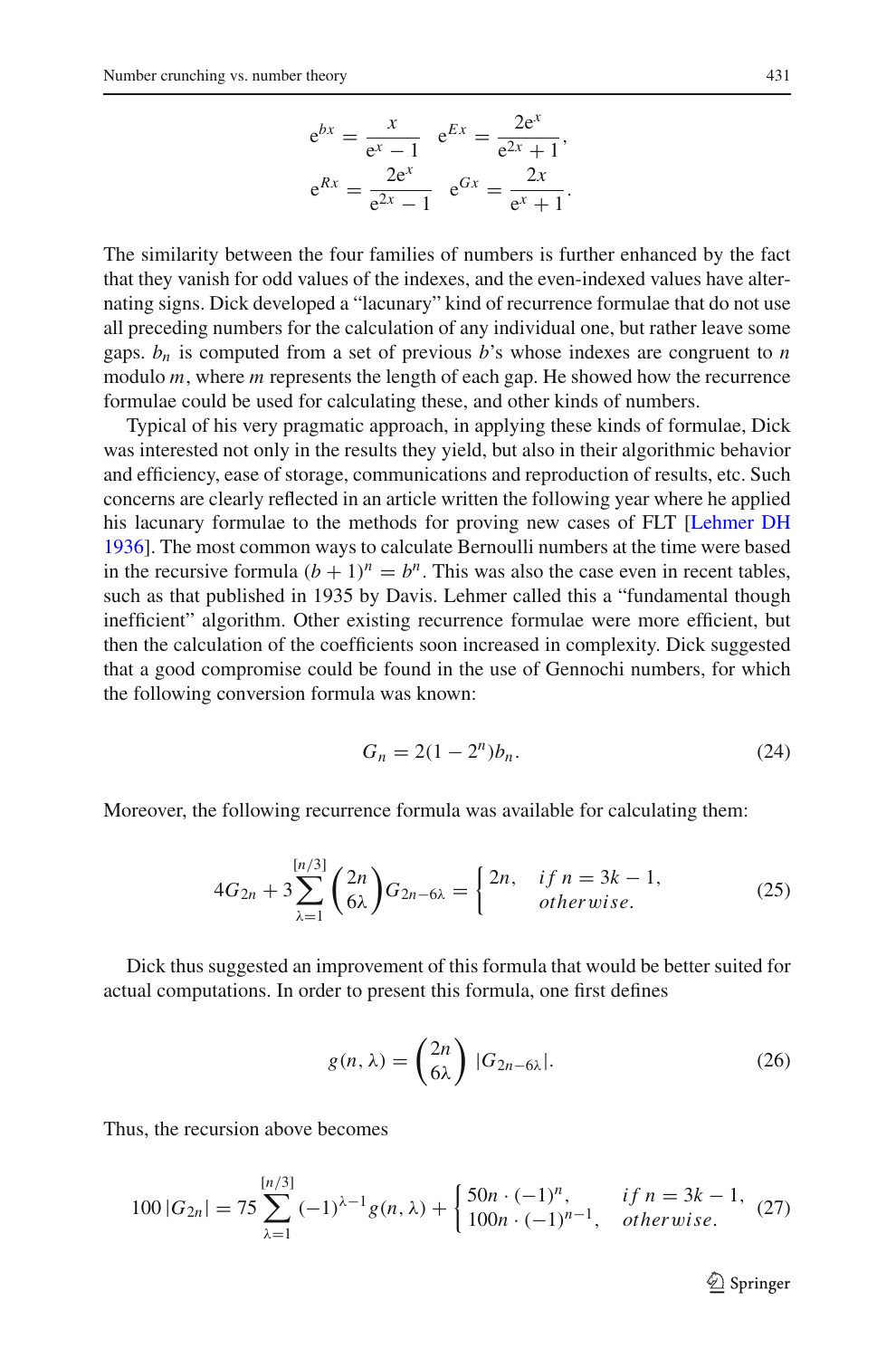For  $\lambda > 0$ ,  $g(n, \lambda)$  can be obtained as

$$
g(n, \lambda) = g(n-3, \lambda - 1).f(n, \lambda),\tag{28}
$$

where

$$
f(n,\lambda) = \frac{2n(2n-1)\dots(2n-5)}{6\lambda(6\lambda - 1)\dots(6\lambda - 5)}.
$$
 (29)

Now since  $g(n, \lambda)$  is integer, the denominator of  $f(n, \lambda)$  (in lowest terms) must divide  $g(n-3, \lambda - 1)$ . This property provides a good way to check the computations for  $g(n, \lambda)$ .

The numbers  $G_n$  are quite large but they offer two important advantages for the computation of *bn*:

- The *G*'s are integers and therefore, no additional work in eliminating fractions is needed
- If we write  $|b_{2n}| = N_n/D_n$  then  $N_n = G_{2n}/d_n$ , where  $d_n$  is the integer 2(4<sup>n</sup> −  $1)/D_n$ .

In this way,  $N_n$  is obtained as the quotient of an exact long division. For  $n = 100$ , for instance, *G*<sup>220</sup> has 313 digits, while *d*<sup>10</sup> has 63 digits. This provides a good checking method.

Following this approach, Dick first checked all the results of Serebrennikov and Adams. Adams, as already stated, had calculated the first 62 non-zero values and Serebrennikov the first 92. Here he calculated all values up to  $B_{196}$ , which would be of course important for handling FLT for cases with higher exponents.

For the sake of clarity in presentation, Dick arranged and printed the numerators of the *B* numbers in a novel way, possibly under the influence of Comrie's style of typographic improvements. Previously, it had been customary to write these numerators as strings of digits in a long line, and here Lehmer suggested printing them in columns of 9 digits. Thus for instance, for  $B_{110}$  he got:  $D_{110} = 7590$ , whereas  $N_{110}$ he wrote as:

8717064 ⎤ 809960074 . . . 768306053  $\overline{\phantom{a}}$  $\overline{\phantom{a}}$  $\overline{\phantom{a}}$  $\overline{\phantom{a}}$ 28 lines of 9 digits each.

Printing the results in this way, he stressed, will be very effective, especially "with standard computing machinery" [\[Lehmer DH 1936, 461\]](#page-60-27).

The results attained by Dick Lehmer in these articles were immediately used by Vandiver–as will be seen right below–for achieving additional results on FLT, via calculation of irregular primes and application of his own extension of Kummer's criteria. But Dick published additional results on Bernoulli numbers that could be applied in different ways to FLT, as we saw above in relation with Rosser's papers. These results appeared in two papers of 1940–41. The Lehmers' improvement over Rosser was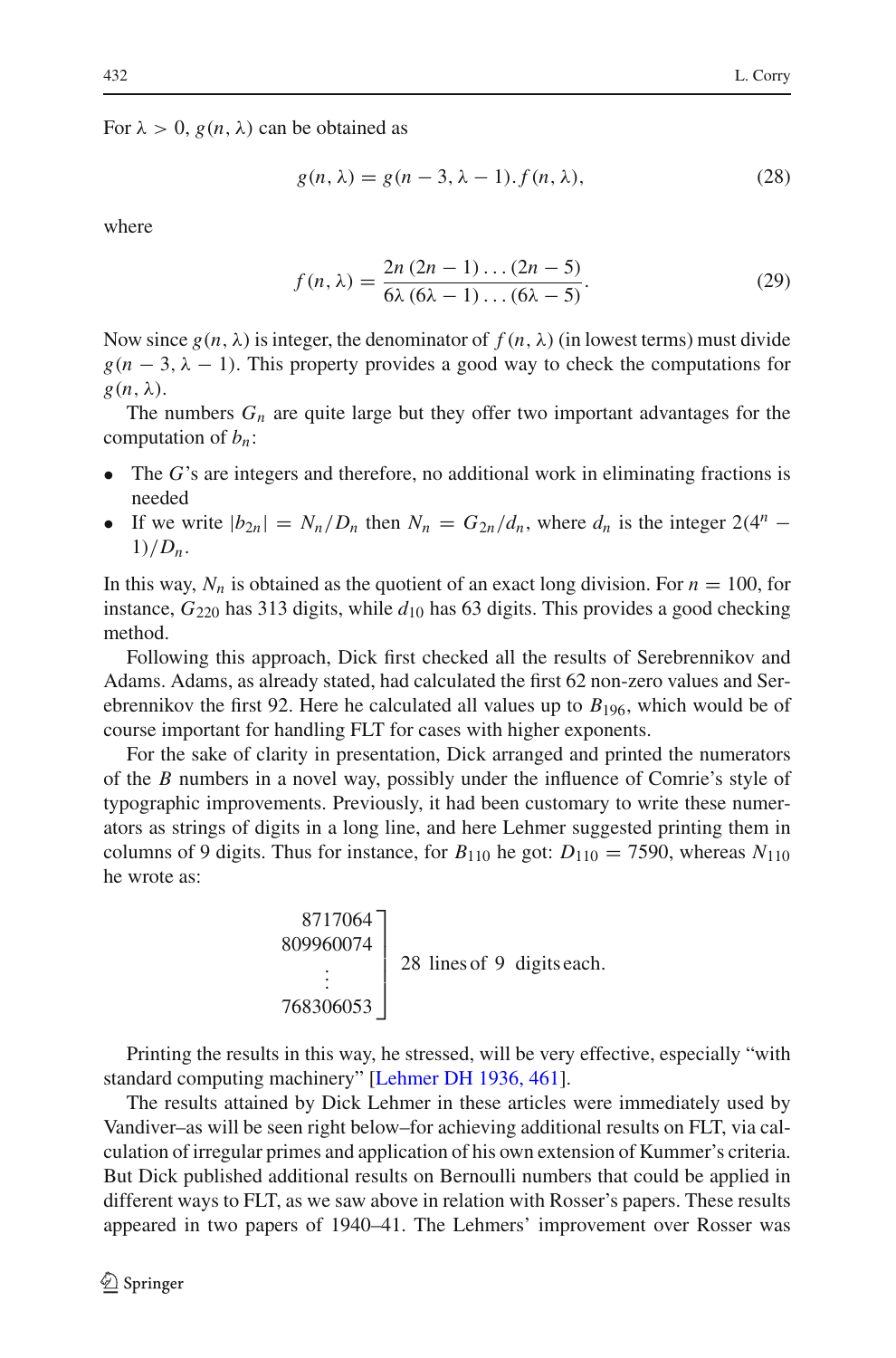based on the use of certain polynomials  $P_n$ ,  $Q_n$  that provided lower and upper bounds for the function  $\phi_n(x)$ , and yet another kind,  $P_{n-1}^*$ , of degree  $n-1$ , for a lower bound for  $\phi_n^*(x)$ . These polynomials arise, also as lower and upper bounds,  $P_n(\lambda)$  and  $Q_n(\lambda)$ , in the attempt to estimate the value of a function  $N_n(\lambda) = N_n(\lambda|\omega_1, \omega_2, \dots, \omega_n)$ , representing the number of *n*-tuples of integers  $(x_1, x_2, \ldots, x_n)$ , that satisfy the equation  $\omega_1 x_1 + \omega_2 x_2 + \cdots + \omega_n x_n \leq \lambda$ . Such *n*-tuples constitute the lattice points inside, or on the boundary of, the *n*-dimensional tetrahedron bounded by the hyperplanes  $x_1 = 0, x_2 = 0, \ldots, x_n = 0$ , and the hyperplane  $\omega_1 x_1 + \omega_2 x_2 + \cdots + x_n = \lambda$ , where  $\omega_i$  [are](#page-60-28) [positive](#page-60-28) [real](#page-60-28) [numbers](#page-60-28) [and](#page-60-28)  $\lambda$  is a non-negative parameter [Lehmer DH 1940a]. Lehmer asserted that the best way to calculate these bounds was to obtain them recursively, as successive solutions of difference equations involving Bernoulli polynomials, namely expressions of the type:

$$
b_{\nu}(x) = (b+x)^{\nu} = \sum_{k=0}^{\nu} {\nu \choose k} x^{\nu-k} b_k
$$
 (30)

where  $(b + 1)^{v}$  is taken to mean  $b_{v}$ , so that  $b_{0}(x) = 1, b_{1}(x) = x - 1/2$ ;  $b_2 = x^2 - x + 1/6$ . These Bernoulli polynomials have the convenient property that

$$
b'_n(x) = nb_{n-1}(x).
$$
 (31)

An earlier article [\[Lehmer DH 1940\]](#page-60-29) presented convenient estimates for maxima and minima of Bernoulli polynomials in the unit interval,  $0 \le x \le 1$ , and these were used here for calculating specific values of  $P_n$ ,  $Q_n$ . In order to grasp the correct context in which all of these computations took place, however, it must be pointed out that one source of direct motivation for calculating these maxima and minima arose in a conversation of Lehmer with a seismologist, and Lehmer believed that they may also have important applications in statistics and interpolation theory. The need for such extreme values arises in connection with the equation

$$
n \sum_{1 \leq \lambda \leq t} (t - \lambda)^{n-1} = b_n(t) - b_n(t - [t]),
$$
\n(32)

in which  $b_n(t)$  appears as approximating the sum on the right hand side up to an error that depends on the said extreme value. Lehmer expressed his surprise about the fact that the problem of maxima and minima had not been treated in the rather extensive, existing literature on Bernoulli numbers (including the recent tables by Davis).<sup>19</sup>

In addition, it is remarkable that while Lehmer would use the values of  $P_n$ ,  $Q_n$ in order to improve on the computations of Rosser for case I of FLT, he in turn, in calculating the values of  $N_n(\lambda)$  used the values of the functions  $f_n$  that Rosser had calculated in his previous article. Thus, the network of interconnected results on which the Lehmers' analytic estimation that case I of FLT up to  $p < 253$ , 747, 889 was based was a rather complex, and far from transparent one.

<span id="page-40-0"></span><sup>19</sup> For a comprehensive overview of the literature on Bernoulli numbers see [http://www.mathstat.dal.ca/](http://www.mathstat.dal.ca/~dilcher/bernoulli.html) [~dilcher/bernoulli.html.](http://www.mathstat.dal.ca/~dilcher/bernoulli.html)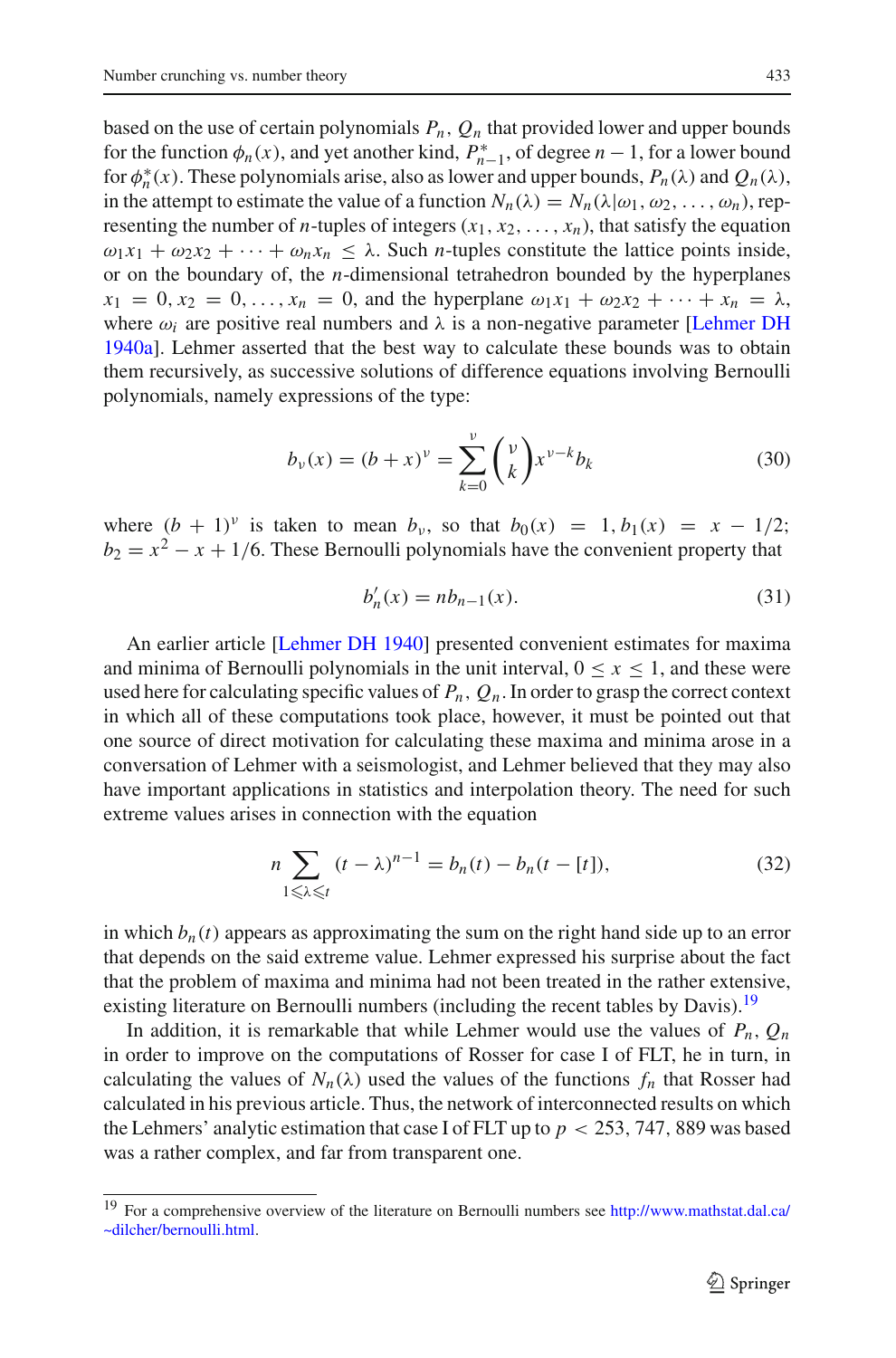The extant correspondence from this time contains many interesting information about the Lehmers' approach to the main problems involved in correctly implementing algorithms for automated computations. This was the kind of task in which their mathematical abilities were most clearly manifest. But the question that more recurrently comes up in the letters concerns the expected publication of their results: what exactly should be published and who would want to publish it? What tables? How many results for each case? The Lehmers clearly understood that coming up with new values of Bernoulli numbers was not the kind of result that the mainstream mathematical community would hold in highest professional esteem. In a letter of February 10, 1936, Dick wrote to Vandiver:

I had tried the *Annals* but received an immediate rejection from Lefschetz on the grounds that it is against the policy of the *Annals* to publish tables. He suggested that the tables be deposited with the AMS library or else published in some obscure journal. So I tried the Duke journal.

And indeed, the results of their collaboration were eventually published in the then new *Duke Mathematical Journal* as well as in the *Proceedings of the National Academy of Science* (*PNAS*), rather than in mainstream mathematical journals of the time. One is not surprised to see that in 1943 Lehmer was among the founders of the new journal, *Mathematical Tables and Other Aids to Computation*, originally published by the National Research Council. In 1960 the name of the journal was changed to *Mathematics of Computation* and it was only in 1962 that the AMS became associated with its publication. This process, together with the prominence that this journal eventually attained, attests for the deep transformation that affected some of basic mathematical values ingrained in the practice of number theory for generations, starting right after Kummer. Vandiver and the Lehmers played a significant, active role in bringing about this transformation.

The results of their joint work appeared in 1937 in an article entitled "On Bernoulli Numbers and Fermat's Last Theorem." Vandiver's name appeared as sole author, but the active collaboration of the Lehmers, as well as that of Abernathy and Tittle, was explicitly acknowledged. The article comprises first of all the identification of new values of irregular primes. Various sources were used for this purpose, including Jacobi's *Canon*, and the Lehmers' recent computations of  $B_n$  up to  $n = 110$ . Vandiver used algorithms that were a refinement of those used in 1919. Based on these, the Lehmers checked the validity of FLT for all irregular primes *p* below 601, and all primes *p* of the form,  $p = 4n + 3$ , 601  $\leq p < 619$ . Vandiver stressed that arithmetical machines had not been used "except in connection with addition." He explained that tables of indices had been carefully constructed that allowed for identifying the smallest residue of any integer raised to a power modulo *l*. For any given integer *n* the tables were used to find what power  $\lambda$  is congruent to *n* modulo *l*, where  $\lambda$  is a primitive root of *l* for all primes *l* below 211. The tables were computed for each *l* selected in connection with each regular prime *p*. Vandiver further claimed that tables of indices for primes beyond 1000, if prepared in the future, would be very useful for many other questions in number theory. The values of *l* used in this connection were: 1187, 1229, 1543, 1579, 1627, 1637, 1699,1733,1867, 2083, 2309, 2767, 2803, 3209, 3343, 3643, 4211, 4549, 4943, 5231, 5471, 5557, 9739. Rather than publishing the tables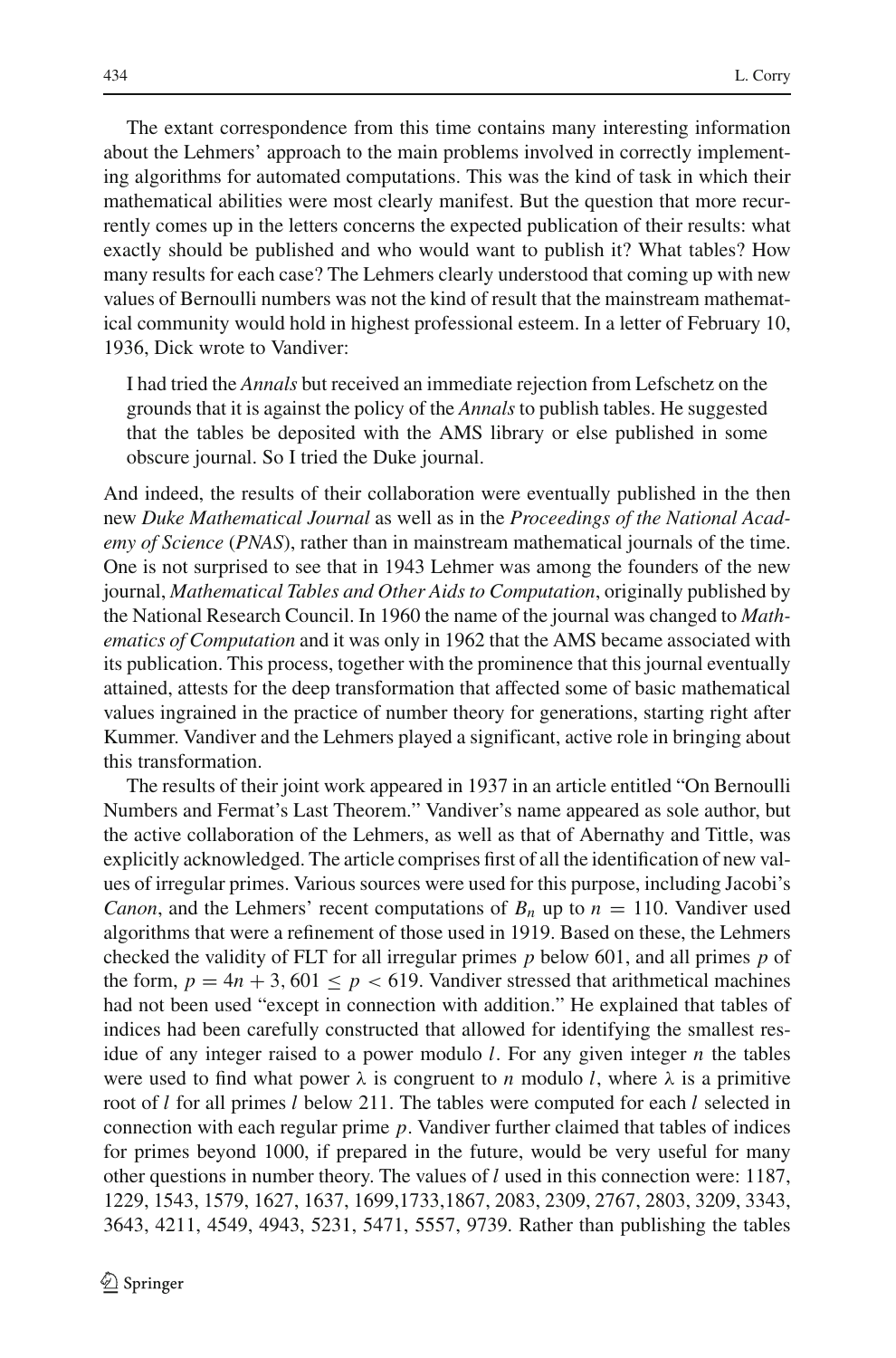used, Vandiver indicated that they "will be ultimately deposited in the library of the American Mathematical Society" [\[Vandiver 1937, 583\]](#page-62-9).

Using the data discussed in the article, it was shown that FLT is true for all prime exponents  $p, 2 < p < 617$ , except possibly for 587. As a matter of fact, FLT was proved for various other prime exponents below 700. The case 587 raised some computational difficulties which were nevertheless overcome very soon, while the result was extended to cover also the prime  $p = 617$ . This case was especially interesting, Vandiver pointed out, since 617 is the first instance of an irregular prime with irregularity index of 3 [Vandiver 1939]. By 1937, then FLT had been proved to be valid for all exponents less than 619. It was also clear by this time, however, that above 619 the computations became prohibitively long and laborious for being carried out with a desktop calculator.

In 1946, the editors of the *American Mathematical Monthly* asked Vandiver to prepare a detailed exposition of the state of the art in research on Fermat's problem [\[Vandiver 1946\]](#page-62-10). Vandiver was the acknowledged, world leading expert on the topic. FLT was a problem that many mathematicians were curious to hear about but, at the same time, very few were aware of recent progress in it. So both the problem and the author were natural choices. And indeed, the report is thorough, clearly written and authoritative, and it is small wonder that it remained a classical source of reference for decades to come. Vandiver's expository abilities came to full expression here, as he was able to present a rather systematic picture of a field of research that evolved in a rather haphazard way and actually retained that spirit.

One of the most interesting features of Vandiver's article is his current opinion about the possible, general validity of the conjecture, a question about which he was frequently asked. In this regard, Vandiver drew a clear distinction between the two classical cases. He was convinced of the validity of case I, but not merely because it had been proved for very high values. Rather, his confidence stemmed from some important, related theorems he had proved along the way on trinomial congruences and cyclotomic fields. Case II involved a much more complex situation; thus, while he believed it would ultimately be proven, he did not think he had any compelling evidence to support it. Indeed, it seems that Vandiver had been skeptical about the general validity of case II of FLT, as we realize from a letter written to him by Eric Temple Bell in 1929:

If I remember rightly, you once said that you would not be surprised if the second case turn out to be false. ... You give the limit five hundred for exponents to be tried. I have no idea of the actual amount of computation required for such an undertaking, but I should think it would be terrific. There is no doubt in my mind that anyone who knows anything about the Theory of Numbers would say that this work ought to be done while there is a man not only able to do it, but also willing. If in one of these exponents the computations should give a negative result, you will set a problem to exasperate generations of arithmeticians. I rather hope that it does turn out that way. $20$ 

<span id="page-42-0"></span><sup>&</sup>lt;sup>20</sup> Bell to Vandiver: January 15, 1929. All letters cited in this article are kept in the Vandiver Collection, Archives of American Mathematics, Center for American History, The University of Texas at Austin. They are quoted with permission of the CAH.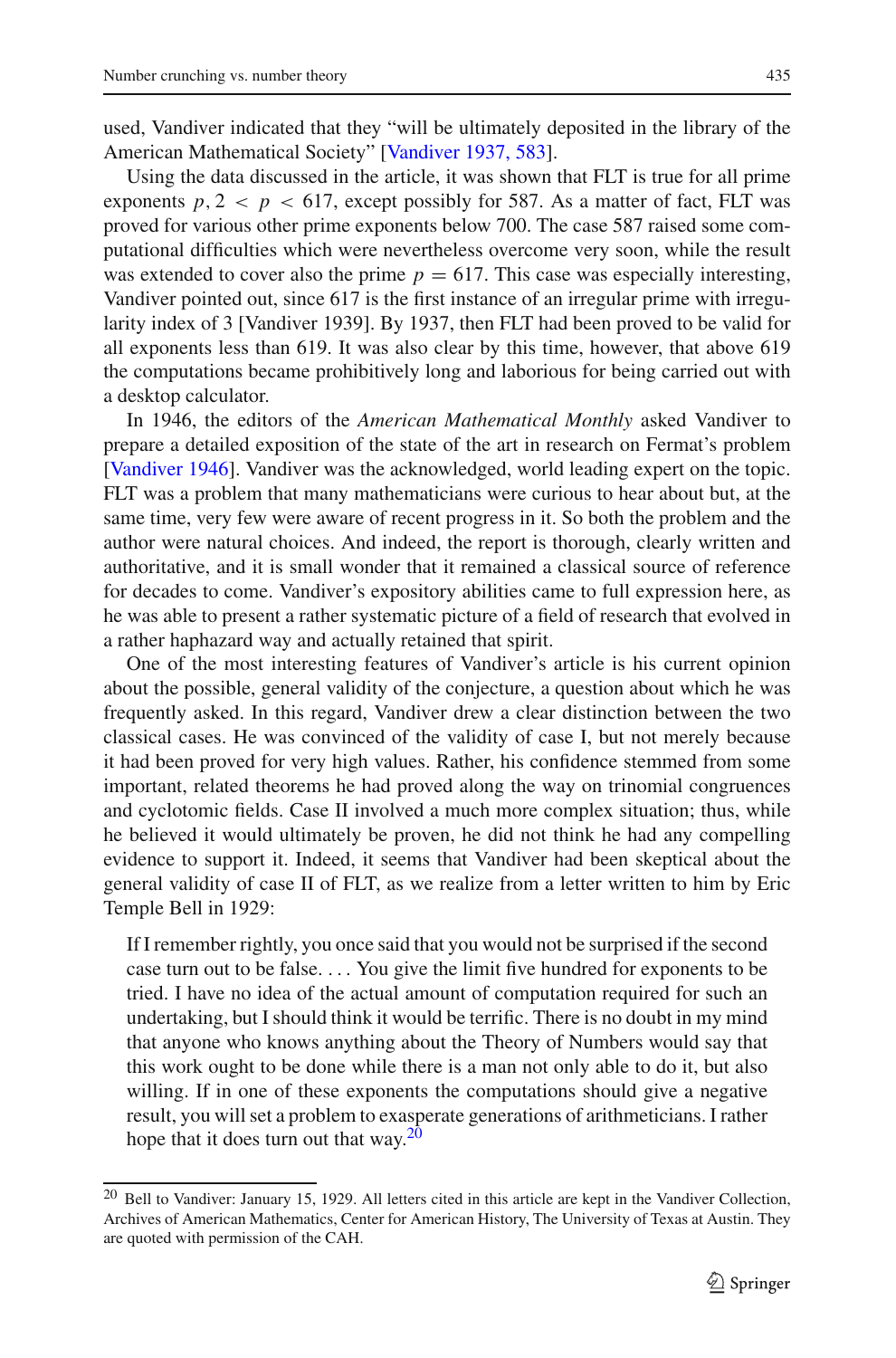By 1964 Vandiver had already surpassed the limit of five hundred and more was to come, but it was not the high values checked that could dispel his doubts. Also concerning the validity of the Vandiver conjecture, he felt now less sure than he was in 1934, precisely because of its close relationship with and possible dependence on the validity of FLT. Commenting on the frequency with which apparently promising conjectures in number theory are eventually abandoned, he wrote:

When I visited Furtwängler in Vienna in 1928 he mentioned that he had conjectured the same thing before I had brought up any such topic with him. As he had probably more experience with algebraic numbers than any mathematician of his generation, I felt little more confident. (p. 576)

And, he added:

However it would probably be best if I were wrong about this. I can think of nothing more interesting from the standpoint of the development of number theory, than to have it turn out the Fermat relation has solutions, for a finite number  $> 0$ , of primes *l*.

At this point in his career, Vandiver had already been investigating FLT for more than thirty years and, as already said, he was the world-leading expert on the question. He had well-formed opinions about the theorem and of what could be expected in terms of proofs for ever higher values of the exponent *p*. And yet, he could not imagine the completely new stage into which research on this, as well as on other number-theoretical questions, would enter in a few years from now with the advent of electronic digital computers. The then unimagined capabilities for fast-speed number crunching that these computers would provide was not really of much relevance to the kind of conceptual, structural research that had developed as a main trend in number theory under the influence of Dedekind and Hilbert. But for the kind of computation-intensive approach of which Vandiver was a main representative they would be of real interest, and would open a trend of research that started in a limited way and within a few decades became a most active a fruitful thread in number theory at large.

### <span id="page-43-0"></span>**7 FLT and SWAC (1950–1960)**

If Vandiver was a natural choice for writing an expository article on FLT for the *Monthly*, it turned out in retrospect that also the timing for its publication was perfect. The advent of electronic computers in the post-war era would also bring significant changes to work on FLT, so that in many senses 1946 was a good time for summarizing work done so far. On the other hand, the forthcoming changes would not bring about dramatic conceptual changes in the way it was approached. Rather, the changes would consist mainly in harnessing the enormous power of this new tool on behalf of an old approach. As we will see, the basic algorithms and calculation methods were refined but they were not superseded by completely innovative ones. Initially it was basically more of the same, though with truly powerful tools for making the computations.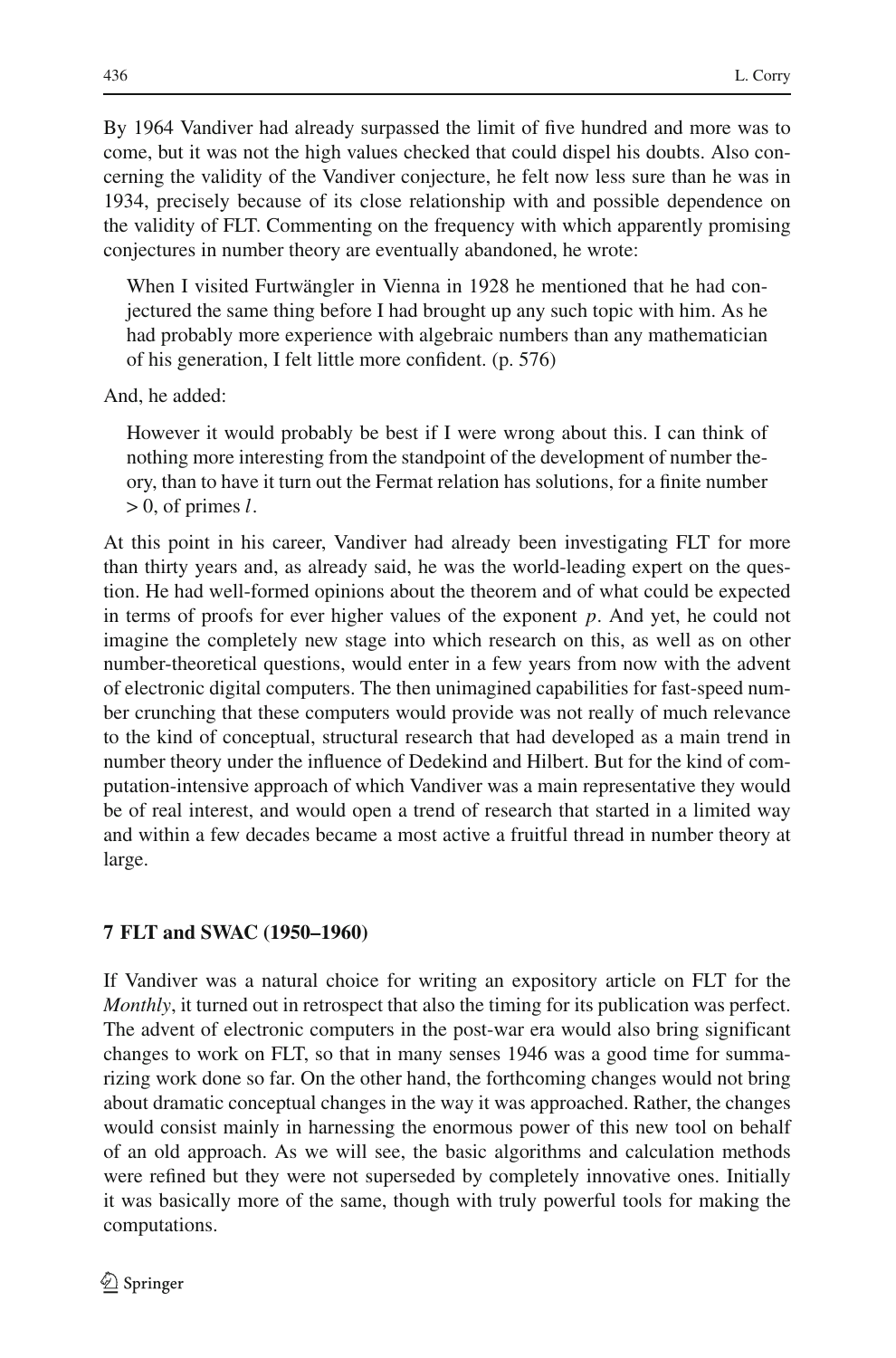Nor was it at all an obvious matter that the new tool would be indeed used for this particular problem, certainly not so soon. Problems in pure mathematics, and especially in fields like number theory, were by no means among the first to be addressed during the early years of electronic computers. Mainstream mathematicians working in "pure" fields, did not show much interest in the possibilities opened for their disciplines by this new technology. In addition, operational costs of the new machines had to be justified with more mundane pursuits than those provided by, say, number theory. And yet, some classical problems in mathematics were soon seen as a challenging test for computing power as well as for programming skills with the new machines. Thus, for instance, as early as 1949 John von Neumann suggested using ENIAC in order to calculate the values of  $\pi$  and  $e$  to many decimal places. The idea was to develop tests for measuring randomness in the distribution of digits appearing in these two cases [\[Reitwiesner 1950\]](#page-61-25). The problem of Mersenne Primes,  $M_n = 2^n - 1$ , and the Riemann Conjecture also attracted attention from very early on. Alan Turing (1912-1954) addressed both problems at Manchester in 1951–1952. The Lehmers were of course natural candidates to pursue these kinds of problems with electronic computers. In 1952 they joined forces with Raphael Robinson (1911–1995), and found with the help of an electronic computer that  $M_{521}$ was prime. Soon, the additional results for  $M_{607}$ ,  $M_{1279}$ ,  $M_{2203}$ , and  $M_{2281}$ , were also achieved. Robinson was happy to declare that: "Each minute of machine time is equivalent to more than a year's work for a person using a desktop calculator" [\[Robinson 1954, 844\]](#page-61-26).

To a large extent, the fact that precious processing time of an electronic computer was devoted to FLT already in the early 1950s was the consequence of a series of fortuities. In 1945 Dick was invited to work at the ENIAC project at the Aberdeen Proving Ground. Most of his time was devoted to the task of computing trajectories for ballistics problems, but the Lehmers used some of the available time over the weekends to questions related with number theory. Above all, this period served as an important training for Emma and Dick in the use of electronic computers. Some years later, during the McCarthy era, Dick refused to take the loyalty oath, and he lost his position at Berkeley for a while. This did not become as acute a problem for him as it was for some others, since he became director of the Institute for Numerical Analysis (INA) at the National Bureau of Standards [\[Todd 1990\]](#page-61-27). In particular, Emma and Dick had here the opportunity to work with SWAC, the Standards Western Automatic Computer at the NBS. Particularly Emma, who was not officially employed at NBS, "had the good fortune to do quite a bit of the actual drudgery of coding and therefore enjoy the thrill of seeing the SWAC, so to speak, 'dance to my tune,' often after many false starts and blind alleys" [\[Lehmer E 1956\]](#page-60-30). Given their past collaboration on FTL, using now the power of SWAC to carry on with this work could be seen as a natural path to follow.

SWAC was one of the early stored program computers and the first to be built on the West Coast. In 1950, when it became active, it was the fastest computer in the world. It featured some of the most innovative technologies known at the time, such as the Williams tube memory, as well as an auxiliary magnetic drum memory of 256 words and a punched card I/O system. A main innovation of SWAC derived from the unique design of its command structure that considerably saved programs space and made program writing more concise. Also the magnetic drum memory was by that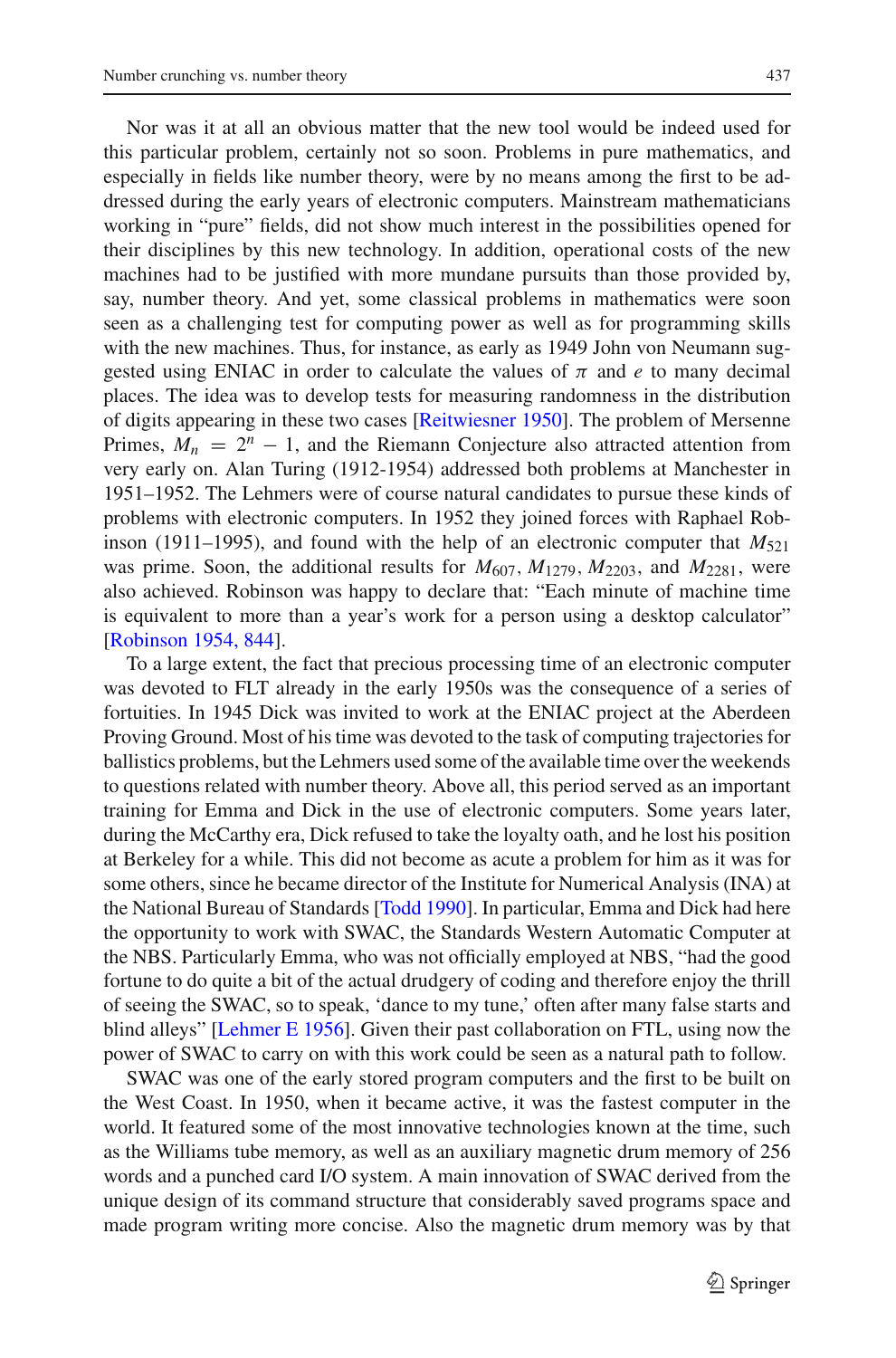time a well-known technology, but the way it was implemented in SWAC constituted an important innovation that brought it close to what is known nowadays as direct memory access. Its designer was Harry Huskey (1916–), who had previously worked with Alan Turing in England, and had been involved in previous computer projects in the USA, such as EDVAC and SEAC. SWAC was used primarily by the INA, but also by local aircraft companies. At the institutional level, SWAC demonstrated that a computer could be built by smaller establishments and with less intimidating amounts of money [\[Huskey 1997,](#page-59-21) [Huskey et al 1997,](#page-59-21) [Rutland 1995\]](#page-61-28).

From the extant correspondence and testimonies one gets the clear impression that Emma was the driving force behind the use of SWAC for number-theoretic problems. Emma found that certain technical features of SWAC were especially well suited to this field of enquiry. SWAC worked with a word size that allowed for 36 binary (or 11 decimal) digits. The binary approach was found useful for expressing two-valued number-theoretical properties such as residuacy and primality. SWAC could perform 1,600 additions and 2,600 multiplications per second, which was way beyond anything that mathematician, even like the Lehmers, have ever come across or thought about. Given their prior experience, the Lehmers soon addressed the problem of how to program an all-purpose computer so as to turn it into a number sieve. They realized that they could process at the rate of 100,000 numbers per minute. The first numbertheoretical problem they addressed was to find solutions for the Diophantine equation  $x^3 + D = y^2$  for  $-100 < D < 100$ . They found no solutions for *x* less than one million [\[Lehmer DH 1953\]](#page-60-31).

The idea of using SWAC for possible results connected with FTL was rather offhandedly suggested sometime during 1952. When news reached Vandiver of the success achieved with the Mersenne primes he hastily wrote to the Lehmers to congratulate them for the achievement:

Wotinel do you and Dick mean by not wiring me as soon as you discovered those new Mersenne primes? ... Too bad the number theorists can't all get together and properly celebrate the Mersenne discoveries.<sup>21</sup>

Emma answered immediately suggesting that SWAC could be used for other number theoretical questions, but even these mathematicians that had devoted their efforts to FLT seemed not to think of this problem as a natural candidate for that. Thus Emma wrote:

The Mersenne chase was exciting and is in fact still going on. Robinson coded it up to about  $p = 2300$  and it has not quite reached the 2000 mark yet. They are running it off and on at odd times. The Robinsons [Raphael and Julia] came down and stayed with us between terms and we put in some long night vigils, but nothing new showed up after the first memorable night of Jan. 30*th* . I am taking a class in coding now, so if you have some pet problem you would like to run, I might try my hand at coding it and maybe we can run it after hours. The machine seems to be performing quite well lately.<sup>22</sup>

<sup>21</sup> Vandiver to Emma Lehmer: March 4, 1952.

<span id="page-45-1"></span><span id="page-45-0"></span><sup>22</sup> Emma Lehmer to Vandiver: March 7, 1952.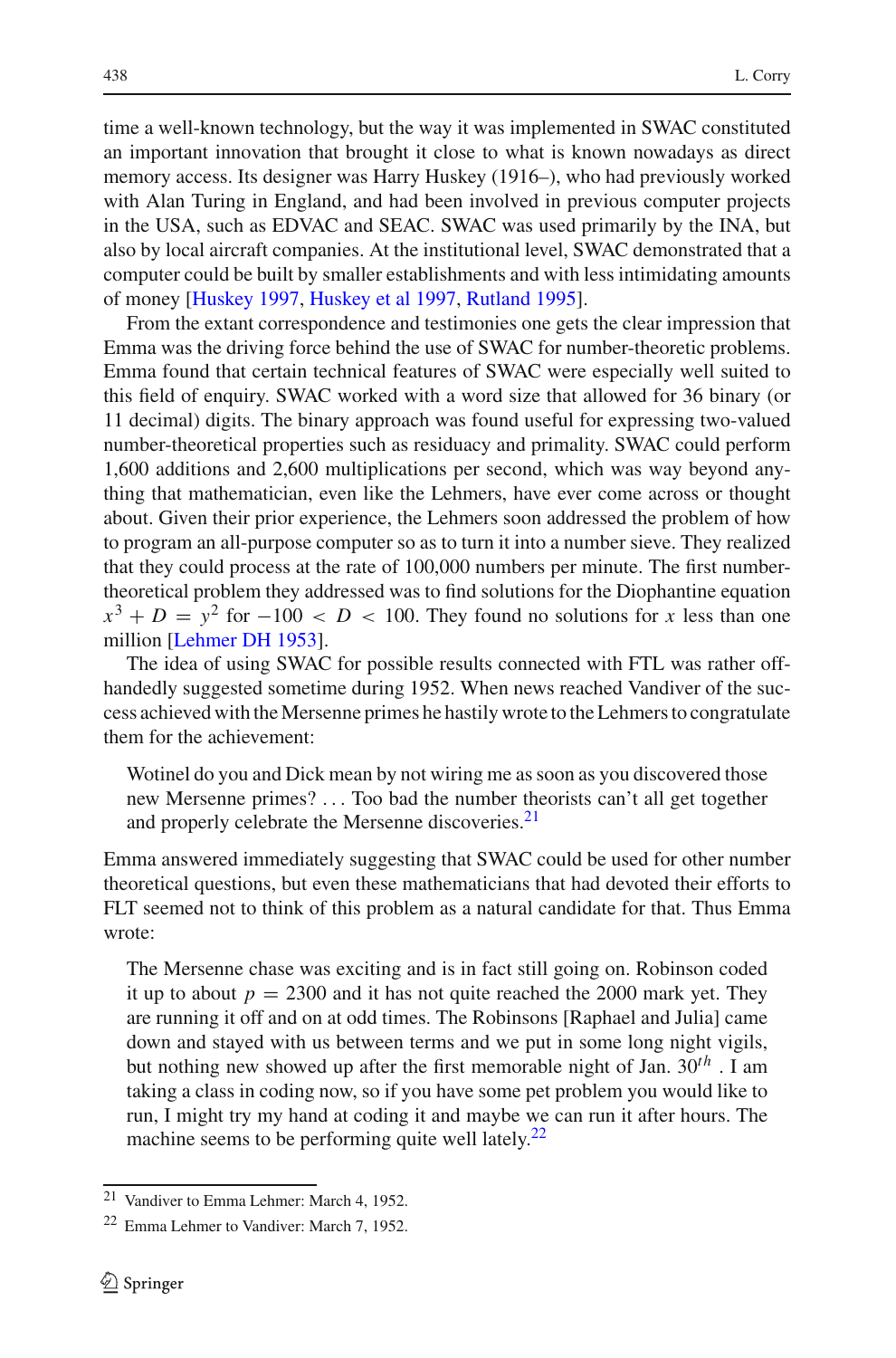And Vandiver's answer about three months later does not leave room for interpretation. Vandiver simply did not think that it might be interesting to use SWAC for looking into FLT:

Have you found any new Mersenne primes? At the moment no particularly numerical problem occurs to me that may be handled by the machine; but if one does, I'll let you know[.23](#page-46-0)

The first extant letter in which we find FLT explicitly mentioned is on June 1st, 1953. Emma wrote to Vandiver the following:

In connection with FLT we thought it may be fun to try finding some more irregular primes on the SWAC. We have just finished coding up a program for it. It looks like we should be able to do a prime of the order of 1000 in about 3 minutes. The question is where should we start? Would you feel happier if we went back to Kummer's 167 as the first try. That would probably take 5 or 10 sec. Have you gone beyond 607? Have you published a list of the irregular primes indicating which Bernoulli numbers they divide, and if so where? ... How about coming out and watching SWAC knock out the irregulars. Let us know what you think of the project. $24$ 

And nine days later:

We rather plan to run it first for all primes, except the obvious ones like 257 which will give too many exceptions. As soon as we get our things sent back to Berkeley next week we will move into a little beach house near here, where there will be practically no housekeeping for me to do, I will get busy and code up the more elaborate formula you mention in your letter using the drum, which has just been put into operation on the SWAC. This will be an interesting experience, as I have not tried to use the drum before and should give us plenty of room so that fairly large primes could be run, time permitting.

Unfortunately due to the new administration's economy measures the Institute's budget has been curtailed very drastically so that all we can offer is some free time on the SWAC these days. Even that is hard to come by sometimes. We have hopes that after July 1*st* when several of the current problems are supposed to be finished we will be able to get in a few innings. $^{25}$  $^{25}$  $^{25}$ 

From Emma's letter we learn that devoting machine time to a problem like FLT was not precisely a first priority, and that without the personal interest by the Lehmers and their friendship with Vandiver, no effort would have been devoted to this at the time. And as already indicated, even Vandiver did not think at the beginning of suggesting FLT as a possible project to undertake with the help of the Lehmers at SWAC. Now, in June 1953, it seems that he had already started to work out the improved algorithms

 $\overline{23}$  Vandiver to Emma Lehmer: April 3, 1952.

<span id="page-46-1"></span><span id="page-46-0"></span><sup>&</sup>lt;sup>24</sup> Emma Lehmer to Vandiver: June 1, 1953. Actually the year 1953 is not typed as part of the date in this letter, but there are several contextual matters that make it clear that this is the year of the letter.

<span id="page-46-2"></span><sup>25</sup> Emma Lehmer to Vandiver: June 10, 1953.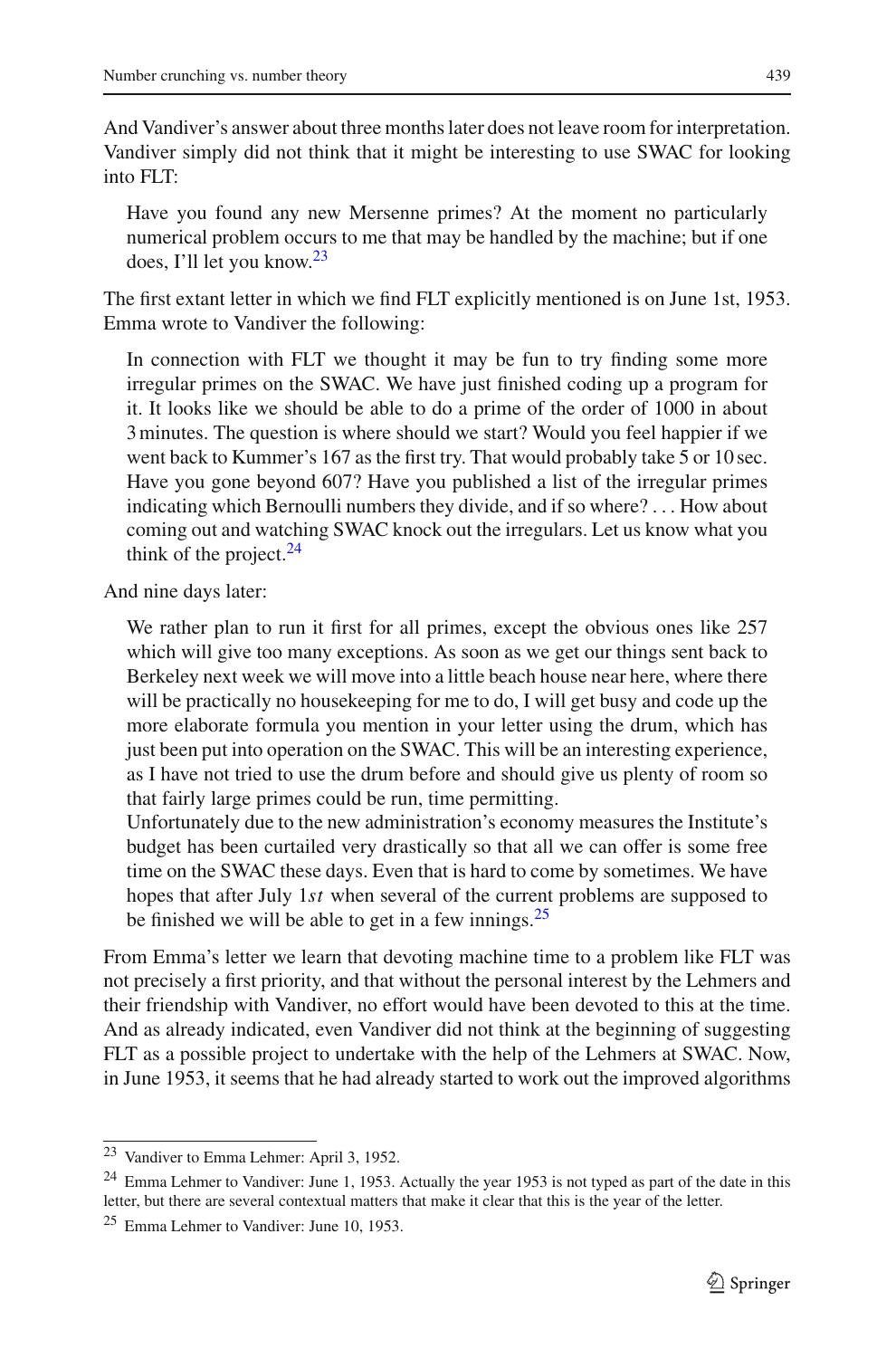that would be used, and that are described below. On June 16, the Lehmers cabled Vandiver and announced:

SWAC DISCOVERS NEW IRREGULAR PRIMES 389, 491, 613, 619, COR-RESPONDING TO BERNOULLI SUBSCRIPTS 100, 168, 261, 214. PRIMES LIKE 619 REQUIRE 90 SECONDS.<sup>[26](#page-47-0)</sup>

Work was now under way, and it looked as a natural continuation of the earlier collaboration of 1935–40, only with a new and much more powerful technology at hand. The results of this joint research were published in 1954. Work was done in two parts: (a) identifying all the irregular primes < 2000; and (b) checking that each irregular prime thus found satisfies necessary criteria for ensuring that FLT is valid in that case. The criteria introduced by Vandiver in 1929, and that improved on Kummer's, were not easily turned into programmable algorithms. Thus, Vandiver was required to modify them accordingly, which he did very successfully.

The first step is to look at the set *B<sup>p</sup>* of Bernoulli numbers  $B_i$ ,  $i = 1, \ldots, (p-3)/2$ , and to find the indexes  $a_i$  of  $B_{ai}$  within that set that are divisible by  $p$ . In the case of regular primes, there are no such indexes. In the case of irregular primes, the existing criteria would be checked for those indexes. One way to find the indexes was to use any of several known congruences that allowed expressing Bernoulli numbers as sums of like powers. Vandiver himself had developed various such congruences in his previous work on FLT. Among these, the one involving the least number of terms is:

$$
S_a = \sum_{p/6 < s < p/4} s^{2a-1} \equiv (-1)^a f_a B_a / 4a, \pmod{p} \quad (p > 7, \ 2a < p - 1) \tag{33}
$$

where  $f_a = (2^{p-2a} - 1)(3^{p-2a} - 2^{p-2a} - 1)$ . This formula has the advantage that if for all  $a$ ,  $S_a$  is not divisible by  $p$ , then  $p$  is regular. On the other hand, for some  $a$ 's the factor  $f_a$  may itself be divisible by p and thus, the divisibility of  $B_a$  may sometimes remain doubtful and may require further checking. In these terms, the algorithm that SWAC was programmed to perform was the following:

(SW-1) Calculate  $S_a$  (mod *p*) for  $a = 1, 2, \ldots$ ,  $(p-3)/2$ . Write into punched cards all the values of *p* and *a* for which  $S_a \equiv 0 \pmod{p}$ . In addition, accumulate the value of

$$
S = \sum_{a=1}^{(l-1)/2} S_a \pmod{p}.
$$
 (34)

This was used as a check before moving to the next step, since it should yield  $S \equiv 0 \pmod{p}$ .

(SW-2) If it turned out that *S* was not congruent with 0 (mod *p*), then SWAC would stop. (This never happened, however.)

<span id="page-47-0"></span><sup>&</sup>lt;sup>26</sup> Lehmer to Vandiver (Cable), June 16, 1953. This document is found at the Emma & Dick Lehmer's Archive, UC Berkeley, and is quoted with permission.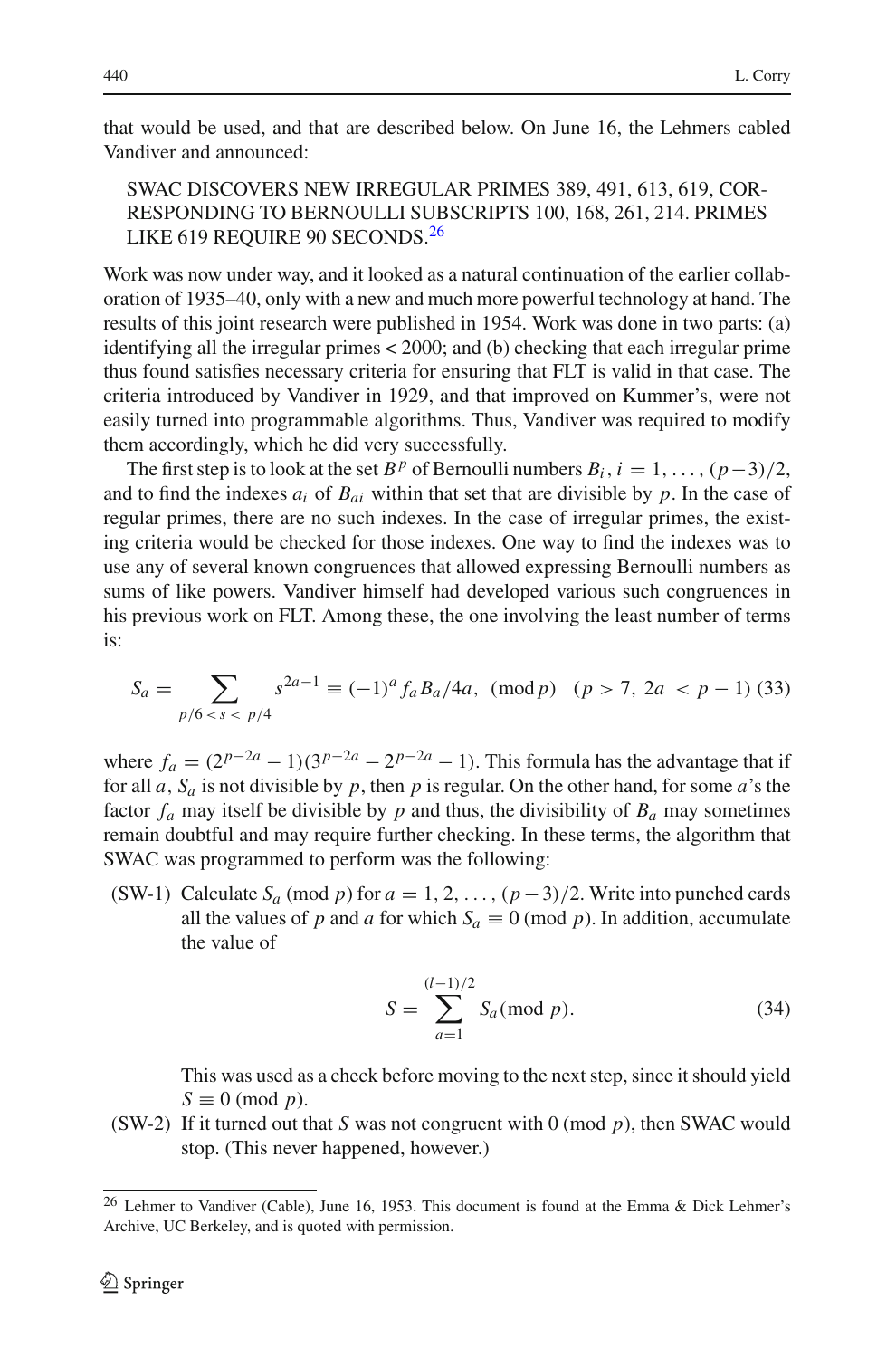- (SW-3) With the relevant values of  $p$  and  $a$ , calculate  $f_a$  (mod  $p$ ). Write into a punched card all values for which the result was not divisible by *p*, together with an indication that *p* was irregular with index *a*.
- (SW-4) For values for which  $f_a \equiv 0 \pmod{p}$  it was necessary to further check to see if this was not a false alarm. This was done with the help of yet another known congruence:

$$
S_a = \sum_{p/6 < s < p/5} s^{2a-1} + \sum_{p/3 < s < 2 \ p/5} s^{2a-1}
$$
\n
$$
\equiv (-1)^a f'_a B_a / 4a \pmod{p} \quad (p > 5, \ 2a < p - 1). \tag{35}
$$

where  $f'_a = (6^{p-2a} - 5^{p-2a} - 2^{p-2a} + 1)$ . We start with the case:  $f'_a$  is not divisible by *p*. In this case  $S'_a$  contains  $[p/10]$  terms. Now, if  $S'_a$  is not divisible by  $p$ , neither is  $B_a$ , and thus this was actually a false alarm caused by the divisibility of *fa*.

- (SW-5) Now, if  $S'_a \equiv 0 \pmod{p}$  (and still  $f'_a$  is not divisible by *p*), then *p* is irregular with index *a*, and this is recorded on a punched card as in step (SW-3).
- (SW-6) If, however,  $f'_a \equiv 0 \pmod{p}$ , and since at the same time  $f_a \equiv 0 \pmod{p}$ , then it is not yet certain that  $B_a$  is divisible by  $p$ . In this case yet a third congruence is used, which dispels any remaining uncertainty but is much longer than the previous two, since it comprises [*p*/2] terms:

$$
S_{a}^{"} = \sum_{r=1}^{(p-1)/2} (p-2r)^{2a} \equiv (-1)^{a-1} 2^{p-2a} l B_a \pmod{p^3}.
$$
<sup>(36)</sup>

The actual congruence here is mod  $p<sup>3</sup>$  but it was considered sufficient to check mod  $p^2$ . For each case it was first checked if  $S_a^{\prime\prime} \equiv 0 \pmod{p}$  and if it this was the case, then every time that  $S''_a \equiv 0 \pmod{p^2}$  the card was punched indicating that *p* was irregular with index *a*.

At this point, SWAC had produced its output of punched cards indicating all irregular primes with their indexes or "degrees of irregularity". The largest index found was three. For values of  $p < 619$  the results could be were checked against those obtained back in 1937 by Vandiver and the Lehmers. In principle, the results coincided, but with some exceptions:  $p = 389$  and  $p = 613$  were now found to be irregular. In addition, for  $p = 491$ , which was already known as irregular, a new index *a* was found,  $a = 119$ . These results were rechecked and found to be correct.

The second part of the procedure involved applying any of various existing criteria for checking that FLT is valid for each of the irregular primes identified in the first part. The criteria formulated by Vandiver in his earlier work were not easy to code as a program for SWAC. Thus, the need arose to formulate a modified version of (Theorem [9\)](#page-31-1), as follows:

**Theorem 11** *Case II of FLT is true for l, if the following assumption is satisfied:*

<sup>&</sup>lt;sup>27</sup> This was based on an idea of Mirimanoff and then developed in [\[Stafford & Vandiver 1930\]](#page-61-21).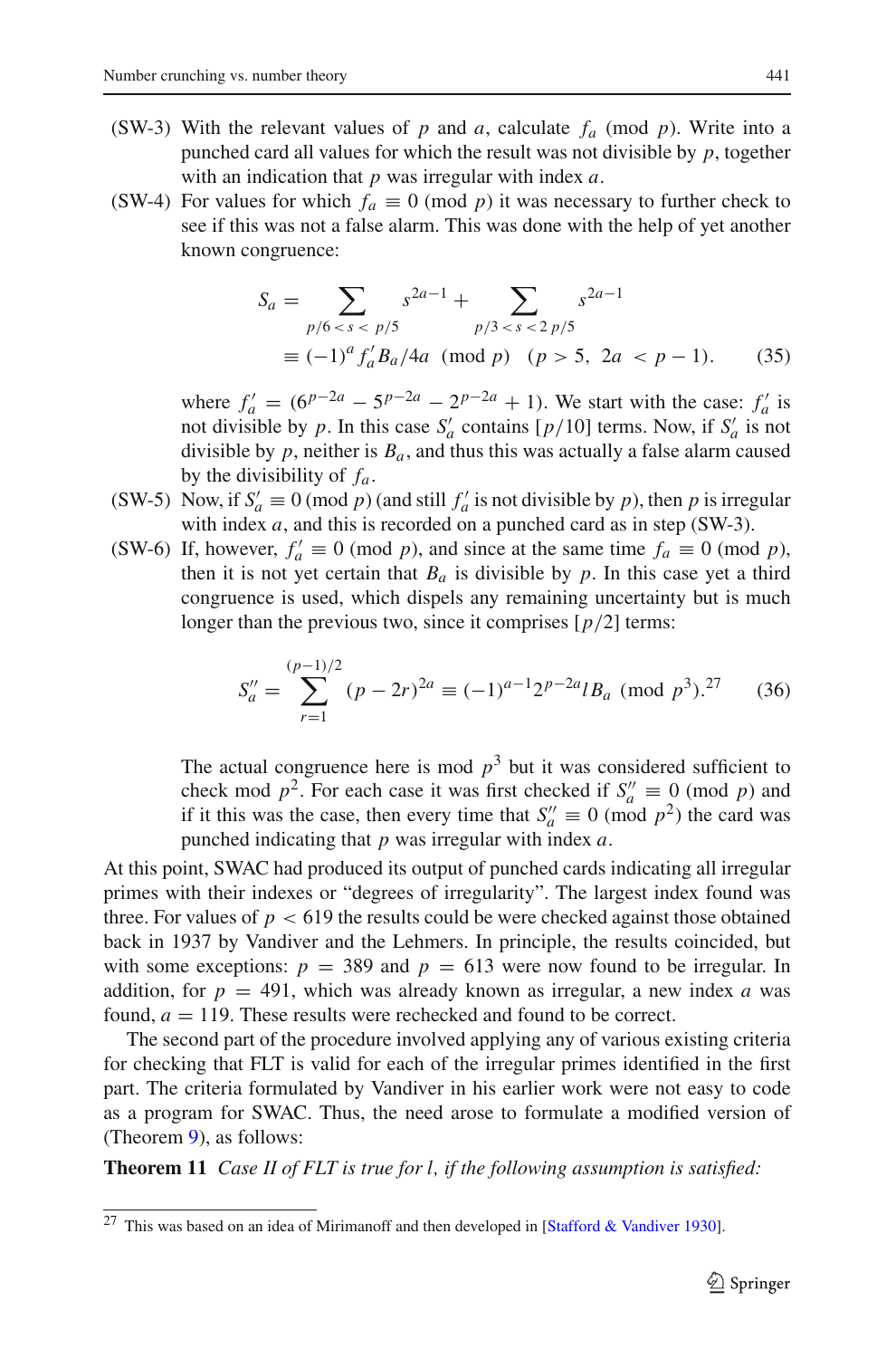(11.1) *None of the units*  $E_a$ ,  $a = a_1, a_2, \ldots, a_s$ , *is congruent to the pth power of an integer in the field*  $Q(\zeta_p)$  *mod* L.

Here we have: (i) *L* is a prime ideal divisor of *l*; (ii) *l* is a prime number,  $l$  <  $(p^2 - p)$ ,  $l \equiv 1 \pmod{p}$ ; (iii)  $a_1, a_2, \ldots a_s$  are the subscripts of the Bernoulli numbers in  $B^p$  which are divisible by *p*.

Some additional definitions were needed here. Let *t* be any integer such that  $t^k$ is not congruent with 1 (mod *l*), where *l* is a prime,  $l = kp + 1, l < p<sup>2</sup> - p$ . Let  $\mu = (p-1)/2$ . Let  $d = 1^{p-2a} + 2^{p-2a} + \ldots + \mu^{p-2a}$ . Define  $Q_a$  as follows:

$$
Q_a = t^{-kd/2} \prod_{b=1}^{\mu} (t^{kb} - 1)^{b^{p-1-2a}}.
$$
 (37)

The following lemma holds: the unit  $E_a$  is congruent to the *p*th power of an integer in the field  $Q(\zeta_p)$  modulo a prime ideal *L* that divides *l*, if and only if  $Q_a^k \equiv 1 \pmod{l}$ . Let  $Q_a$  be defined as above, and let  $B_{a1}, B_{a2}, \ldots, B_{as}$ , the list of Bernoulli numbers, with indexes less than  $(p-1)/2$ , which are divisible by p. Then, FLT is valid for p, if for  $i = 1, 2, ..., s$ , it is not the case that  $Q_{ai}^k \equiv 1 \pmod{l}$ . Let now *p* be an irregular prime with index *a*, as appearing in the output of the first part of the procedure. The following algorithm was programmed in SWAC in order to check if FLT is valid for *p*:

- (SWI-1) Calculate the least prime *l*, of the form  $kp + 1$ .
- (SWI-2) Find out whether  $2^k \equiv 1 \pmod{l}$ . If it is: find out whether  $3^k \equiv 1 \pmod{l}$ , etc., until a negative answer is found. The basis thus obtained will be used as the *t* in (37). As it happened, all cases checked give a negative answer for 2, so that in all cases  $t = 2$  was used.
- (SWI-3) Calculate *d*. This was done modulo *p*, without loss of generality. Calculate 2<sup>−*kd*/2</sup> (mod *l*). Iteratively multiply this by each of the successive factors in (+), and, after each iteration, reduce the product mod *l*. This yields the value of  $Q_a$  (mod *l*).
- (SWI-4) Raise *Qa* (mod *l*) to the *k*-th power, and compare to 1.

It should be noticed that if the test had failed for a given value of *l*, it might yet be possible that it would succeed with a different *l*. The algorithm worked by trying first the smallest possible *l*, and it turned out that in all cases the test worked already with that *l*. Moreover, all these values of *l* satisfied the required condition  $l < p^2 - p$ . A re[cent](#page-59-22) [article](#page-59-22) [by](#page-59-22) [the](#page-59-22) [he](#page-59-22) [Finnish](#page-59-22) [mathematician](#page-59-22) [Kusta](#page-59-22) [Inkeri](#page-59-22) [\(1908–1997\)](#page-59-22) [\[](#page-59-22)Inkeri 1947], however, showed that the criteria would still be valid if  $l < \frac{3}{2}(p^2 - p)$ .

The correspondence indicates that the summer of 1953 was the most intense period of activity in computing with SWAC, and on checking on the side of Vandiver and his collaborators. For instance, on August 3, Emma wrote to Vandiver:

You will be glad to know that the drum is rolling over at a good clip. On the last 25 minutes it has shown that 1693 and 1697 are regular. We hope to be able to push this to 2000 while we are here. This will take 10 SWAC hours. Then run the Kummer criterion again and get a new listing to 2000 which we hope will agree with the old one to 1669. Meanwhile I think we will all feel better if you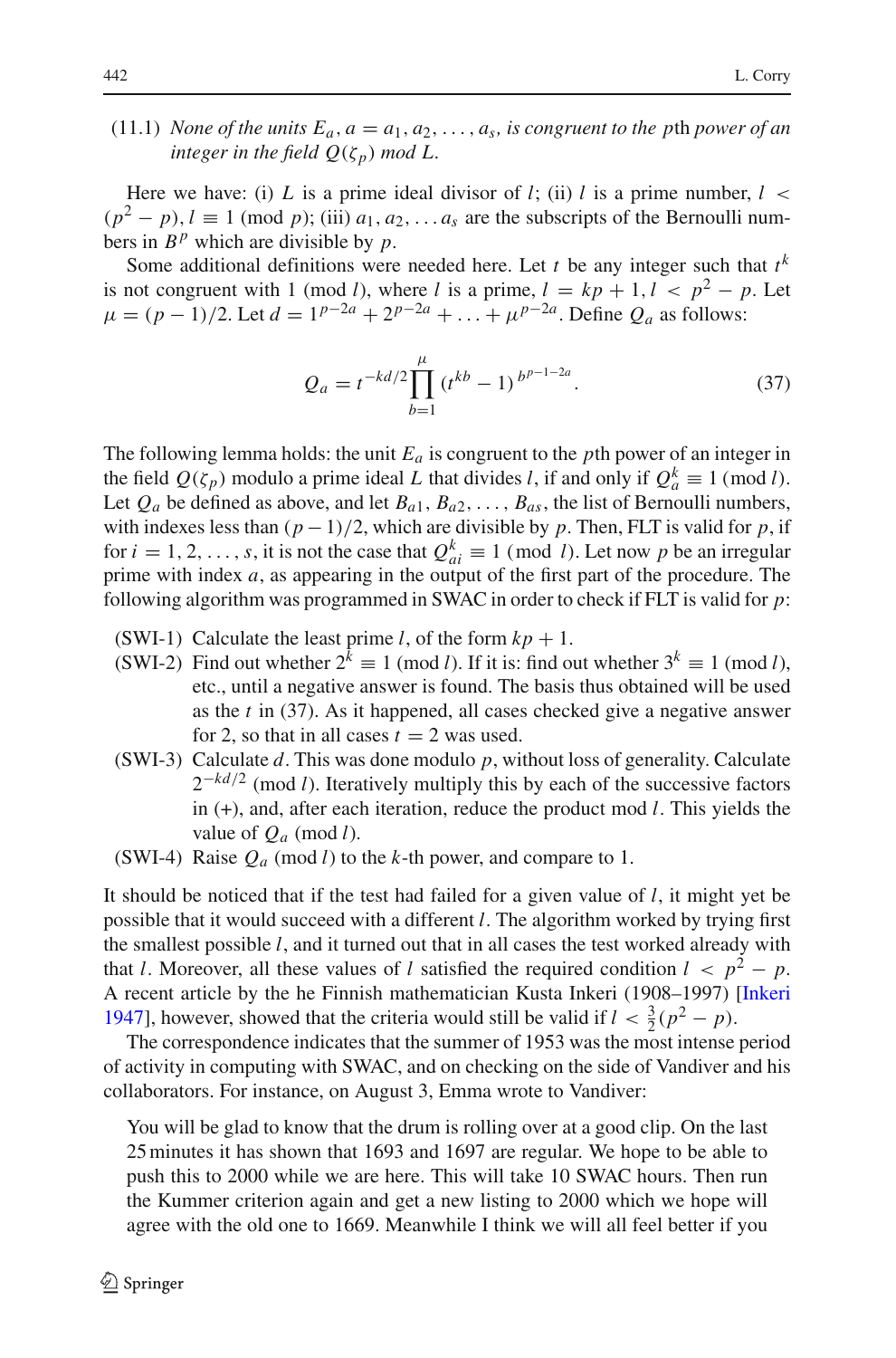let your computer do  $p = 389$ ,  $2a = 200$  the SWAC way and check us step by step.<sup>[28](#page-50-0)</sup>

In Vandiver's various letters we read about the progress of checking of all values sent to him. This he did with the help of various collaborators, an electric machine, and Jacobi's *Canon*. It seems that by the end of the month of August, most of the results were already essentially at hand. The new algorithms were indeed quite complicate, but they yield clear results when applied to the various new values of irregular primes found. The outcome was unambiguous and the double checking confirmed it: the criteria were satisfied by all irregular prime exponents under 2000 and thus FLT was valid for all exponents less than that value.

The distribution of regular and irregular primes between 1 and 2000 was indeed a very interesting and even surprising fact to ponder about. If the primes are grouped into sets of 250 the following table is obtained:

|                           | $1 - 250$ | $251 - 500$ |    | 501-750 751-1000 | $1001 - 1250$ | 1251-1500 1501-1750 1751-2000 |    |    | Total |
|---------------------------|-----------|-------------|----|------------------|---------------|-------------------------------|----|----|-------|
| No. of irregular primes 9 |           | 19          | 20 | 16               |               | 14                            |    |    | 118   |
| No. of primes             | 52        | 42          | 37 | 36               | 36            | 35                            | 33 | 31 | 302   |
| % of irregular primes     | 17        | 45          | 54 | 44               | 31            | 40                            | 33 | 58 | 39    |

The high percentage of irregular primes within the primes under 2000 was rather surprising for Vandiver. While Jensen had proved in 1915 the infinity of the irregular primes, Vandiver did not find in this table a suggestion that there may be only a finite number of regular primes. This could be an important result ("a permanent addition") not only in this particular context but also in the theory of cyclotomic fields, where, as Vandiver explained, several theorems were known which do not appear to extend to irregular fields. The information provided by this table, he said, "will greatly simplify and facilitate the study of the units and ideals in such fields as defined for any *p* < 2000" [\[Vandiver, Lehmer & Lehmer 1954, 33\]](#page-62-11).

As the overall picture started to consolidate, Vandiver was evidently in an upbeat mood and he wrote a long letter to the Lehmers that brought together many of the topics in which he alone, and the three together, had been working for years. The letter deserves being quoted *in extenso*. Vandiver thus wrote:

In your letter of the 14th you say, "What is your feeling about publishing the SWAC output? Where, when, and how much, etc." ... I hope that after a couple of years you will be able to announce that result that F.L.T. is true for all primes less than, say, 20,000 with possibly a few exceptions which will be doubtful. You will then have a mass of information not only about Fermat's Last Theorem but the theory of cyclotomic fields which will amount, in effect, to a considerable addition to Reuschle's book.<sup>29</sup> Your work with the SWAC so far increases greatly, in my opinion, the theory of properly irregular cyclotomic fields. On the other hand, if you find a case where  $Q^K \equiv 1 \pmod{l}$  for a number of values of *l* 

<sup>28</sup> Emma Lehmer to Vandiver: August 3, 1953. In this an other letters quoted I make slight notational changes so as to make them fit the text of the article.

<span id="page-50-1"></span><span id="page-50-0"></span><sup>29</sup> See above footnote 9.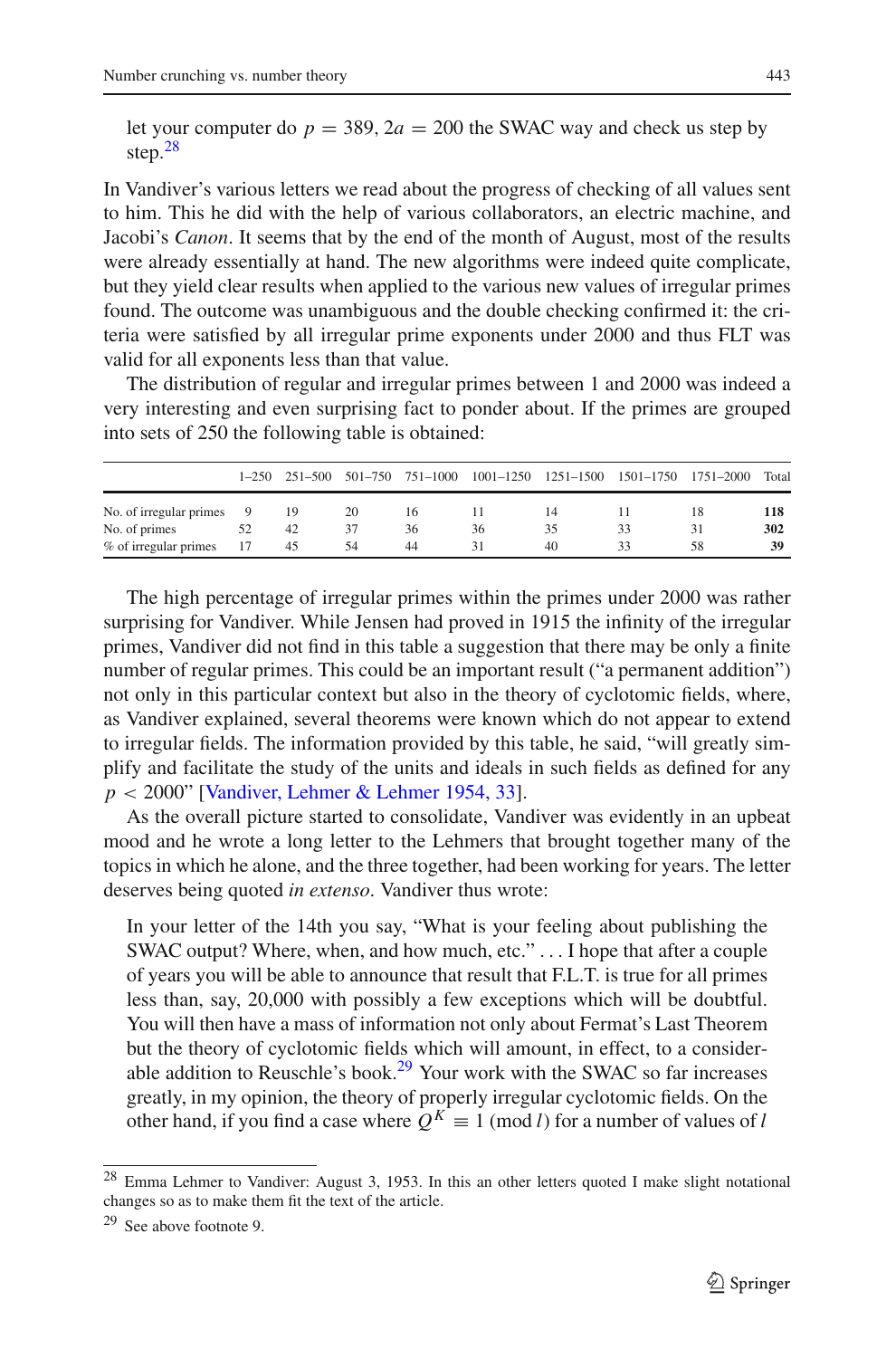(say for example 10), I would begin to suspect that the second factor of the class number is divisible by *p* in that case. Such a possible eventuality reminds me of a statement that Bell made in a letter to me dated  $1929$ .<sup>30</sup> ... I am inclined to agree, based on my experience with it, that the problem of the divisibility of the second factor of the class number by  $p$  is just as difficult as Bell thinks. You will probably recall that we defined a properly irregular cyclotomic field defined by a *p*th root of unity as properly irregular if the first factor of its class number is divisible by *p*, but the second is not. So far, your work holds open the possibility that cyclcotomic fields are either regular (that is, defined by regular primes) or properly irregular. Maybe the dreams of Mirimanoff, Furtwängler and myself will come true! If there exists any improperly irregular cyclotomic field, we can at the present time say very little about the properties of its units and ideals (belonging to powers of *p*). On the other hand, the properties of the properly irregular cyclotomic fields are much simpler than what you might expect in advance, and I regard some of them as quite beautiful.<sup>31</sup>

And another letter that deserves being quoted at length was written exactly one month later. Vandiver makes patent and explicit his views about the primacy of question related to cyclotomic fields over those of FLT. Thus he wrote:

I should like to state in detail what I think of the significance of the work you have so far done on the SWAC concerning F.L.T. So fart in the work for exponents < 2000 several of the things that have stood out which I do not think any specialist in algebraic number theory would have predicted are: First, the persistence of the regular primes. If there is only a finite number of these, I should be more than surprised considering the way they have been turning up. Now this is quite significant. In case there are an infinite number, then a lot of Kummer's theory assumes much more importance than, I think, mathematicians have attached to it, since, in particular, Furtwängler discovered his law of reciprocity. The fact is, the latter's law of reciprocity does not generalize Kummer's law and the latter was restricted to regular fields. I have heard several number theorists state in the past that they thought the number of regular primes was finite. As you know, the cyclotomic fields considered are regular or properly irregular either. So this points up to the possibility that if there are any improperly regular cyclotomic fields, that list would appear to form quite a restricted class. To me this is an astonishing situation. You may recall that when I talked to you in L.A. several times, I expressed some doubt about continuing a project of testing Bernoulli numbers for regularity alone. At that time I had not studied your tables up to 2000 in detail, and I imagined that because the irregular primes appeared so dense in the 600's, that the regular primes would fade out later. Also, when I left you in L.A., I thought it quite probable that before you carried your computations much further [than] that what would appear to be an improperly irregular cyclotomic

<sup>30</sup> See above footnote 20.

<span id="page-51-1"></span><span id="page-51-0"></span><sup>31</sup> Vandiver to Emma and D.H. Lehmer: August 22, 1953.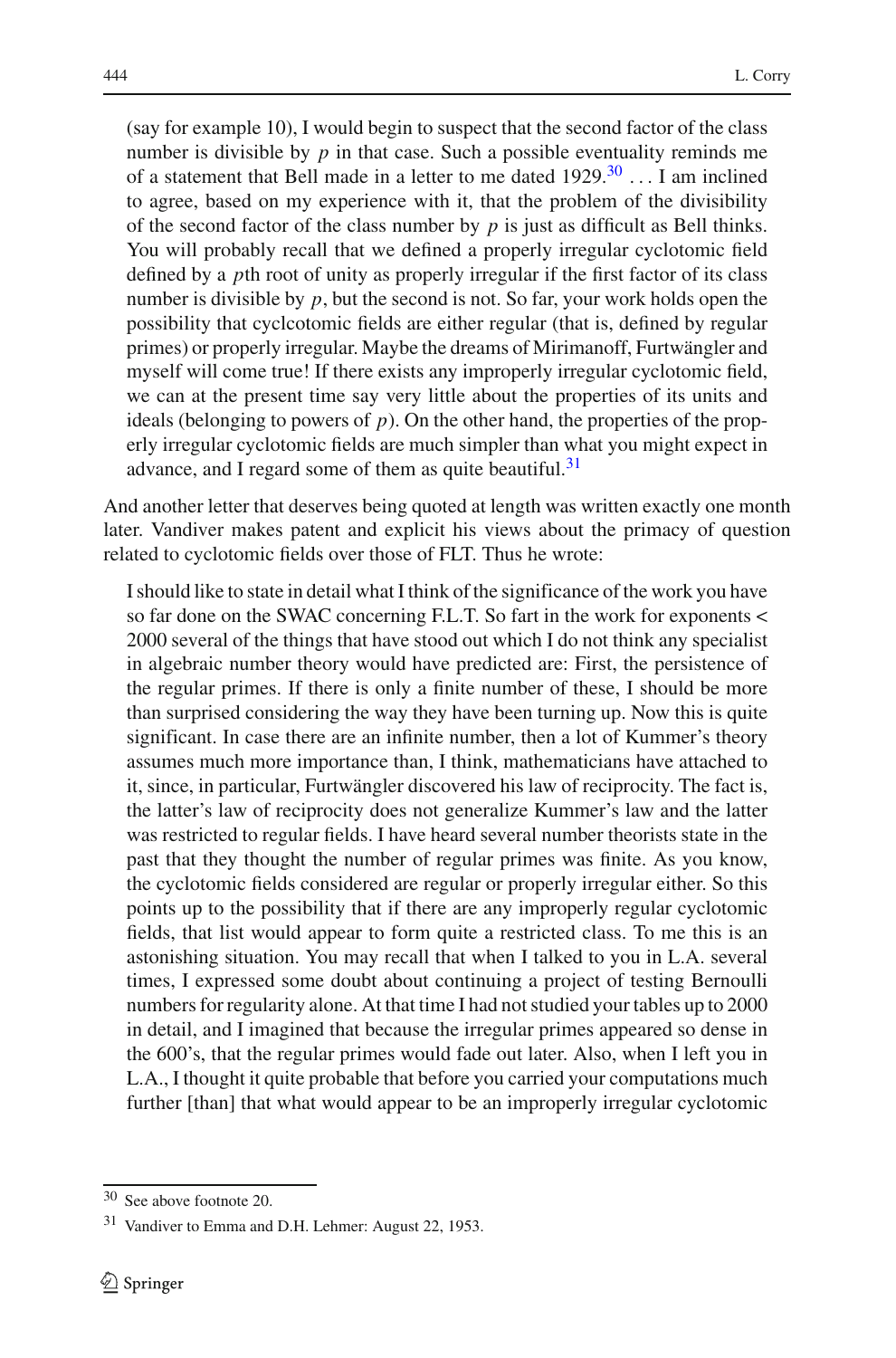Fortunately, I spent some years studying the property of the properly irregular cyclotomic fields and the results in the main turn out to be simpler than I had ever expected them to be. I do not think this work ever attracted very much attention, as the readers would imagine that because of the assumptions I made that this work was of a very special nature. Well, it certainly doesn't appear to be so special!

*Another point, someone may prove Fermat's Last Theorem tomorrow, but unless his proof contains a demonstration that the second factor of the class number of a cyclotomic field defined by*  $e^{2i\pi/p}$  *with p* an odd prime is prime to *p*, *I certainly would not recommend that the F.L.T. work be stopped. The main point is that every prime we test throws more light on this key problem of cyclotomic fields, that it, the possible divisibility of the second factor by p.*[32](#page-52-0)

Interesting also in this regard are Vandiver's comments on current interest in cyclotomic integers and what he saw as problematic in the current interest in more abstract approaches to algebra:

I forgot how unfashionable the theory [of cyclotomic fields] is at the present time. The tendency seems to be nowadays to take the viewpoint of abstract algebra and strive always for generality and immerse the cyclotomic field in some more general system. Thus, for example, some recent writer stated a result of this kind and observed that it was known previously "merely" for the special case of the cyclotomic field. Such birds are not consistent, however. No doubt the same man made a great fuss about the work of Erdös and Selberg on the prime number theorem. This would be curious from the first viewpoint I mentioned, as the rational field would be only a special case of the cyclotomic.

At the present time I can only think of a handful of living mathematicians who ever paid any attention to the cyclotomic field in itself aside from myself. There are F. Pollaczek, Morishima, Inkeri, and Denes. So, anyone interested in cyclotomic fields must be a very exclusive group, and you or anybody else could not be criticized for not belonging to it. $33$ 

In terms of the right strategy for writing the paper where the results of the SWAC computations were to be presented, this meant for Vandiver that it would be better to "avoid as much of the theory of cyclotomic fields as possible at the beginning of the paper."

One matter that proved to be really stimulating for Vandiver and the Lehmers was the rather efficient way in which SWAC, with a proper codification of the algorithms, made all computations: for the largest prime tested it took SWAC to run for three minutes. Emma Lehmer was quick to understand the significance of the new situation created in number theory by the use of high-speed computers. Because of her involvement with actual coding, on the one hand, and with detailed theoretical research in

<sup>32</sup> Vandiver to Emma and D.H. Lehmer: September 22, 1953. Emphasis in the original.

<span id="page-52-1"></span><span id="page-52-0"></span><sup>33</sup> Vandiver to Emma and D.H. Lehmer: October 7, 1953.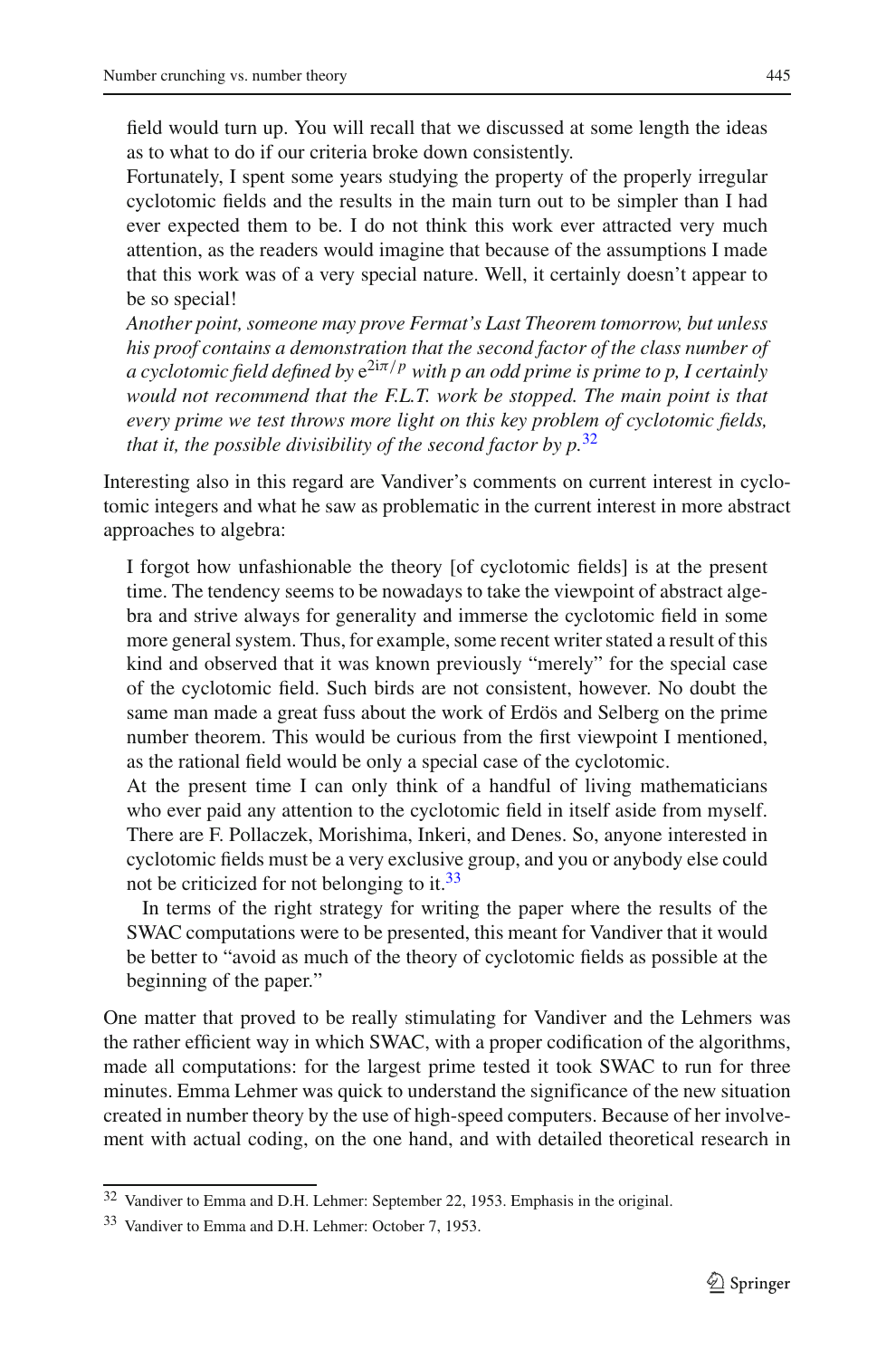number theory, on the other hand, she was perhaps among the first to call attention to some broader implications of the use of computers that nowadays may seem obvious to many. Speaking soon after the publication of the article to an audience of applied mathematicians, she said [\[Lehmer E 1956, 104\]](#page-60-30):

I have found coding an exacting science as well as an intriguing art. Not only does one learn a new language, but one has to speak it perfectly to be understood at all. The proverbial mathematician, whom Professor Pólya likes to describe, who thinks that something is *A*, says that it is *B*, writes down *C*, while it sould have been D, would get rapidly nowhere as a coder. The machine is a very exacting taskmaster. It acts dumb and fails to understand what you are trying to say until you are forced to say it just right. In this process it is not the machine but the coder who gets a liberal education in the art of straight thinking and invincible logic. All Sunday supplements to the contrary, machines do not think and machines do not learn; but in spite of this, they are exacting and relentless teachers having no sympathy or understanding for human foibles and frailties.

Vandiver published two additional articles where this line of attack was further pursued. This meant both further refinements of the Kummer-like criteria and, of course, additional computations with SWAC. First, with SWAC coded and operated by John Selfridge, Vandiver computed the relevant values for checking that FLT is valid for prime exponents  $p$ , 2000  $\lt p \lt 2521$ . Selfridge was at that time a graduate student at UCLA, and had been assisting Vandiver and the Lehmers from  $1953<sup>34</sup>$  $1953<sup>34</sup>$  $1953<sup>34</sup>$  At this point it was clear that about 40% of the primes were irregular and that no irregular prime existed with irregularity index greater than 2 [\[Vandiver 1954\]](#page-62-3). In a follow-up article published in 1955 in collaboration with Selfridge and Charles Nicol (Vandiver's doctoral student). Work with SWAC was supervised by Charles Brown Tompkins (1912–1971), then director of the INA. This time, the values of *p* examined were in the range  $2520 < p < 4002$ , and about hundred hours of machine time were employed in the computations. As in the pervious range the percentage of irregular primes found here was around 40%. On the other hand, it was pointed out, "if we take a comparatively short range and examine the number of irregular primes therein, percentages differ widely" [\[Vandiver, Selfridge & Nicol 1955, 971\]](#page-62-12). Also, only one prime number had been found with irregularity index 3 (this is 491, but this is not explicitly said in the article). In addition, all irregular primes thus far discovered were properly irregular.

## <span id="page-53-0"></span>**8 Computers and FLT after SWAC**

The situation created in the aftermath of the early application of electronic computers to FLT was similar in various respects to that existing close to hundred years earlier, after Kummer's proof of FLT for all exponents under 100. Like then, now in 1955 lower bounds for the validity of FLT were known separately for case I and case II (4003 being the lower bound for case II and hence for FLT at large). Much computation had been done in the meantime, and several significant conceptual advances

<span id="page-53-1"></span><sup>34</sup> See Vandiver to E. and D.H. Lehmer: September 1, 1953.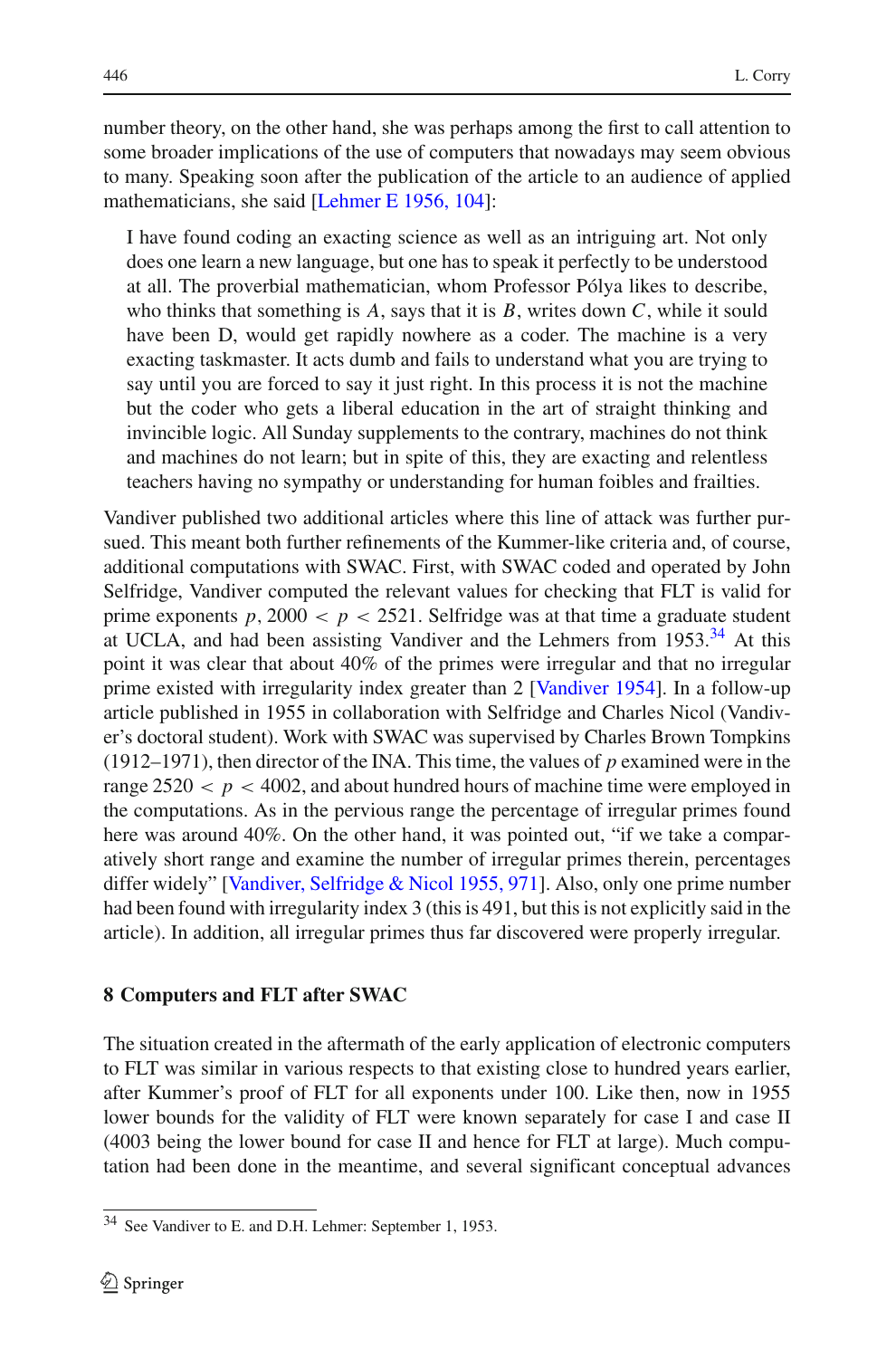had been achieved, but no real conceptual breakthrough was reached. Kummer's criteria for the validity of FLT for exponents that are irregular prime numbers had been refined. The technical limitations in computing values of irregular primes and checking the various criteria for those cases were overcome by various techniques. First it was division of labor among human computers, then the help of mechanical devices, and finally with electronic digital computers. The accelerated pace of development in the processing and memory capacities of these latter devices in the decades to come could not even be imagined at this time. But from the point of view of the mainstream research in number theory the kind of results provided by the work of Vandiver and his associates was not properly at the center of attention, except to the extent that it satisfied the natural curiosity of any mathematician to be updated about current developments related to FLT. Thus, it did not become a main topic of research and it was left for a relatively small group of researchers that continued to deal with it.

And yet, unlike immediately after Kummer, a much shorter time was need now before a series of new papers started to appear where extended computations were actively pursued. Of course, this was closely connected to the more general phenomenon whereby intensive computations with electronic devices became increasingly common also in a field like number theory. Thus, in 1964 Selfridge and Pollack announced their computations indicating that FLT was true for any exponent up to 25,000 [\[Selfridge & Pollack, 1964\]](#page-61-29). Several additional computations were performed in the early 1970s with third-generation, minicomputers. In 1975, using a DEC PDP-10, Wells Johnson determined all irregular primes *p* less than 30,000 and showed that FLT is true for these primes. In his work, however, Johnson had broader aims than just FLT, and he also computed new values of Iwasawa invariants as well other properties of Bernoulli numbers [\[Johnson 1975\]](#page-59-23).

A significant leap forward in this thread came the following year when Samuel Wagstaff announced the proof, mentioned at the beginning of this article, that FLT is true for  $p < 100$ , 000 [\[Wagstaff 1978\]](#page-62-13). This proof was soon improved to reach values of  $p < 125,000$ . Wagstaff's computations identified all irregular primes up to that limit, 125,000, and led to many additional, illuminating results. In Wagstaff's opinion the most exciting one of this was the discovery of two primes with irregularity index 5: 78233 and 94693. Selfridge and Pollack had found in their work two primes with index 4, and to these Wagstaff added now another fourteen. On the other hand, no primes with index greater than 5 were found. The computations were all carried on four IBM 360/75 computers, the standard powerful computer at the time. They took about 80 min to complete for each prime near 125,000. The programs were written partly in 360 assembler language and partly in FORTRAN [\[Wagstaff 1978\]](#page-62-13).

Wagstaff's work was followed by many other highly intensive computational efforts, some of which deserve being mentioned here. These works displayed an increasingly sophisticated use of algorithms and criteria taken from a broad spectrum of different number-theoretical works, an increasing understanding of problems related with the computational complexity of the algorithms implemented, and the use of ever more powerful machines. In 1988 Granville and Monagan used a generalized version of Wieferich criteria, together with many additional and extensive computations performed in a VAX machine to prove that case I of FLT is true for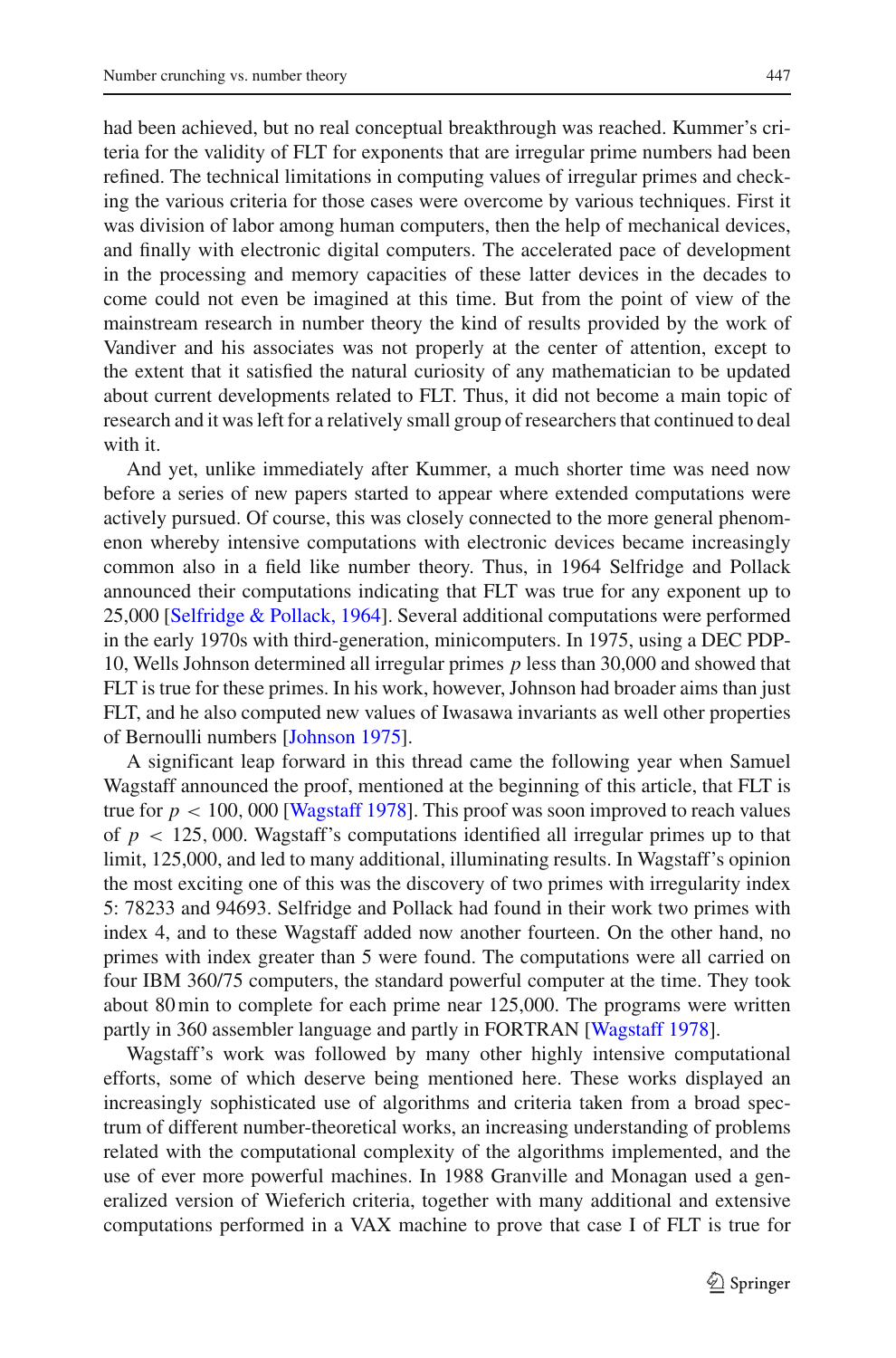prime exponents up to 714,591,416,091,389 [\[Granville & Monagan 1988\]](#page-59-18). This was followed by another computation of Wagstaff, in collaboration with Jonathan Tanner, that extended this result to prime exponents up to 156,442,236,847,241,729. This time a personal computer was already used for the calculations, but, for greater accuracy, the results were further checked with a CYBER 205 machine, a super computer produced by Control Data Corporation in 1979 as a truly powerful number-cruncher.

Work on case II also continued, and one interesting result was achieved in 1993, nam[ely,](#page-58-25) [that](#page-58-25) [case](#page-58-25) [II](#page-58-25) [is](#page-58-25) [valid](#page-58-25) [for](#page-58-25) [prime](#page-58-25) [exponents](#page-58-25) *p* up to 4,000,000 [Buhler et al. 1993]. The mathematicians involved in this complex calculation dedicated their article to "the computational genius of Derrick Lehmer". They praised the Lehmers and Vandiver for their statement in 1954 that their calculations were relevant not only to FLT, but rather that they constituted "a permanent addition to our knowledge of cyclotomic fields". Indeed, the enduring interest in their calculations was evident for the many publications that came in their sequel over thirty years and in the work of Iwasawa on the structure of cyclotomic class groups. The very intensive computations involved here had been done over the course of several months using idle time of about one hundred NeXT workstations. They estimated that about  $10^{15}$  arithmetic operations were involved, which is the equivalent of what a single such workstation could calculate in 10 years time. Of course, the question of the reliability of calculations needed to be addressed, and the authors expressed their reasons to believe in the accuracy of the results achieved, especially because "several entirely different programs written at different times by different programmers were used to check the data" (p. 153). Although the attempt to find ever higher values for the validity of FLT is still mentioned in an article like this, it is obvious that the real motivations for the effort invested here went well beyond this very circumscribed problem. This is clear, among other things, from the simple observation that these efforts continued in various ways even after Wiles' general proof of FLT. The same group of mathematicians sent their new results in 1996 (but they were corrected in 1999 and published only in 2001) reaching to values of irregular primes and cyclotomic invariants up to 12 millions. The computers involved and the algorithms implemented here reached a truly high degree of sophistication and power. In this latter article, FLT was not even mentioned [\[Buhler et al. 2001\]](#page-58-26).

Developments related with work on FLT after SWAC, however, were not limited to calculations of this kind and included further results that connected with many of the ideas already mentioned here. One very important result in the mid-1980s, for instance, developed directly from ideas of Sophie Germain. It appeared in the joint contributions of Len Adleman, Roger Heath-Brown and Étienne Fouvry, which implied that there exist infinitely many primes for which case I of Fermat's last theorem holds [\[Fouvry 1985;](#page-59-24) [Adleman & Heath-Brown 1985\]](#page-57-5). If we recall the quotation of Edwards at the beginning of this article, we realize that this result dispelled the main concern expressed there about the status of research in1977, and that all existing calculations, even those of Wagstaff, did not remove, namely that "one cannot rule out the possibility that the Theorem is false for all primes beyond some large bound."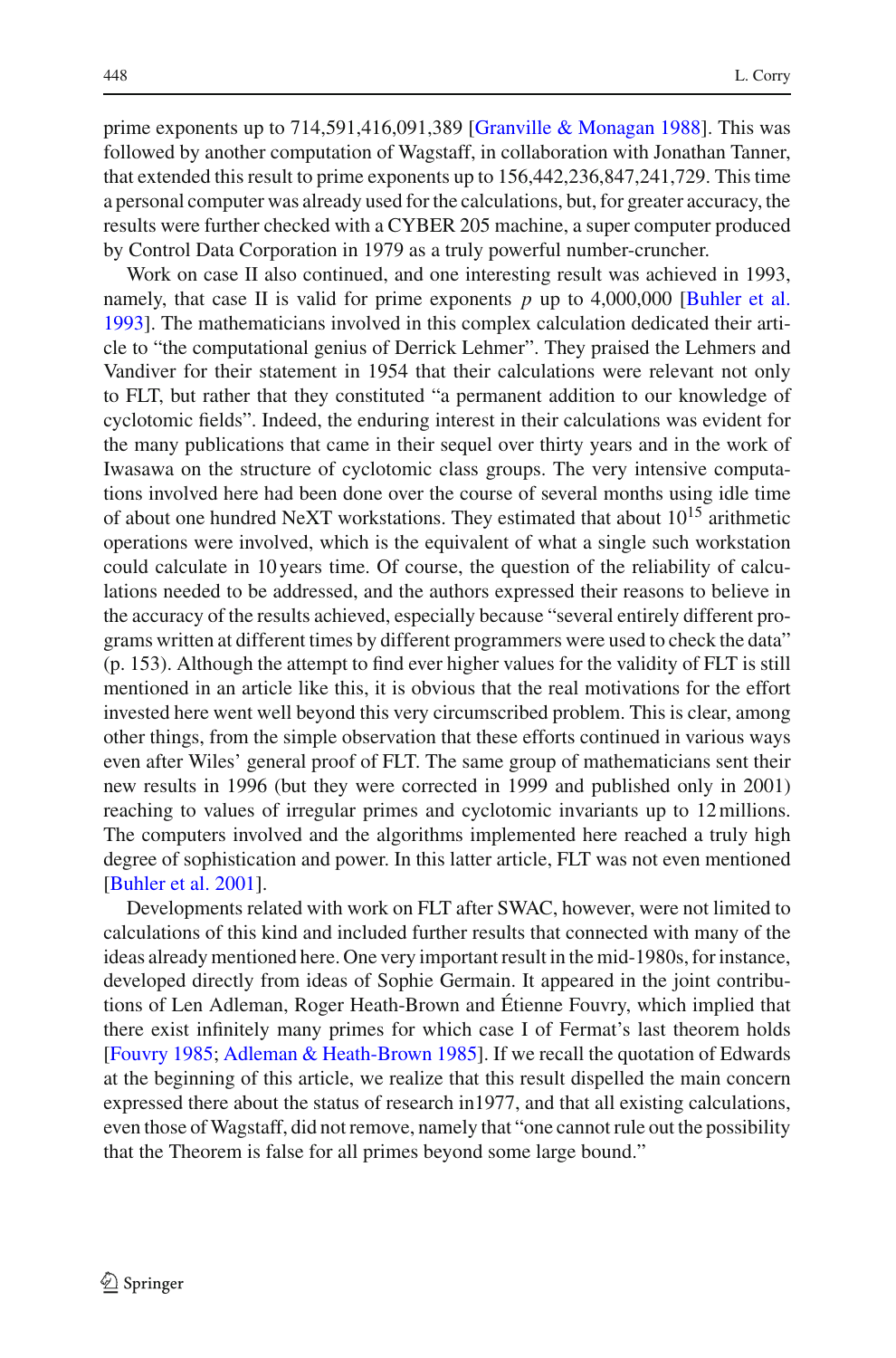#### <span id="page-56-0"></span>**9 Summary and concluding remarks**

Considering the history of FLT from the point of view of the role and nature of the related calculations on individual cases offers interesting vistas on the development of the problem and of its place within the discipline of number theory. The relationship between number crunching and theory development changed over the years, as did the relationship between number crunchers and number theoreticians (sometimes, but not frequently, both roles appearing in one and the same person).

An early milestone discussed above touched upon the work of Kummer. As was seen, this mathematician performed intensive calculations and set up tables for himself as part of his efforts to gain direct insights on the inner workings of the new kinds of domains of numbers he undertook to investigate. This provided a solid basis that helped formulate his theory of ideal complex numbers in order to address the problem of higher reciprocity which was at the center of his agenda. As a side benefit, it also provided new tools to deal with FLT, and Kummer pursued this direction with some interest, but only inasmuch as the calculations involved required a reasonable amount of effort. Proving FLT for prime exponents up to one hundred was definitely a respectable result, but Kummer did not see any point in performing further calculations that had already become considerably complex. Nor did most of his successors. On the one hand, the most significant progress in number theory in the following generations, especially in Germany, focused on the development of abstract, general theories along the lines of both Dedekind and Kronecker. These developments neither encouraged the pursuit of computations for particular cases nor elicited any kind of particular attention towards FLT. Hilbert, while extolling the great achievements of Kummer, called to pursue research in number theory while avoiding calculations wherever possible. As for FLT, since Kummer's way was the only one open at the time to attack the problem, almost no efforts were devoted to deal with it beyond Kummer's own results.

Over the nineteenth century, mathematical table-making became an activity to which significant efforts were devoted at both the individual and the institutional levels. At some point, mechanization became central to this activity. Number theory received some degree of attention as part of these efforts, but much less than other, more applied pursuits that were the main motivation behind all these efforts. New work related to individual cases of FLT would eventually benefit from the values of Bernoulli numbers calculated in this framework, but these calculations were themselves in no way related to FLT nor motivated but this problem.

At the turn of the twentieth century a new avenue for research on FLT was opened with the results of Wieferich and Mirimanoff. This avenue brought a new motivation for computations with individual cases, as lower bounds for case I could now be calculated. Ever improving theorems that were added along this line over the following decades in the work of Dickson, Morishima and others only helped encourage this thread. Calculating machines were harnessed to these tasks, as were new tables of increased accuracy, including those that had been prepared with different purposes in mind. This line of attack on FLT also led to original work along the analytical tradition, especially by Rosser and the Lehmers, in which other kinds of computations with individual cases were involved. While all of these computations visibly helped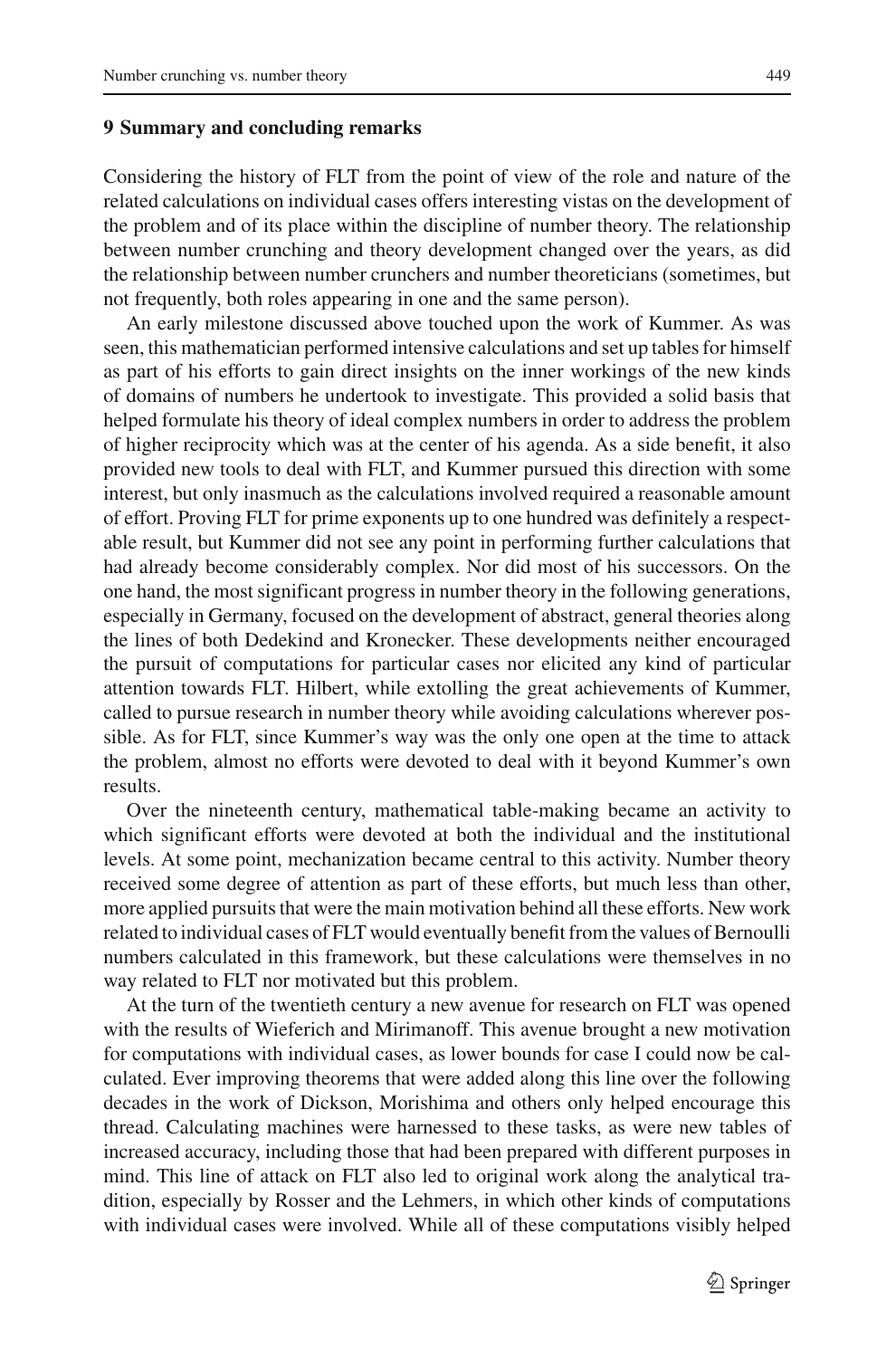extend the domain of validity of case I, it is easy to see in retrospect that the complex network of mutually cross-referenced results underlying the support for these results was not always clear, and it contained many lacunae that were not always duly clarified.

Vandiver's early contributions to FLT were part of this thread, but he soon opened his own new direction of attack in which Kummer's results were refined and increasingly high values for case II were thus calculated. Vandiver himself was directly involved in these calculations but, since the calculations were long, complex and tedious, he assisted himself with groups of collaborators and with all kinds of devices, from mechanical ones all the way up to electronic computers.

The Lehmers were Vandiver's more important collaborators. Their eclectic mathematical background, their willingness to try all possible ways of attack on a given problem, and their institutional connections, placed them in a unique position to lead FLT into the electronic era. When this happened, it happened in a somewhat incidental way. Calculations related to FLT were for the Lehmers part of a much broader horizon of interests that at some point led to the use of computers for intensive number crunching in number theory in general and in which the art of computing programming became of intrinsic interest in ways that anticipated many questions later to be addressed by computer scientists and programmers.

The work of Vandiver and the Lehmers took place in the pioneering period of the electronic computer. Number theory entered this era somewhat hesitantly, but it gradually embraced computational methods as one of its central threads. With ever more powerful machines and with constantly improving programming techniques available, number-theoretical computations constantly extended the horizon of known results for many interesting open conjectures. This was the case for FLT too. But even by the mid-1980s, with the lower bound of certainty for FLT already well over 100,000 no new real conceptual breakthrough seemed to have been achieved. And then, when it was achieved with the thread that eventually led to Wiles' proof, it came from a completely different direction. In the case of FLT, number theory defeated number crunching, in spite of the very sophisticated methods and tools already available to the latter. And yet, there still seems to be plenty of motivation for number crunchers of the new generation to continue with their pursuits, including in relation with FLT, as material and conceptual tools continue to evolve and reach ever new heights.

#### **References**

<span id="page-57-2"></span>Adams, John C. (1878), "Table of the values of the first sixty-two numbers of Bernoulli", *Jour. r. ang. Math.* 85 1878 . 269–272.

- <span id="page-57-0"></span>Ankeny, Nesmith and Sarvadaman Chowla (1949), "The Class Number of the Cyclotomic Field", *Proc. NAS* 35(9), 529–532.
- <span id="page-57-3"></span>Andree, Richard V. (1962), *A Table of Indices and Power Residues for all Primes and Prime Powers below 2000* (Introduction by H.S. Vandiver), New York, Norton.
- <span id="page-57-1"></span>Bachmann, Paul (1910), *Niedere Zahlentheorie,* Vol. 2, Berlin, Teubner.

<span id="page-57-4"></span>Beeger, NGWH (1925), "On the Congruence  $2^{p-1} \equiv 1 \pmod{p^2}$  and Fermat's Last Theorem", *Math. Messenger* 55, 17–26.

<span id="page-57-5"></span>Adleman, Len and Roger Heath-Brown (1985), "The First Case of Fermat's Last Theorem", *Invent. Math.* 79, 409–416.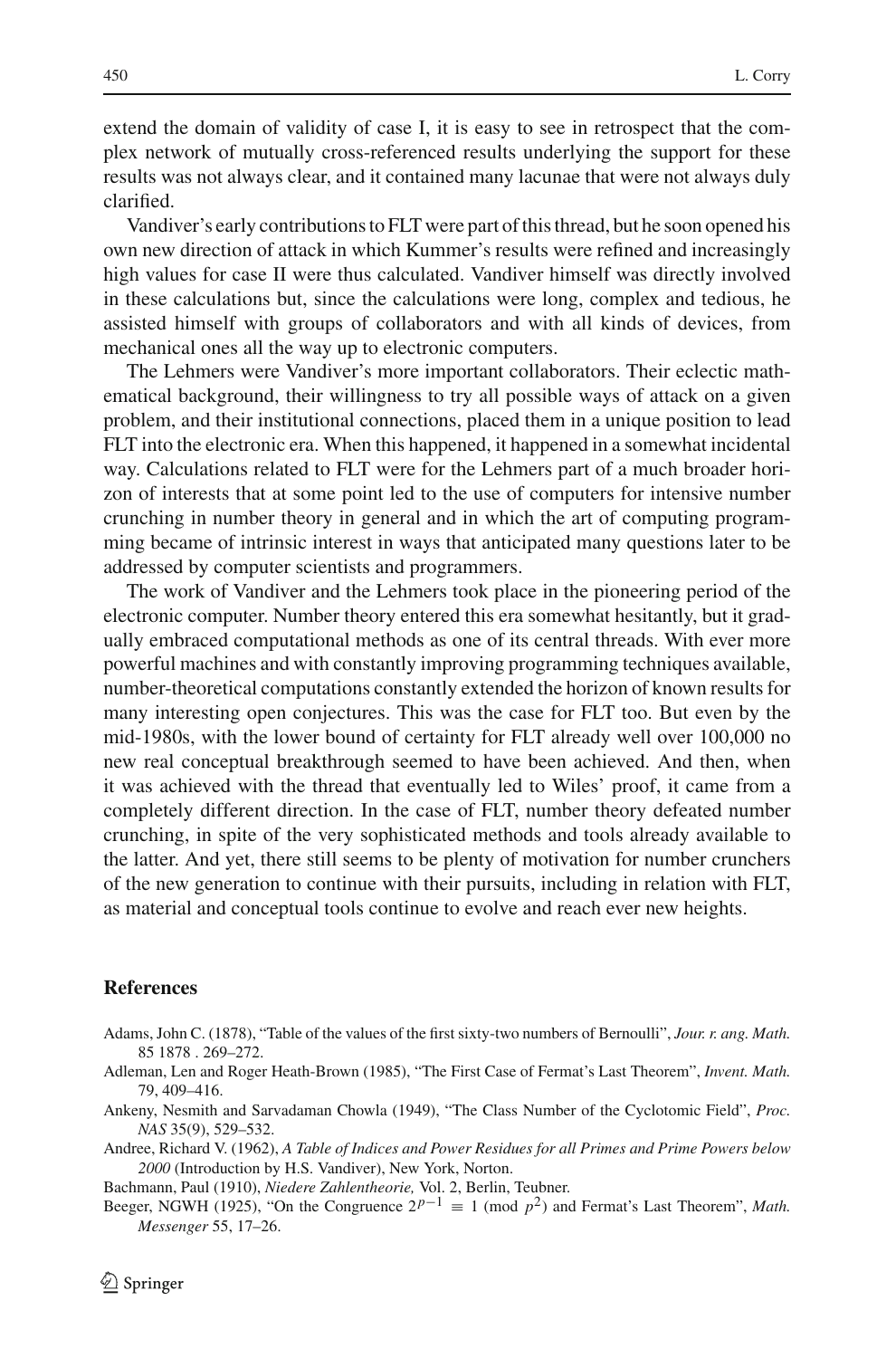- <span id="page-58-21"></span>Beeger, NGWH (1939), "On the Congruence  $2^{p-1} \equiv 1 \pmod{p^2}$  and Fermat's Last Theorem", *Nieuw. Arch. Wiskunde* 20, 51–54
- Bernoulli, Jakob (1731), *Ars Conjecturandi*, Basel. (Fragment reproduced in David E. Smith (ed.), *A Source Book in Mathematics,* Dover Publications, New York, (1959, first edition 1929), Vol. 1, 85–90. Translated from the Latin by Jekuthiel Ginsburg.)
- Bernstein, Felix (1903), "Über den Klassenkörper eines algebraischen Zahlkörpers", *Göttingen Nachrichten* 1903, 46–58 & 304–311.
- Bernstein, Felix (1904) "Über unverzweigte Abelsche Körper (Klassenkörper) in einem imaginären Grundbereich", *Jahresb.* DMV 13, 116–119.
- <span id="page-58-22"></span>Bernstein, Felix (1910), "Ueber den letzten Fermat'schen Satz", *Göttingen Nachrichten* 1910, 482–488.
- <span id="page-58-11"></span>Brandt Heinrich and Wilhelm Patz (1956), *Canon Arithmeticus (K.G.J. Jacobi). Nach Berechnungen von Wilhelm Patz*(In verb. und erweiterter Form neu hrsg. von. Heinrich Brandt), Berlin, Akademie-Verlag.

<span id="page-58-24"></span>Brillhart, John (1992), "John Derrick Henry Lehmer", *Acta Arithmetica* 62, 207–213.

- <span id="page-58-25"></span>Buhler, J.P., R. E. Crandall R. Ernvall, T. Metsänkylä (1993), "Irregular primes and cyclotomic invariants to four million", *Math. Comp.* 61 (1–2), 151–153.
- <span id="page-58-26"></span>Buhler, J., R. Crandall, R. Ernvall, T. Metsänkylä and M. Shokrollahi (2001), "Irregular primes and cyclotomic invariants to 12 million", *J. Symbolic Comput.* 31, 89–96.
- Bullialdus, Ismael (1862), *Opus Novum ad Arithmeticam Infinitorum,* Paris.
- <span id="page-58-23"></span><span id="page-58-8"></span>Cahen, Eugene (1925), *Théorie des nombres. Cours de la Faculté des sciences de l'Université de Paris, Vol. 2: Le second degré binaire*, Hermann, Paris.
- <span id="page-58-10"></span>Campbell-Kelly, Martin et al (eds.) (2003), *The History of Mathematical Tables. From Sumer to Spreadsheets,* Oxford, Oxford University Press.
- <span id="page-58-9"></span><span id="page-58-7"></span>Carlitz, Leonard (1954), "A Note on Irregular Primes", *Proc. AMS* 5, 329–331.
- Clausen, Thomas (1840), "Theorem", *Astron. Nach.* 17, 351–352.
- <span id="page-58-3"></span>Corry, Leo (2004), *Modern Algebra and the Rise of Mathematical Structures,* Basel and Boston, Birkhäuser (Second, revised edition).
- <span id="page-58-0"></span>Corry, Leo (2007), "Fermat Comes to America: Harry Schultz Vandiver and FLT (1914–1963), *Mathematical*. *Intelligencer* 29(3)(2007):30–40
- <span id="page-58-1"></span>Corry, Leo (2007a), "FLT Meets SWAC: Vandiver, the Lehmers, Computers and Number Theory", *IEEE Annals of History of Computing* (Forthcoming).
- <span id="page-58-17"></span><span id="page-58-2"></span>Corry, Leo (Forthcoming) "On the History of Fermat's Last Theorem: A Down-to-Earth Approach".
- Croarken, Mary (1990), *Early Scientific Computing in Britain,* Oxford, Clarendon Press.
- <span id="page-58-12"></span>Croarken, Mary (2003), "Table Making by Committee; British Table Makers, 1871–1965", in Campbell-Kelly et al (eds.) (2003), 235–263.
- Croarken, Mary and Martin Campbell-Kelly (2000), "Beautiful Numbers: The Rise and Decline of the British Association Mathematical Tables Committee. 1871–1965", *IEEE Annals for History of Computing* 22(4), 44–61.
- <span id="page-58-14"></span>Cunningham, Allan J.C. (1899), *A Binary Canon Showing Residues of Powers of 2 for Divisors under 1000, and Indices to Residues,* London : Taylor and Francis.
- <span id="page-58-15"></span>Cunningham, Allan J.C. (1904), *Quadratic Partitions,* London, F. Hodgson.
- <span id="page-58-16"></span>Cunningham, Allan J.C. (1905), "Haupt-exponents of 2", *Quart. Jour. Math.* 42, 241–250.
- Cunningham, Allan J.C. (1917), *Quadratic and Linear Tables,* Hodgson, London.
- <span id="page-58-6"></span>Davis, Harold T. (1935), *Tables of the Mathematical Functions,* San Antonio, The Principia Press (2nd revised edition: 1963).
- <span id="page-58-4"></span>Del Centina, Andrea (2007), "Unpublished Manuscripts of Sophie Germain and a Reevaluation of her Work on Fermat's Last Theorem", *Arch. History Exact Sci.* (DOI[:10.1007/s00407-007-0016-4\)](http://dx.doi.org/10.1007/s00407-007-0016-4).
- Dickson, Leonard E. (1908), "On the Last Theorem of Fermat", *Quart. Jour. Math.* 40, 27–45.

<span id="page-58-20"></span>Dickson, Leonard E. (1908a), "On the Last Theorem of Fermat", *Math. Messenger* 38, 14–32.

- <span id="page-58-18"></span>Dickson, Leonard E. (1909), "On the Last Theorem of Fermat", *Proceedings ICM Rome* Vol. 2, 172.
- Dickson, Leonard E. (1919), *History of the Theory of Numbers*, 3 Vols., New York, Chelsea.
- <span id="page-58-19"></span>Dickson, Leonard E. (1933), *Minimum Decomposition into Fifth Powers,* Mathematical Tables, British Assoc. for the Advancement of Science, Vol. 3, (Committee for the Calculation of Mathematical Tables), London, Office of the British Association.
- <span id="page-58-13"></span>Edmondson, Joseph (1885), "Summary of Lecture on Calculating Machines", *Proc. Phys. Soc. London* 7(1), 81–85.
- <span id="page-58-5"></span>Edwards, Harold M. (1975), "The Background of Kummer's Proof of Fermat's Last Theorem for Regular Primes" *Arch. Hist. Ex. Sci.* 14, 219-236.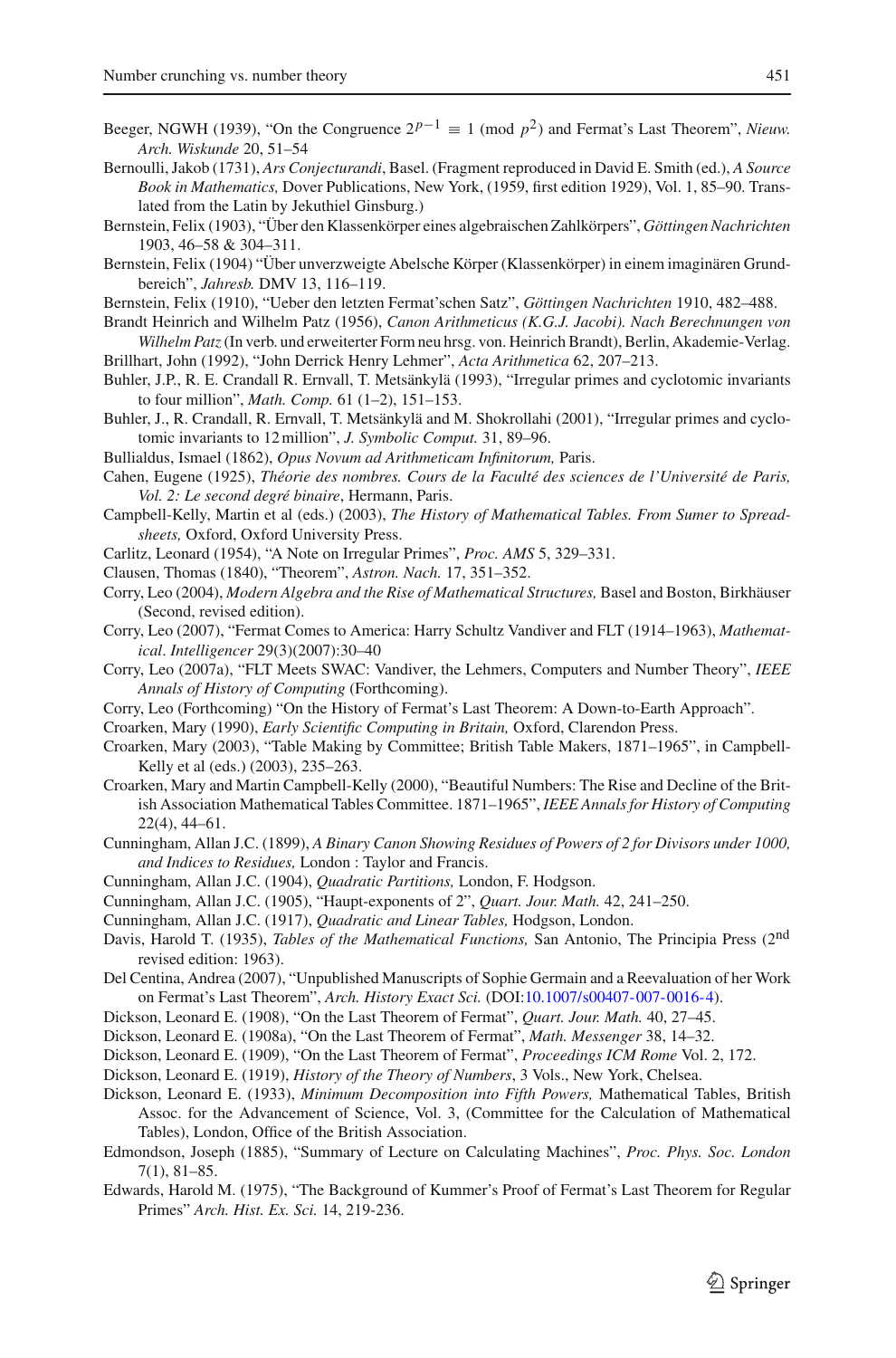- <span id="page-59-0"></span>Edwards, Harold M. (1977), *Fermat's Last Theorem. A Genetic Introduction to Algebraic Number Theory,* New York, Springer.
- Edwards, Harold M. (1977a), "Postscript to: 'The background of Kummer's proof of Fermat's last theorem for regular primes"', *Arch. His. Ex. Sci.,* 17, 381–394.
- Edwards, Harold M. (2007), "About the Cover: Kummer's Tables", *Bull. AMS* 44(1), 133–135
- <span id="page-59-11"></span><span id="page-59-5"></span>Eisenstein, Ferdinand G. (1850), "Beweis der allgemeinsten Reciprocitätsgesetze zwischen reellen und complexen Zahlen", *Monatsberichte BA,* 189–198.
- <span id="page-59-10"></span>Ely, G.S. (1882), "Bibliography of Bernoulli Numbers", *Am. J. Math.* 5, 228–235.
- <span id="page-59-12"></span>Folkerts, Menso and Olaf Neumann (eds.) (2006), *Der Briefwechsel Zwischen Kummer und Reuschle* (Algorismus 50), Augsburg, Dr. Erwin Rauner Verlag.
- <span id="page-59-14"></span>Forsyth, Andrew R. (1929), "James Whitbread Lee Glaisher", *J. London Math. Soc.* 4, 101–112.
- <span id="page-59-24"></span>Fouvry, Étienne (1985), "Theorem de Brun-Titchmarsh- application au théorème de Fermat", *Invent. Math.* 79, 383–407.
- <span id="page-59-16"></span>Frobenius, Ferdinand Georg (1914), "Über den Fermat'schen Satz. III", *Berlin Ber.* (1914), 653–681.
- Furtwängler, Philip (1912), "Letzter Fermatscher Satz und Eisensteinsches Reziprozitätsprinzip", *Wien. Ber.* 121, 589–592. (DOI[:10.1007/s00407-007-0016-4\)](http://dx.doi.org/10.1007/s00407-007-0016-4)
- <span id="page-59-15"></span>Glaisher, John W. (1878), "On factor Tables ...", *Proceedings of the Cambridge Philosophical Society* 3, 1878, 99–138.
- Goldstein, Catherine (1994), "La théorie des nombres dans les *notes aux Comptes Rendus de l'Academie des Sciences* (1870–1914): un premier examen", *Riv. Stor. Sci.* 2, 137–160.
- <span id="page-59-6"></span>Goldstein, Catherine and Norbert Schappacher (2007), "Several Disciplines and a Book (1860–1901)", in Goldstein, Catherine, Norbert Schappacher and Joachim Schwermer, (eds.) (2007), *The Shaping of Arithmetic after C.F. Gauss's Disquisitiones Arithmeticae,* New York, Springer.
- <span id="page-59-19"></span>Gottschalk, Eugen (1938), "Zum Fermatschen Problem", *Math. Ann.* 115, 157–158.
- <span id="page-59-18"></span>Granville, Andrew & Michael B. Monagan (1988), " The First Case of Fermat's Last Theorem is True for all Prime Exponents up to 714,591,416,091,389", *Trans. AMS* 306, 329–359.
- <span id="page-59-13"></span>Grier, David A. (2005), *When Computers Were Human,* Princeton, Princeton University Press.
- <span id="page-59-17"></span>Gunderson, N.G. (1948), *Derivation of criteria for the first case of Fermat's last theorem and the combination of these criteria to produce a new lower bound for the exponent* (PhD Thesis, Cornell University).

<span id="page-59-9"></span>Havil, Julian (2003), *Gamma. Exploring Euler's Constant,* Princeton, Princeton University Press.

- <span id="page-59-7"></span>Hecke, Erich (1910), "Ueber nicht-reguläre Primzahlen und den Fermat'schen Satz", *Göttingen Nachrichten* 1910, 420–424.
- <span id="page-59-1"></span>Hellegouarch, Yves (1972), *Courbes Elliptiques et Équation de Fermat*, Thèse, Université Besançon.
- <span id="page-59-2"></span>Hilbert, David (1998), *The Theory of Algebraic Number Fields,* Berlin, Springer. (English translation of the German original by F. Lemmermeyer and N. Schappacher.)
- <span id="page-59-21"></span>Huskey, Howard D. (1997), "SWAC-Standards Western Automatic Computer", *Annals of the History of Computing* 19, 51–61.
- Huskey, Howard D. et al. (1997), "The SWAC Design Features and Operating Experience", *Annals of the History of Computing* 19, 46–50.
- <span id="page-59-22"></span>Inkeri, Kusta (1947), "Über den Euklidischen Algorithmus in quadratischen Zahlkörpern", *Ann. Acad. Sci. Fennicae Ser. A.* 1. Math.-Phys. 41, 1–35.
- <span id="page-59-20"></span>Iwasawa, Kenkichi and Charles Sims (1965), "Computation of Invariants in the Theory of Cyclotomic Fields", *J. Math. Soc. Japan* 18, 86–96.
- Jacobi, Karl G.J. (1839)*Canon Arithmeticus sive Tabulae quibus exhibentur pro Singulis Numeris Primis vel Primorum Potestatibus infra 1000 Numeri ad Datos Indices et Indices ad Datos Numeros pertinentes,* Berlin, Typis Academicis.
- <span id="page-59-8"></span>Jensen, Kaj Løchte (1915), "Om talteoretiske Egenskaber ved de Bernoulliske Tal", *Nyt Tidsskrift for Matematik* 26, 73–83.
- <span id="page-59-23"></span>Johnson, Wells (1975), "Irregular primes and cyclotomic invariants", *Math. Comp.* 29 (Special Issue: A Collection of articles dedicated to Derrick Henry Lehmer on the occasion of his seventieth birthday), 113–120.
- Kummer Ernst E. *(Coll), Collected Papers,* 2 Vols., ed. by André Weil, New York, Springer (1975).
- <span id="page-59-4"></span>Kummer Ernst E. (1844), *De numeris complexis, qui radicibus unitatis et numeris integris realibus constant,* Gratulationschrift der Univ. Breslau zur Jubelfeier der Univ. Königsberg, Reprinted in *Jour. math. p. appl.* 12 (1847), 185–212. (*Coll* Vol. 1, 165–192.)
- <span id="page-59-3"></span>Kummer Ernst E. (1847), "Zur Theorie der complexen Zahlen", *Jour. r. ang. Math.* 35, 319–326. (*Coll* Vol. 1, 203–210.)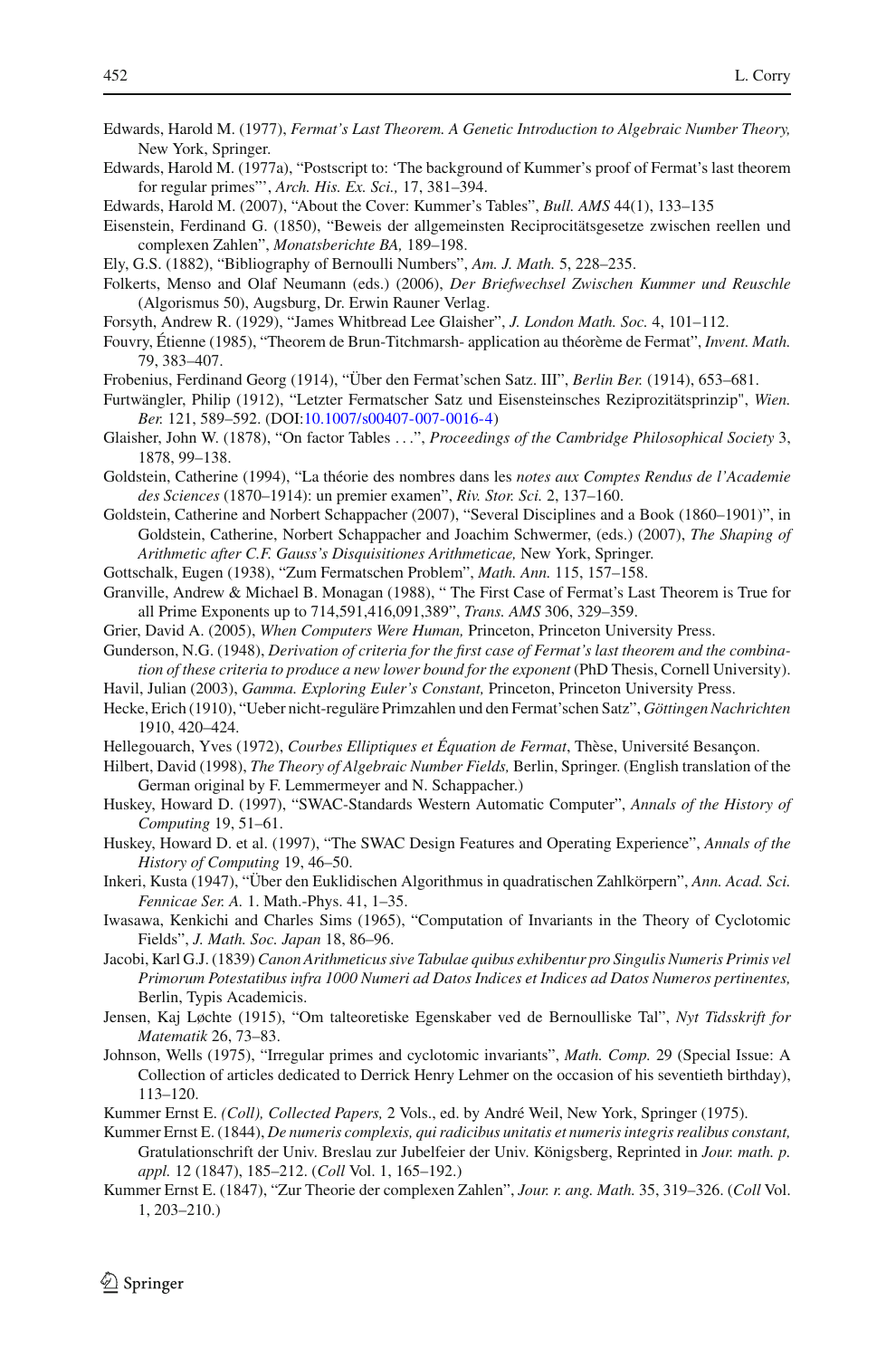- Kummer Ernst E. (1847a), "Beweis des Fermat'schen Satzes ...", *Monatsberichte BA,* 132–141 & 305–319. (*Coll* Vol. 1, 274–297.)
- <span id="page-60-4"></span>Kummer Ernst E. (1850), "Allgemeine Reciprocitätsgesetze für beliebige höhere Potenzreste", *Monatsberichte BA,* 154–165. (*Coll* Vol. 1, 347–357.)
- Kummer Ernst E. (1850a), "Allgemeiner Beweis des Fermat'schen Satzes, ...", *Jour. r. ang. Math.* 40, 130–138. (*Coll*. Vol. 1, 336–344.)
- <span id="page-60-2"></span>Kummer Ernst E. (1851), "Mémoire sur la théorie des nombres complexes composés de racines de l'unite et de nombres entiers", *Jour. math. p. appl.* 16, 377–498. (*Coll* Vol. 1, 363–484.)
- <span id="page-60-6"></span>Kummer Ernst E. (1857), "Einige Sätze über die aus den Wurzeln der Gleichung ...", *Abh. BA,* 1857, 41–74. (*Coll* Vol. 1, 639–672.)
- <span id="page-60-5"></span>Kummer Ernst E. (1859), "Über die allgemeinen Reciprocitätsgesetze unter den Resten und Nichtresten der Potenzen, deren Grad eine Primzahl ist", *Abh. BA,* 19–159. (*Coll* Vol.1, 699–839.)
- <span id="page-60-18"></span>Landau, Edmund (1913), "Une série de réponses", *L'intermediaire des mathematiciens* 20, 206.
- <span id="page-60-20"></span>Lang, Serge (1978), *Cyclotomic Fields*, New York, Springer.
- <span id="page-60-1"></span>Laubenbacher, Reinhard and David Pengelley (1999), *Mathematical Expeditions*, *Chronicles by the Explorers*, New York, Springer.
- <span id="page-60-30"></span>Lehmer, Emma (1956), "Number Theory on the SWAC", *Proc. Symp. Applied Math.* 6, *AMS*, 103–108.
- <span id="page-60-19"></span>Lehmer, Emma and Derrick H. Lehmer (1941), "On the first case of Fermat's last theorem", *Bull. AMS* 47,  $139 - 142$
- <span id="page-60-24"></span>Lehmer, Derrick H. (1932), "A note on Fermat's last theorem", *Bull. AMS* 38, 723–24.
- <span id="page-60-23"></span>Lehmer, Derrick H. (1933), "A photo-electric number-sieve", *Amer. Math. Monthly* 40, 401–406.
- <span id="page-60-26"></span>Lehmer, Derrick H. (1935), "Lacunary recurrence formulas for the numbers of Bernoulli and Euler", *Ann. Math.* 36, 637–648.
- <span id="page-60-27"></span>Lehmer, Derrick H. (1936), "An extension of the table of Bernoulli numbers", *Duke Math. J.* 2, 460–464.
- <span id="page-60-29"></span>Lehmer, Derrick H. (1940), "On the Maxima and Minima of Bernoulli Polynomials", *Am. Math. Mo.* 47(8), 533–538.
- <span id="page-60-28"></span>Lehmer, Derrick H. (1940a), "The lattice points of an *n*-dimensional tetrahedron", *Duke Math.*J. 7, 341–353.
- <span id="page-60-31"></span>Lehmer, Derrick H. (1953), "The sieve problem for all purpose computers", *Math. Tables and Other Aids to Computation* 7, 6–14.
- <span id="page-60-11"></span>Lehmer, Derrick Norman (1909), *Factor table for the first ten millions, containing the smallest factor of every number not divisible by 2, 3, 5, or 7 between the limits 0 and 10017000,* Washington, Carnegie Institution of Washington.
- <span id="page-60-12"></span>Lehmer, Derrick Norman (1914), *List of prime numbers from 1 to 10 006 721*, Washington, Carnegie Institution of Washington.
- <span id="page-60-13"></span>Lehmer, Derrick Norman (1939), Factor Stencils, (Revised and extended by J. D. Elder) Washington, Carnegie Institution of Washington.
- <span id="page-60-14"></span>Maillet, Edmond (1897), "Sur l'équation indéterminée  $ax^{\lambda t} + by^{\lambda t} = cz^{\lambda t}$ ", *Assoc. Francaise St. Etienne* 26, 156–168.
- <span id="page-60-17"></span>Meissner, Waldemar (1913), "Über die Teilbarkeit von 2*p*−<sup>2</sup> durch das Quadrat der Primzahl *<sup>p</sup>* <sup>=</sup> 1093", *Berl. Ber.* 1913, 663–667.
- <span id="page-60-10"></span>Miller, J.C.P. (1963), "Alfred Edward Western", *J. London Math. Soc.* 38, 278–281.
- <span id="page-60-0"></span>Minkowski, Hermann (1905), "Peter Gustav Lejeune Dirichlet und seine Bedeutung für die heutige Mathematik", *Jahresb. DMV* 14, 149–163.
- <span id="page-60-21"></span>Mirimanoff, Dimitry (1893), "Sur l'équation  $x^{37} + y^{37} + z^{37} = 0$ ", *Jour. r. ang. Math.* 111, 26–30.
- <span id="page-60-7"></span>Mirimanoff, Dimitry (1904), "L'équation indeterminèe *<sup>x</sup><sup>l</sup>* <sup>+</sup> *<sup>y</sup><sup>l</sup>* <sup>+</sup> *<sup>z</sup><sup>l</sup>* <sup>=</sup> 0 et le critérium de Kummer", *Jour. r. ang. Math.* 128, 45–68.
- <span id="page-60-15"></span>Mirimanoff, Dimitry (1910), "Sur le dernier théorème de Fermat", *Comptes Rendus de l'Academie des Sciences* 150, 204–206.
- Mosteller, F (1964), "Samuel S. Wilks: Statesman of Statistics", *American Statistician* 18, 11–17.
- <span id="page-60-25"></span><span id="page-60-22"></span><span id="page-60-16"></span>Morishima, Taro (1931), "Über den Fermatschen Quotienten", *Japanese Journ. of Math.* 8, 159–173.
- Morishima, Taro (1932), "Über die Fermatsche Vermutung. VII." *Proc. Imp. Acad. Jap.* 8, 63–66.
- <span id="page-60-3"></span>Murty, M. Ram and Yiannis N. Petridis (2001), "On Kummer's Conjecture", *J. Number Theory 90 (2), 294–303.*
- <span id="page-60-9"></span>Nellen, H. J. M. (1994), *Ismaël Boulliau (1605–1694), Astronome, Épistolier, Nouvelliste Et Intermédiaire Scientifique* (Studies of the Pierre Bayle Institute), Amsterdam and Utrecht, APA-Holland University Press.
- <span id="page-60-8"></span>Nielsen, Niels (1923), *Traité élémentaire des nombres de Bernoulli,* Paris, Gauthier-Villars.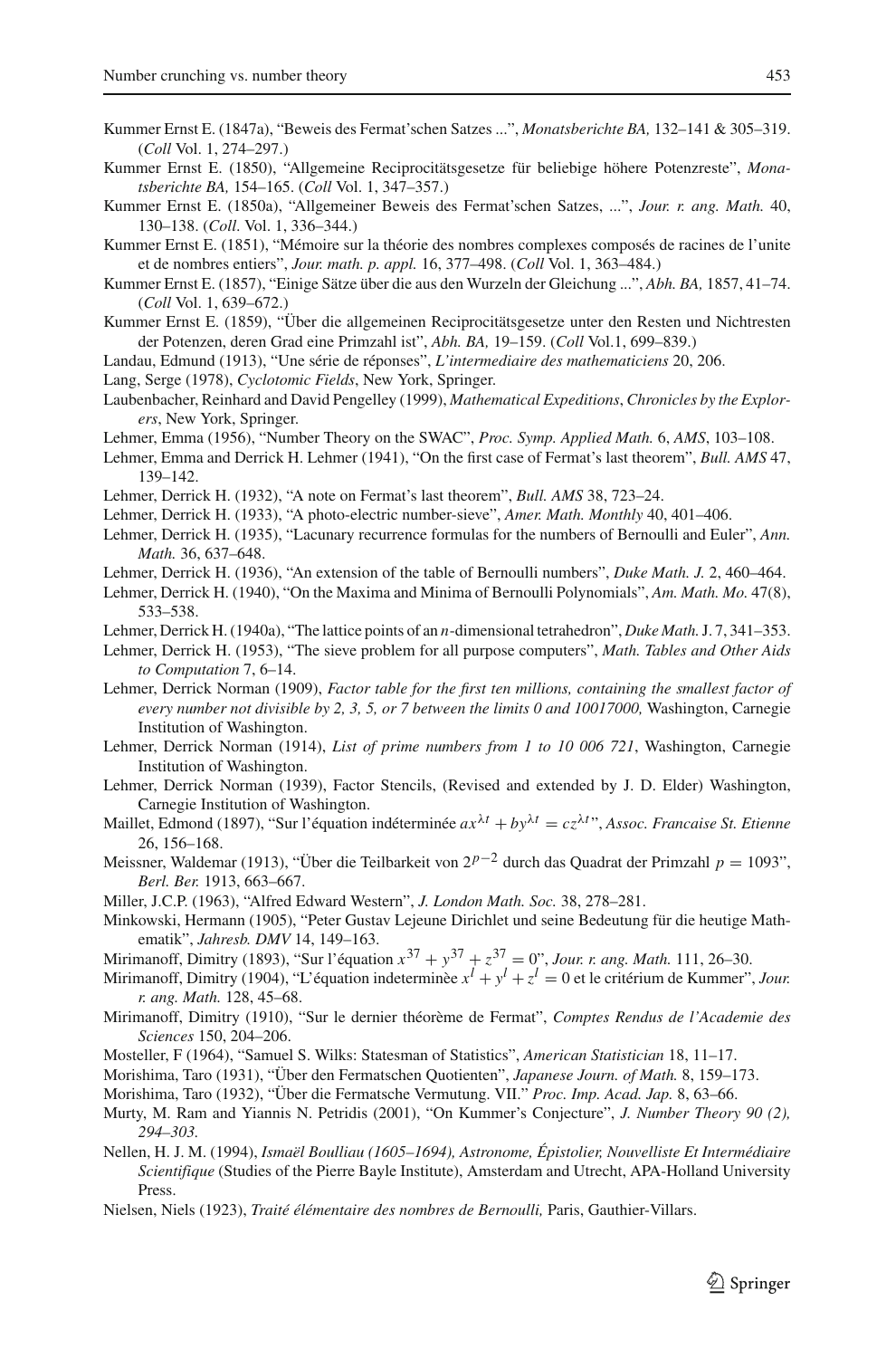<span id="page-61-1"></span>Ohm, Martin (1840), "Etwas über die Bernoulli'schen Zahlen", *Jour. r. ang. Math.* 20, 11–12.

- <span id="page-61-17"></span><span id="page-61-10"></span>Pollaczek, Felix (1917), "Über den grossen Fermat'schen Satz", *Wien. Ber.* 126, 45–59.
- Pollaczek, Felix (1924), "Über die irregulären Kreiskörper der *l*-ten und *l* 2-ten Einheitswurzeln", *Math. Z.* 21, 36–38.
- <span id="page-61-25"></span>Reitwiesner, George W. (1950), "An ENIAC Determination of π and *e* to more than 2000 Decimal Places", *Mathematical Tables and Other Aids to Computation* 4, 11–15.
- <span id="page-61-6"></span>Reuschler, Carl G. (1875), *Tafeln complexer Primzahlen aus Wurzeln der Einheit gebildet sind,* Berlin.
- <span id="page-61-26"></span>Robinson, Raphael (1954), "Mersenne and Fermat Numbers", *Proceedings AMS* 5, 842–846.
- <span id="page-61-11"></span>Rosser, J. Barkley (1939), "On the first case of Fermat's last theorem", *Bull. AMS* 45, 636–640.
- <span id="page-61-12"></span>Rosser, J. Barkley (1940), "A new lower bound for the exponent in the first case of Fermat's last theorem", *Bull. AMS* 46, 299–304.
- <span id="page-61-13"></span>Rosser, J. Barkley (1941), "An additional criterion for the first case of Fermat's last theorem", *Bull. AMS* 47, 109–110.
- <span id="page-61-28"></span>Rutland, Davis (1995), *Why Computers are Computers. The SWAC and the PC*, Philomath, OR, Wren Publishers.
- <span id="page-61-2"></span>Schoenbaum, E. (1908), "Ke Kummerovým pracim o Fermatově větě", Casopis, Prag, 37, 484–502.
- <span id="page-61-29"></span>Selfridge, John and B.W. Pollack (1964), "Fermat's last theorem is true for any exponent up to 25,000", *Notices AMS* 11, 97.
- <span id="page-61-4"></span>Serebrennikov, S. (1907), "Neue Berechnungsmethode der Bernoullischen Zahlen", *St. Pétersb. Mém.* 19 (4), 6.
- Siegel, Carl L. (1964), "Zu zwei Bemerkungken Kummers", *Gött. Nachr.* 1964, 51–62.
- <span id="page-61-3"></span><span id="page-61-0"></span>Smith, Henry J.S. (1965), *Report on the Theory of Numbers* (originally published in six parts as a Report of the British Assn., 1859–1866), Chelsea, New York.
- <span id="page-61-21"></span>Stafford, Elizabeth and Harry S. Vandiver (1930), "Determination of some properly irregular cyclotomic fields", *Proc. NAS* 16, 139–150.
- <span id="page-61-5"></span>Staudt, Karl G. C. von (1840), "Beweis eines Lehrsatzes, die Bernoullischen Zahlen betreffend, *Jour. r. ang. Math.* 21, 372–374, 1840;
- <span id="page-61-8"></span>Swade, Doron (2003), "The 'unerring certainty of mechanical agency': machines and table making in the nineteenth century", in Campbell-Kelly et al (eds.) (2003)" 145–174.
- <span id="page-61-27"></span>Todd, John (1990), "The prehistory and early history of computation at the NBS", in S.G. Nash (ed.) *A History of Scientific Computing,* New York, Addison-Wesley, pp. 251–268.
- <span id="page-61-7"></span>Tschinkel, Yuri (2006), "About the cover: On the distribution of primes – Gauss' Tables", *Bull. AMS* 43, 89–91.
- <span id="page-61-9"></span>Vandiver, Harry S. (1914), "Extensions of the criteria of Wieferich and Mirimanoff in Connection with Fermat's Last Theorem", *Jour. r. ang. Math.* 114, 314–318.
- <span id="page-61-15"></span>Vandiver, Harry S. (1919), "A property of cyclotomic integers and its relation to Fermat's last theorem", *Ann. Math.* 21, 73–80.
- <span id="page-61-16"></span>Vandiver, Harry S. (1920), "On Kummer's Memoir of 1857 Concerning Fermat's Last Theorem", *Proc. Nat. Acad. Sci.* 6, 266–269.
- Vandiver, Harry S. (1920a), "On the class number of the field  $\Omega(e^{2i\pi/pn})$  and the second case of Fermat's last theorem", *Proc. Nat. Acad. Sci.* 6, 416–421.
- Vandiver, Harry S. (1922), "On Kummer's memoir of 1857, concerning Fermat's last theorem (second paper)", *Bull. AMS* 28, pp. 400–407.
- <span id="page-61-18"></span>Vandiver, Harry S. (1925), "On a new type of criteria for the first case of Fermat's last theorem", *Ann. Math.* 26, 88–94.
- <span id="page-61-19"></span>Vandiver, Harry S. (1925a), "A property of cyclotomic integers and its relation to Fermat's last theorem (second paper)", *Ann. Math.* 26, 217–232.
- <span id="page-61-14"></span>Vandiver, Harry S. (1926), "Transformations of Kummer's criteria in connection with Fermat's last theorem", *Ann. Math.* 27, 94–96.
- <span id="page-61-20"></span>Vandiver, Harry S. (1929), "On Fermat's Last Theorem", *Trans. AMS* 31, 613–642.
- <span id="page-61-22"></span>Vandiver, Harry S. (1930), "Summary of results and proofs on Fermat's last theorem (fifth paper)", *Proc. NAS* 16, 298–305.
- <span id="page-61-23"></span>Vandiver, Harry S. (1930a), "Summary of results and proofs on Fermat's last theorem (sixth paper)", *Proc. NAS* 17, 661–673.
- <span id="page-61-24"></span>Vandiver, Harry S. (1932), "Note on the divisors of the numerators of Bernoulli's numbers", *Proc. NAS* 18, 594–597.